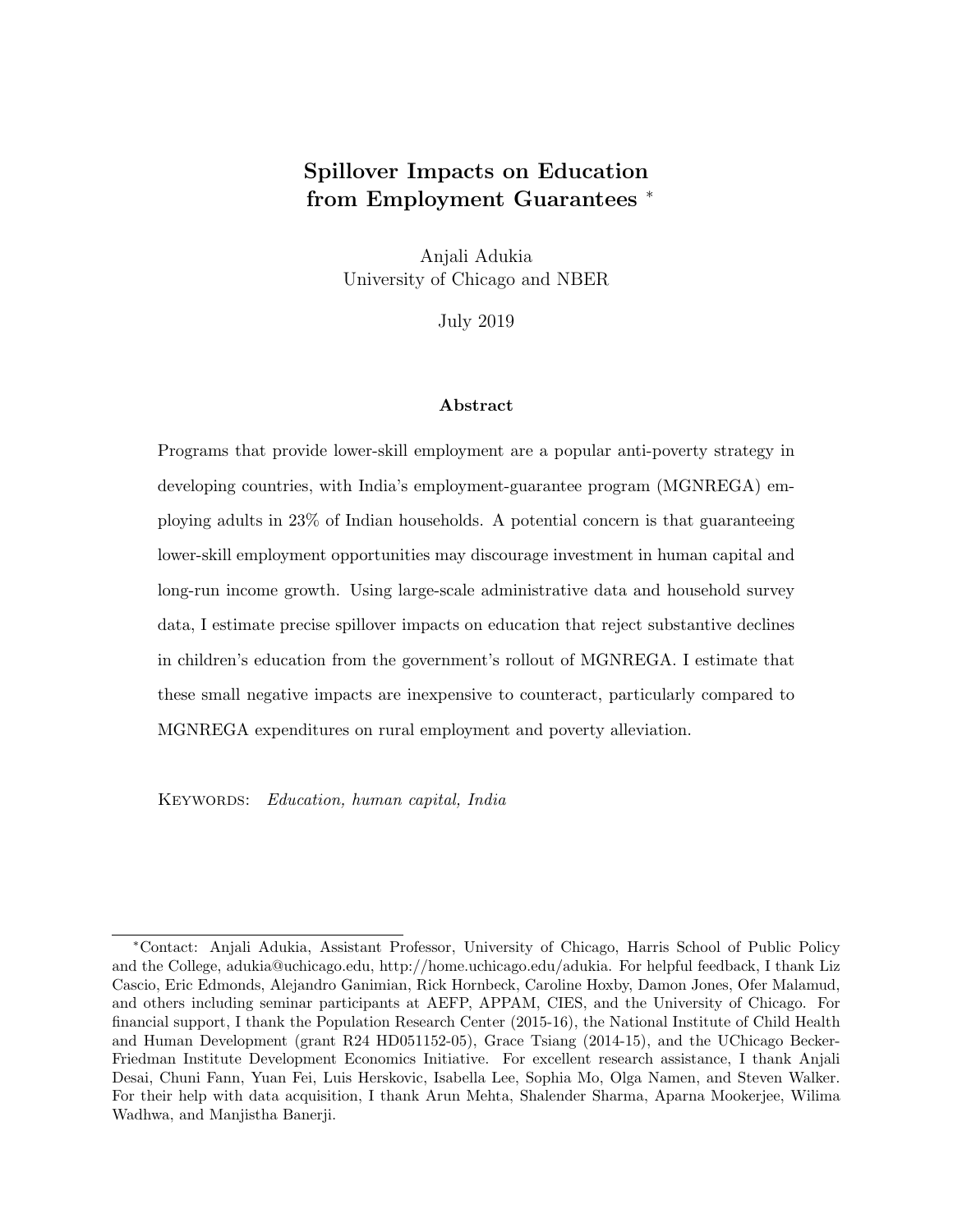The rural poor in developing countries can sometimes be in critical need of basic income support. Many developing-country governments support labor-intensive employment to provide lower-skill income opportunities, often through direct public works programs. A potential concern with these programs, however, is that providing lower-skill employment may discourage investment in human capital and long-term income growth.

India's MGNREGA program is the world's largest employment-guarantee program, providing annual employment to adults in 53 million households or 23% of Indian households (MSPI, 2009; NCAER, 2009).<sup>1</sup> The program guarantees 100 days of minimum wage labor on public works projects, at a cost of USD\$8.6 billion or 0.5% of GDP. The program provides basic income support to many poor households, increasing rural wages and household consumption (Azam, 2012; Berg et al., 2012; Zimmerman, 2012; Deininger and Liu, 2013; Bhupal and Sam, 2014; Imbert and Papp, 2015; Ravi and Engler, 2015; Muralidharan, Niehaus and Sukhtankar, 2017). An important consideration, however, is whether increasing the availability of lower-skill employment indirectly affects households' investments in education. MGNREGA might decrease investments in education by raising the opportunity cost of schooling and decreasing the returns to education, though MGNREGA may also encourage investment in education by raising household incomes and relaxing liquidity constraints.

I analyze the spillover impacts on children's educational attainment from the introduction of MGNREGA, which was rolled out across districts between 2006 and 2008. The program was initially introduced in historically poorer districts, though several political considerations influenced which districts first received MGNREGA even after controlling for the targeted measures of historical poverty. Comparing districts that first received MGNREGA to similarly poor districts in the same states, education outcomes had been trending similarly prior to the introduction of MGNREGA. Using a large-scale school-level administrative census (DISE) and a large nationally-representative household-level survey (ASER), the empirical analysis has statistical power to estimate precise impacts of MGNREGA rollout on children's

<sup>1</sup>MGNREGA stands for the Mahatma Gandhi National Rural Employment Guarantee Act.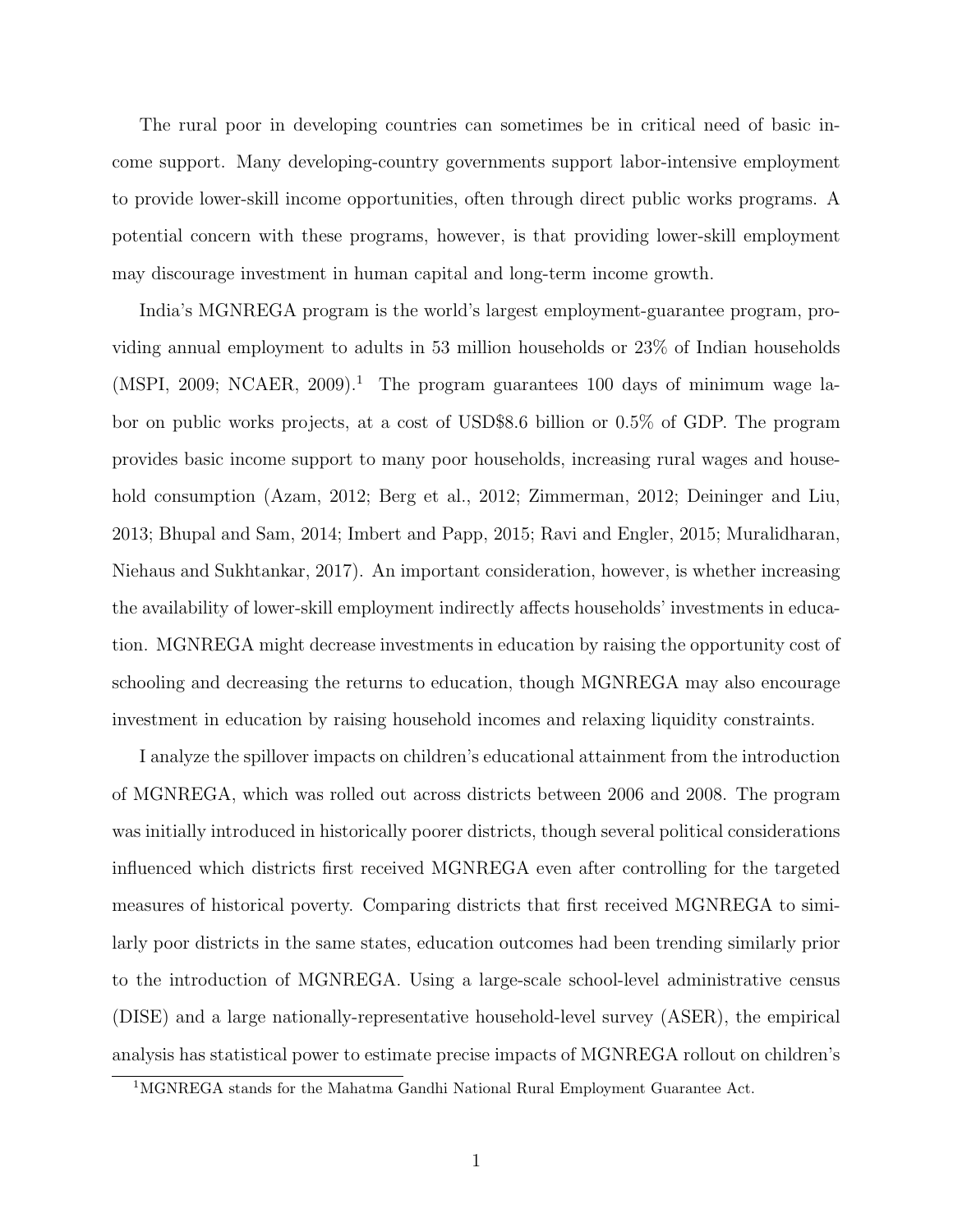school enrollment and academic achievement.

I estimate that MGNREGA does not substantially reduce children's education. The estimated impacts are generally negative, and some are statistically significant, but the estimated magnitudes are small and sufficiently precise to reject substantive declines in education from the introduction of MGNREGA. In particular, I calculate that a one-child decline in school enrollment is associated with providing adult employment to 43 households (using DISE data) or 50 households (using ASER data). The estimated confidence interval rejects, at the 5% level, a one-child decline in enrollment being associated with providing employment to fewer than 19 households. I estimate that these incidental declines in student enrollment could be counterbalanced by directing less than 0.35% of MGNREGA expenditures toward education interventions. Under current MGNREGA policy, however, I estimate little impact of MGNREGA spending on school infrastructure and teachers.

The estimated impacts of MGNREGA on education provide insight into the factors that may push children to leave school (as in Atkin, 2016; Cascio and Narayan, 2017; Shah and Steinberg, 2017). The impacts of MGNREGA are sometimes larger for older children, which could reflect several mechanisms. While adolescent children would not generally have been employed directly by MGNREGA, as employment was restricted to those over 18, the program may influence lower-skill market wages of adolescents and adolescent males in particular. Further, MGNREGA specifically targeted adult female employment and, by drawing household adult females into working outside the home, adolescent females may have increasingly worked in non-market domestic labor and childcare. I estimate little difference in effects by child gender, suggesting both mechanisms may be operating. As a potential countervailing force, MGNREGA also may have encouraged families to invest in their children's education by increasing household income and financial security (Das, 2018).

Estimating the effects of MGNREGA on educational outcomes has been a recent active research area (Das and Singh, 2013; Islam and Sivasankaran, 2015; Li and Sekhri, 2015; Shah and Steinberg, 2015; Afridi, Mukhopadhyay and Sahoo, 2016; Das, 2018; Mani et al.,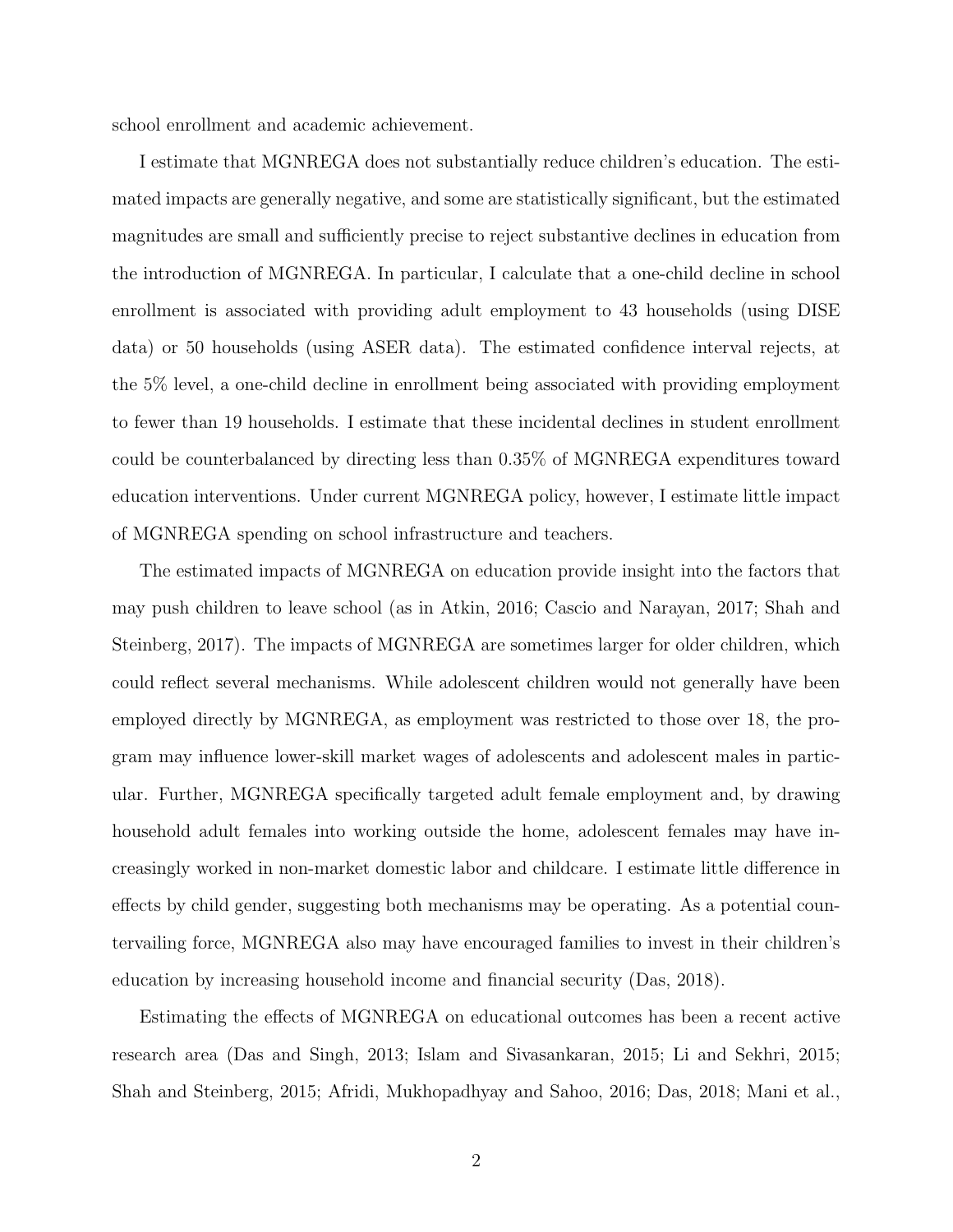2019), as MGNREGA employs millions within India and represents an important test case globally. When estimating the impacts of MGNREGA on education, I emphasize the importance of controlling for the targeted rollout of MGNREGA to historically poorer districts that were experiencing differential changes in educational outcomes.<sup>2</sup> Other research has omitted these controls, which results in greater estimated negative impacts of MGNREGA on education (see Section V for details). My analysis is also the first to draw on both nationally-representative large-scale education datasets in India (DISE and ASER), which allow for statistically precise estimates of the indirect effects of MGNREGA on education.

My interpretation focuses on the *magnitude* of the estimated spillover effects on education, in contrast to the statistical significance of the estimates emphasized by other research on this topic. Some of the estimated impacts on children's education are statistically significant, but the substantive magnitude of these spillover effects is of greater importance in the context of growing concerns about whether negative spillover impacts of employmentguarantee programs on education might restrict future income prospects for children. This estimated "null result" is important, particularly given its statistical precision, in clarifying for policy decisions that these spillover effects on education are small in magnitude.

There is an important distinction between estimated effects that are statistically significant and estimated effects that are substantial in a policy-relevant sense. The estimated declines in education are not "substantial" in the particular sense that I estimate many households are employed through MGNREGA for every one-child decline in school enrollment. Further, I estimate that the declines in school enrollment might be counterbalanced by directing a small portion of MGNREGA public works investment toward more-targeted education interventions. Given the estimated impacts of MGNREGA on household consumption and financial security, and associated rationales for the program, the spillover impact on education is not a large cost or an unavoidable cost associated with the introduction of lower-

<sup>2</sup>See also, for example, research by Stephens and Yang (2014) who emphasize the importance of controlling for regional changes in education and labor markets and taking into account the context in which the policy was introduced.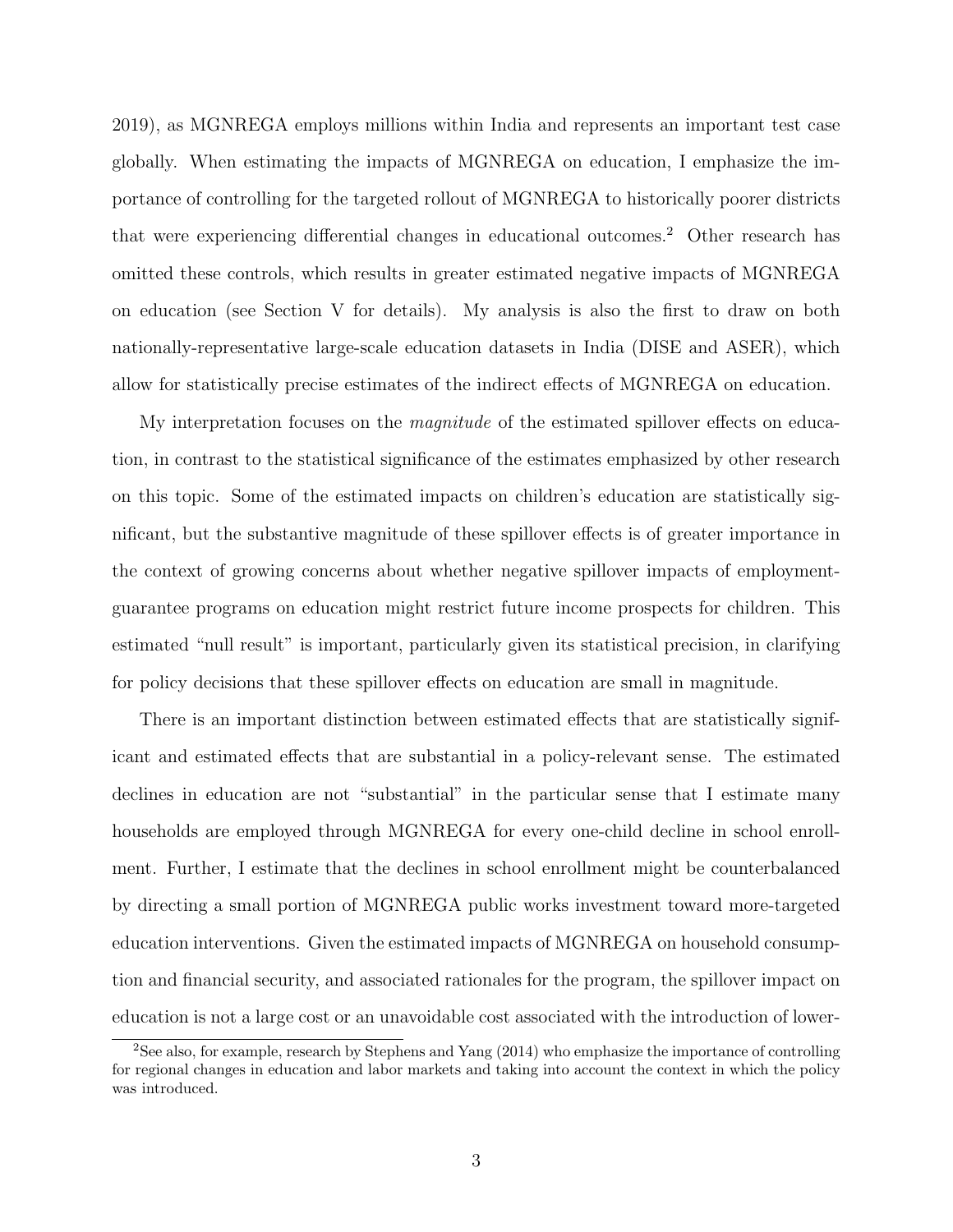skilled employment guarantees to counteract rural poverty. I find no substantive tradeoff between providing income support to alleviate current poverty and maintaining an incentive structure that encourages long-run reductions in poverty through increases in education.

# I Impacts of an Employment-Guarantee Program (MGNREGA)

### I.A Direct Impacts of MGNREGA on Labor Markets

The introduction of MGNREGA in India follows a long tradition of employment-guarantee programs, in both developed and developing countries, as a mechanism for targeting and distributing money to poor populations. In September 2005, the Government of India announced the National Rural Employment Guarantee Act (NREGA or NREGS) and in 2009 named the program after Mahatma Gandhi (MGNREGA). By 2010, MGNREGA had become the world's largest employment-guarantee program, providing 2.3 billion days of work for adult men and women in 53 million households or 23% of all Indian households. The program ensures minimum income levels in rural districts by guaranteeing up to 100 days of temporary lower-skilled work annually to each household, and pays a state-wide minimum daily wage of approximately INR 100 (USD \$2).<sup>3</sup>

MGNREGA is estimated to have had substantial labor market impacts in rural districts. MGNREGA increases lower-skilled worker wages (Azam, 2012; Berg et al., 2012; Zimmerman, 2012; Imbert and Papp, 2015; Muralidharan, Niehaus and Sukhtankar, 2017) and reduces rural-urban migration of lower-skilled workers (Ravi, Kapoor and Ahluwalia, 2012; Imbert and Papp, 2017). These wage impacts are reflected in increased household consumption and expenditure (Deininger and Liu, 2013; Bhupal and Sam, 2014; Ravi and Engler, 2015), reduced exposure to seasonal drops in consumption (Klonner and Oldiges, 2014), reduced adult depression (Ravi and Engler, 2015), and increased child height-for-age and weight-for-age (Uppal, 2009).

MGNREGA targets female labor force participation, reserving one-third of jobs for

<sup>&</sup>lt;sup>3</sup>In practice, the implementation of MGNREGA is susceptible to corruption (Niehaus and Sukhtankar, 2013a,b), which decreases with the use of biometric "Smartcards" (Muralidharan, Niehaus and Sukhtankar, 2016).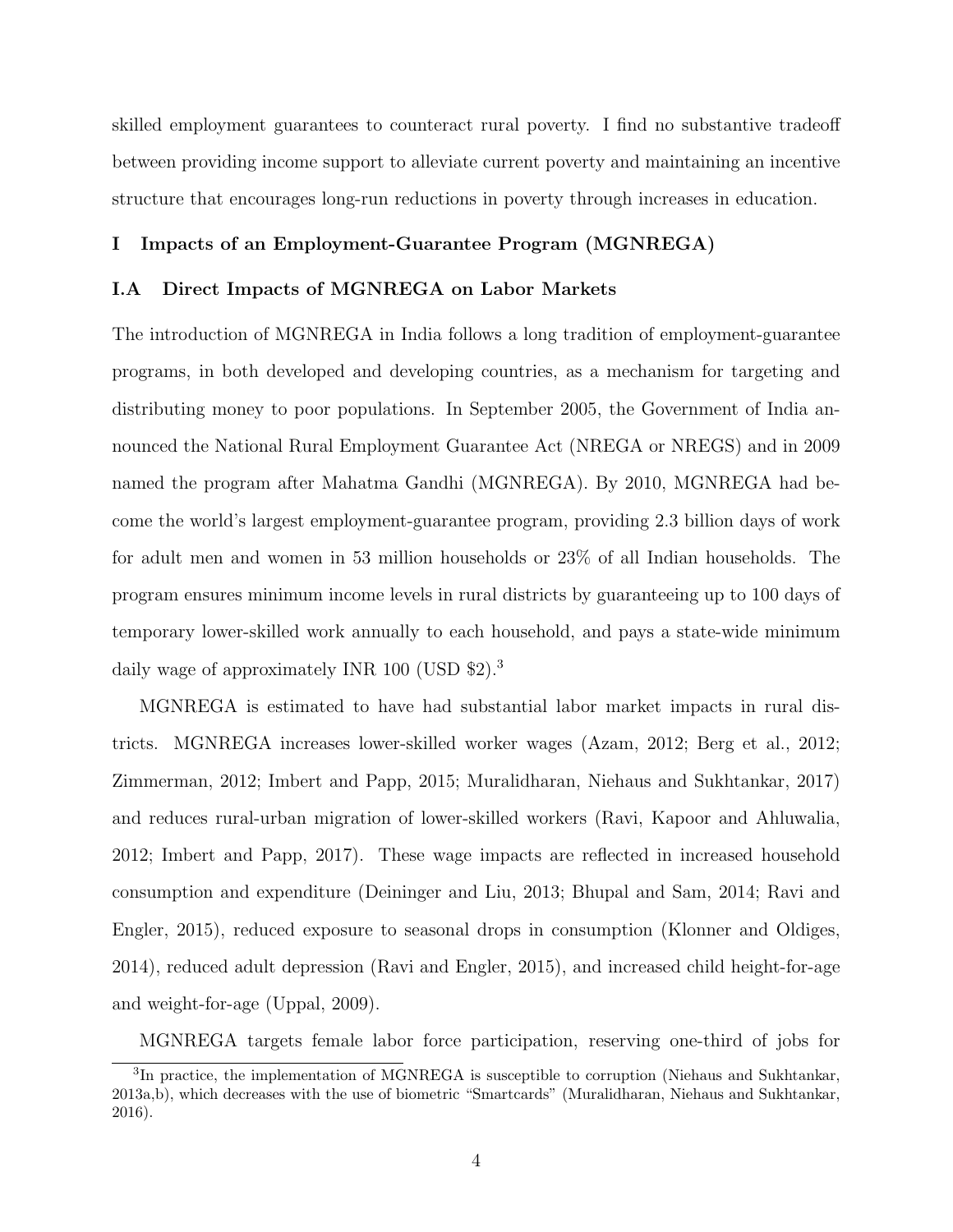women and stipulating that women and men be paid equal wages. MGNREGA has been found to increase female labor force participation (Azam, 2012; Kar, 2013; Afridi, Mukhopadhyay and Sahoo, 2016) and to empower women to exert greater influence over household expenditures (Khera and Nayak, 2009; Pankaj and Tankha, 2010). MGNREGA worksites are supposed to provide childcare facilities, though these are often unavailable (Bhatty, 2006; Khera and Nayak, 2009; Kar, 2013), and women are encouraged to bring small children to the worksite or leave them with older siblings or other caregivers (Bhatty, 2006).

### I.B Potential Indirect Impacts of MGNREGA on Education

MGNREGA helps to alleviate poverty in the short-term, but an important consideration is whether the program affects educational investment and thereby long-term poverty alleviation (Das and Singh, 2013; Islam and Sivasankaran, 2015; Li and Sekhri, 2015; Shah and Steinberg, 2015; Afridi, Mukhopadhyay and Sahoo, 2016; Das, 2018; Mani et al., 2019). Section V discusses this recent and ongoing research, which use a variety of datasets and methodologies that yield varying estimates.

There are a variety of mechanisms through which MGNREGA may impact children's education, as there are several ways in which the program changes both the returns from schooling and the costs of schooling. Further, children of different ages and genders may be affected differentially by these potential mechanisms. Understanding these differential impacts can help in the design of complementary policies to mitigate any negative spillover impacts of MGNREGA on children's education.

MGNREGA may raise the opportunity cost of schooling for older children, in particular, and for older boys and older girls through separate channels. While older children are not employed by MGNREGA directly, as the MGNREGA work is restricted to adults over the age of 18, older boys may earn more from lower-skilled work as MGNREGA increasingly employs other lower-skilled workers. One particular consequence of MGNREGA employing adult women is that the resulting loss in household labor may increase the demand for older girls to take on more childcare and domestic responsibilities at home (Bhatty, 2006; GOI,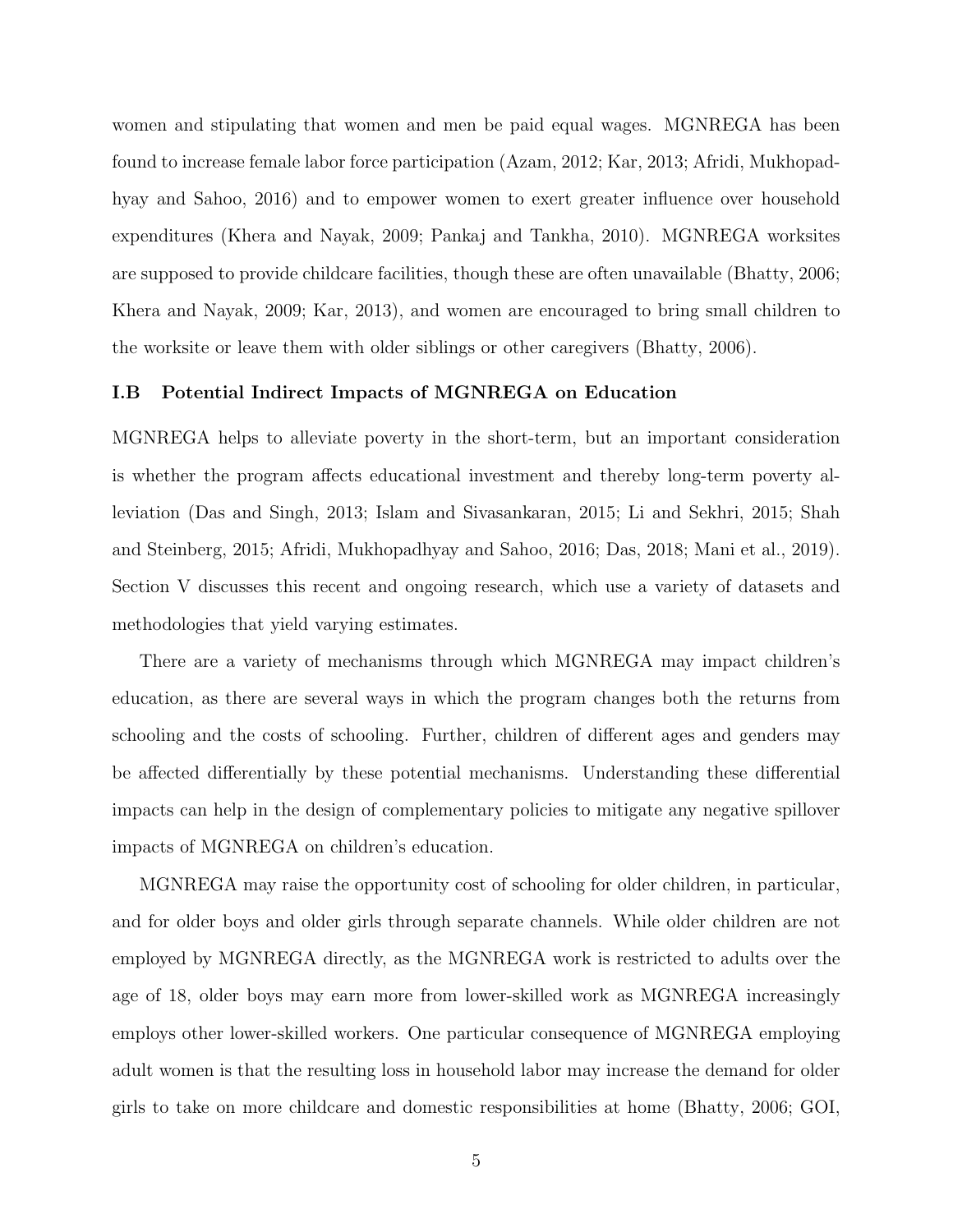2009; Palriwala and Neetha, 2009).

MGNREGA may also increase the cost of schooling for younger children, as adult women in the household are encouraged to enter the paid labor force. Women are more often responsible for the schooling of younger children, including their transportation and other logistics, such that less time may be available to support younger children's education.

MGNREGA also potentially lowers the long-run returns to schooling by shifting the local wage distribution to more favor lower-skilled jobs (Berg et al., 2012). Indeed, the increased local availability of high-skilled call-center jobs has been seen to encourage educational attainment in India (Jensen, 2012; Oster and Steinberg, 2013). Further, connecting rural Indian villages to urban centers with higher returns to schooling has led to increased educational attainment (Adukia, Asher and Novosad, forthcoming).

These negative indirect impacts could be counterbalanced, however, by increases in household income that support greater investment in children's education. If households are credit-constrained, then increased parental income reduces the costs of investing in children's education. If households become less subject to seasonal income shocks, then there may be less need to pull children from school at particular times of the year. Increases in household wealth that increase child health, perhaps by decreasing food-insecurity, could also be associated with increased school participation and increased student performance (Uppal, 2009; Deininger and Liu, 2013; Klonner and Oldiges, 2014; Ravi and Engler, 2015).

While the above factors are associated with changes in the demand for education, MGN-REGA may also impact the supply of educational services. MGNREGA workers may be employed in construction to improve school infrastructure, and the labor market for teachers may be affected by MGNREGA.

The empirical analysis explores the net impact of these potential mechanisms, and explores heterogeneity by student gender and age that may reflect one mechanism more than another. I also estimate impacts of MGNREGA on school infrastructure and teachers.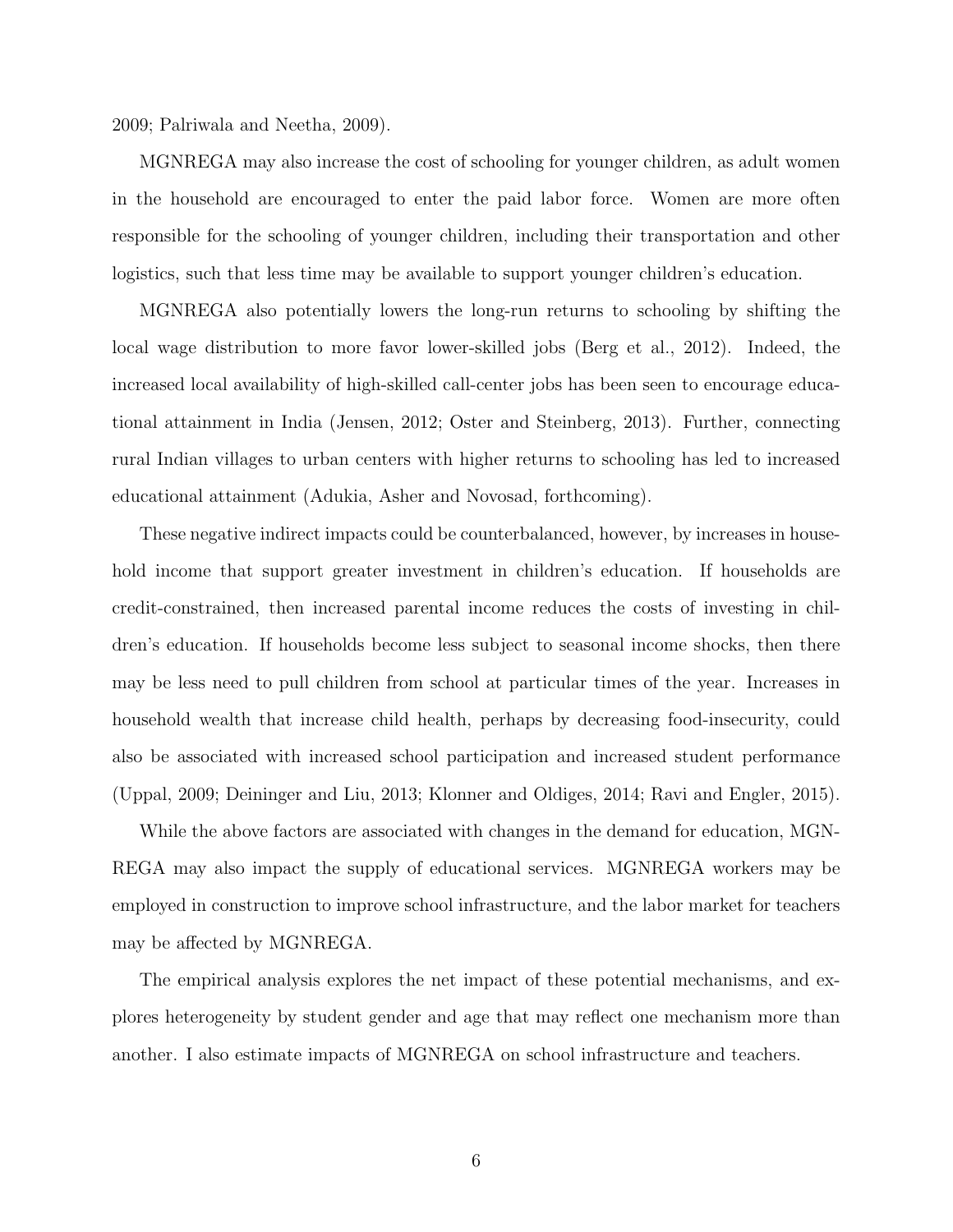### II Databases on Indian Education: DISE and ASER

My empirical analysis uses the two main databases on education in India: the District Information System for Education (DISE) and the Annual Status of Education Report (ASER). Details of these large nationally-representative datasets are provided below, along with variable definitions.<sup>4</sup>

### II.A DISE Database

The District Information System for Education (DISE) is an annual school-level panel administrative dataset in India, overseen by the National University of Educational Planning and Administration and established by India's Ministry of Human Resource Development and UNICEF. These data cover every registered government upper-primary school (6th grade to 8th grade) and primary school (1st grade to 5th grade), in addition to private-aided schools and some unaided private schools.<sup>5</sup> The data are collected through a survey, completed by the school headmaster and checked by government officials, and reflect the school's information as of September 30th in each year (DISE, 2009).<sup>6</sup>

The main outcome variables of interest are: school enrollment, examination outcomes.<sup>7</sup>

<sup>4</sup>For simplicity, I refer to academic years as the first year in the school year (i.e., academic year 2005-06 is referred to as 2005).

<sup>5</sup>DISE data collection began in the mid-1990s, but they do not make the data available until after 2001. There are fluctuations in the data until 2005, after which the database is considered to be the census of government-funded schools.

<sup>6</sup>Headmasters fill out survey forms, which are then checked by cluster and district education officials. District officials compile the DISE data for all schools in a given district and send it to the state office. Each state then collects the information and passes it to the national office. From there, independent post-enumeration teams are sent back to roughly 5% of schools to verify the information.

<sup>7</sup>For a subset of states (16 states), which cover roughly one-third of schools in the main sample, there is information on the number of students who appeared for board exams at the end of primary school and upper-primary school, the number of students who passed these board exams, and the number of students who scored "high marks" on these board exams. These data are disaggregated by student gender. There are missing data on the number of students by gender who appeared for the exam for 0.027% of the observations, so there are small differences in the number of observations in the regression specifications.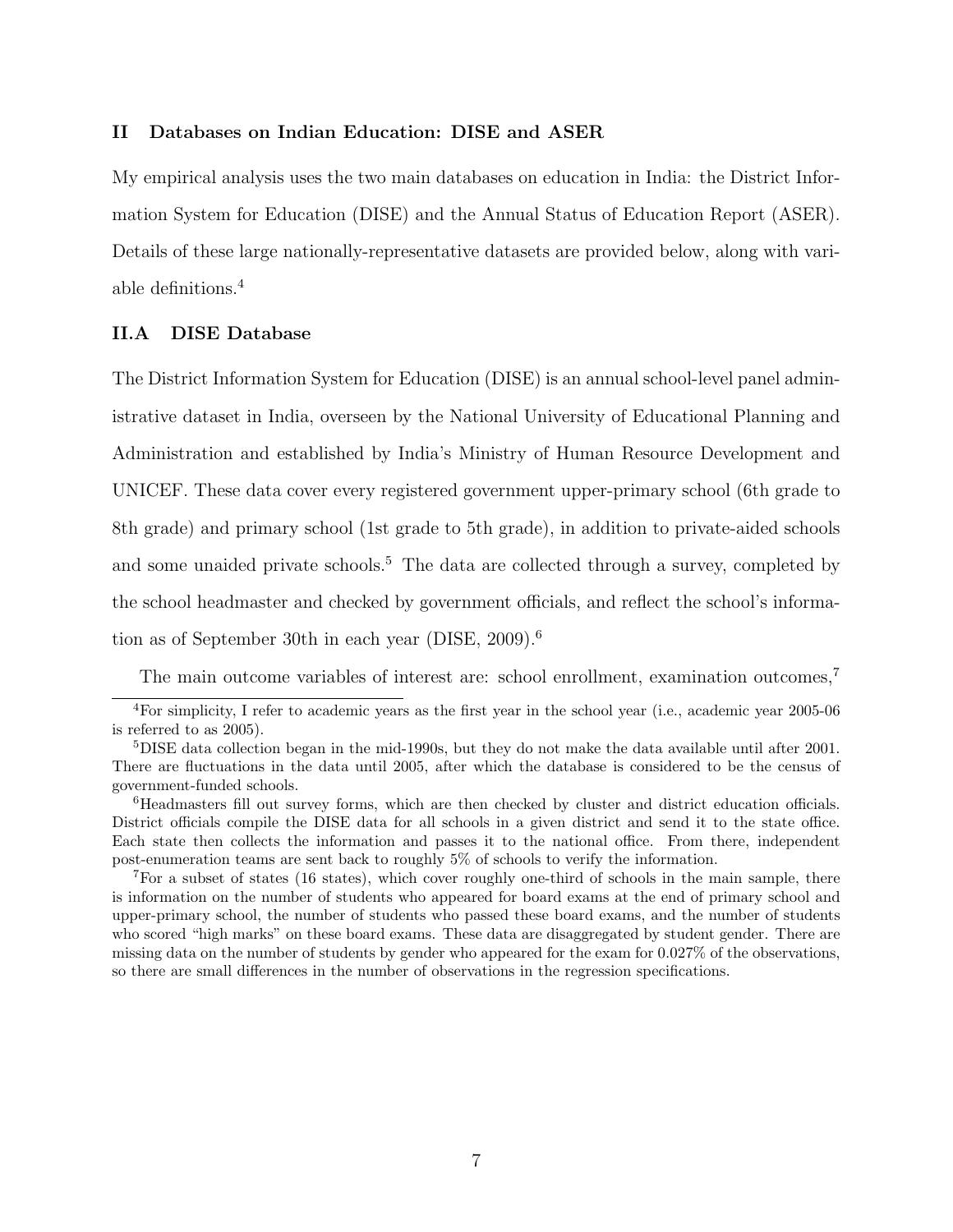teacher characteristics,<sup>8</sup> and school infrastructure.<sup>9</sup> The analysis estimates impacts on all enrolled children (1st to 8th grades), separately by primary school (1st to 5th grades) and upper-primary school (6th to 8th grades), and separately by student gender.

In Table 1, I show that average enrollment in primary and upper-primary schools is 118 children and 39 children, respectively, in 2005 prior to the introduction of MGNREGA. Average enrollment in 8th-grade classes that offer upper-primary-school completion exams is 21 children. On average, in my main sample, 96% of these enrolled children show up to take the exam at the end of the year, 84% pass the exam, and 32% score high marks.

In Appendix Table 1, I show that schools have 4 teachers, on average, of which 37% are female and 80% are "qualified" as defined above. Regarding school infrastructure, in 2005 on average, 29% of schools have electricity, 61% have a school latrine, 85% have access to water, and 20% have tap water.

Because DISE data are based on interviews with school headmasters, there are potential concerns of misreporting and inflated student numbers. Misreporting in DISE would only bias the empirical estimates, however, if it occurs disproportionately in areas that began receiving MGNREGA employment at different points in time (and if this misreporting changes over time). For an independent data source, the empirical analysis also draws on privately-collected ASER data.

### II.B ASER Database

The Annual Status of Education Report (ASER) is an annual household survey of children's literacy and numeracy, reflecting efforts to provide a standardized framework through which

<sup>8</sup>Schools report data on each teacher's gender, qualifications, years of experience, and years at that school. I then construct measures of: the total number of teachers (overall and by gender); the number of "qualified" teachers or those with a Diploma in Elementary Education, a Bachelor's degree of Elementary Education or B.El.Ed., a Bachelor's degree in Education or B.Ed., or a Master's degree in Education or M.Ed. (following DISE (2009)); the number of "experienced" teachers with at least 4 years experience teaching; and the number of "new teachers" (that are in their first year at that school); and teacher turnover (defined as the fraction of teachers that are new to that school in that year).

<sup>9</sup>These data include the presence or absence of electricity, boundary walls, library, regular medical checkups, ramps, sanitation facilities by type (female-only versus unisex), blackboard, computers, playground, and water source by type (tap, pumped, well).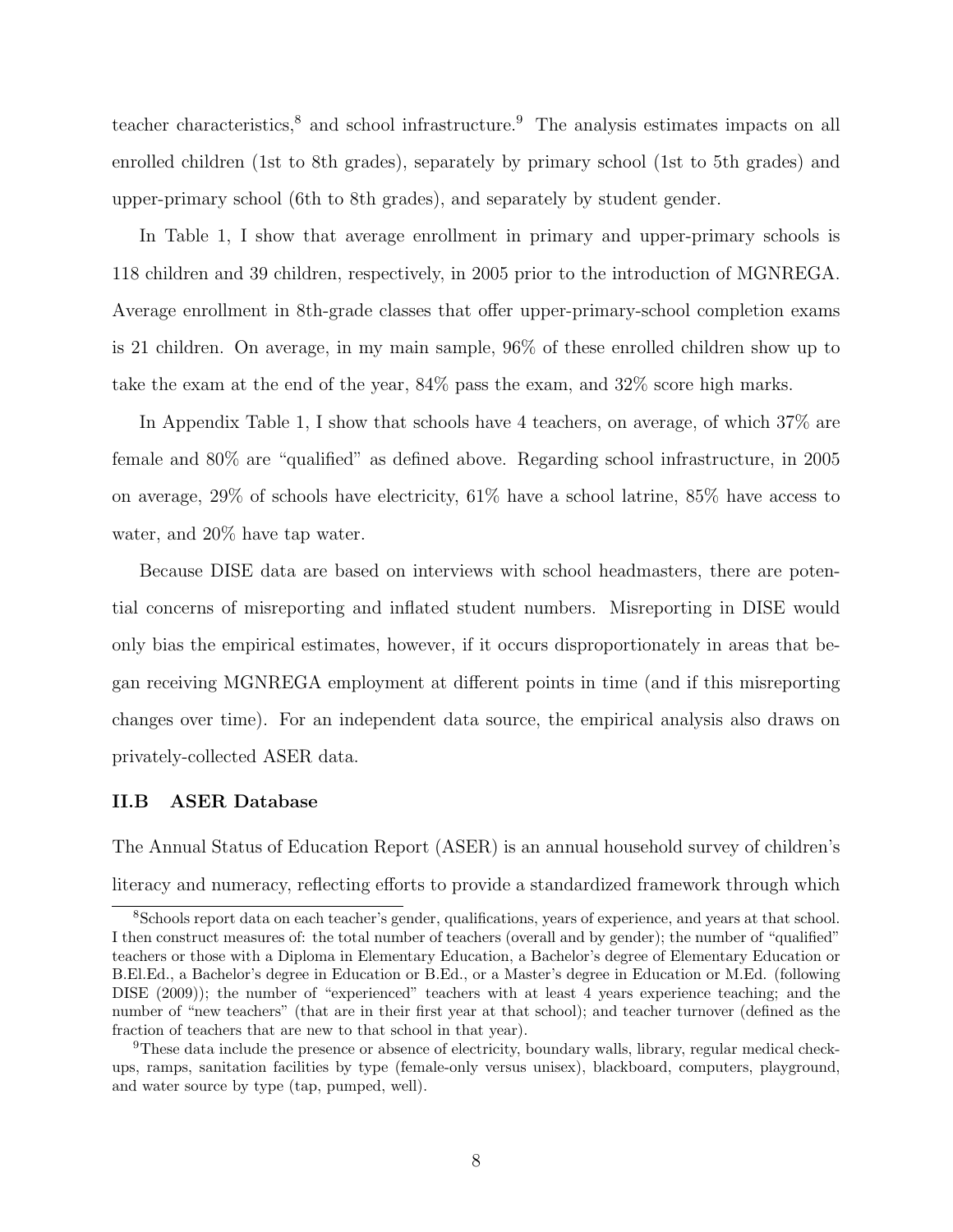to evaluate children. A central distinguishing feature of the survey is that it reaches children in their homes, and so includes children both enrolled in school and not enrolled in school. Since 2005, volunteers have annually surveyed approximately 300,000 households throughout India, covering approximately 600,000 school-age children, making it the largest non-government survey of children in India (ASER, 2015).<sup>10</sup>

The ASER data include measures of children's ability to read and perform basic arithmetic, for those children aged 5 to 16. I use the measured reading score, which ranges between zero (no recognition of letters) and four (able to read a story).<sup>11</sup> I also use the measured math score, which ranges between zero (no recognition of numbers) and three (able to divide numbers).<sup>12</sup> I use a second math word score, available only in years 2006 and 2007, which ranges between zero and two according to how many of two math word problems were answered correctly. Mapping child literacy and numeracy into these cardinal scores is an imperfect assumption.<sup>13</sup> The empirical specifications control for child age, however, which effectively adjusts the raw scores for literacy and numeracy by child age. The ASER data also include whether the child is enrolled in school.

The main outcome variables are: fraction of children enrolled in school, literacy score, and numeracy scores. The analysis estimates impacts on all school-age children (ages 5 to 16), separately for younger children (ages 5 to 11) and older children (ages 12 to 16), and separately by child gender.

Table 2 shows baseline summary statistics for the main sample drawn from the ASER dataset. In 2005, 94% of school-age children were enrolled in school. Among older children, 89% were enrolled in school. The average math score for younger children was 1.4 (reading

 $10$ The survey is overseen by the NGO Pratham. The sampling scheme includes 20 to 30 villages in every rural district of India, sampling villages with a probability in proportion to its population, and then selects from each village 20 households with children. The survey is administered in a village over two days in a given year, typically on a Saturday and Sunday.

<sup>&</sup>lt;sup>11</sup>The reading score is equal to one if the child can read letters, equal to two if able to read words, and equal to three if the child can read a paragraph.

<sup>&</sup>lt;sup>12</sup>The math score is equal to one if the child can recognize numbers (one-digit or two-digit) and equal to two if able to subtract numbers.

<sup>&</sup>lt;sup>13</sup>The simplification is that the change in "ability" is not necessarily the same in moving from recognizing numbers (score of one) and doing subtraction (score of two) as then doing division (score of three).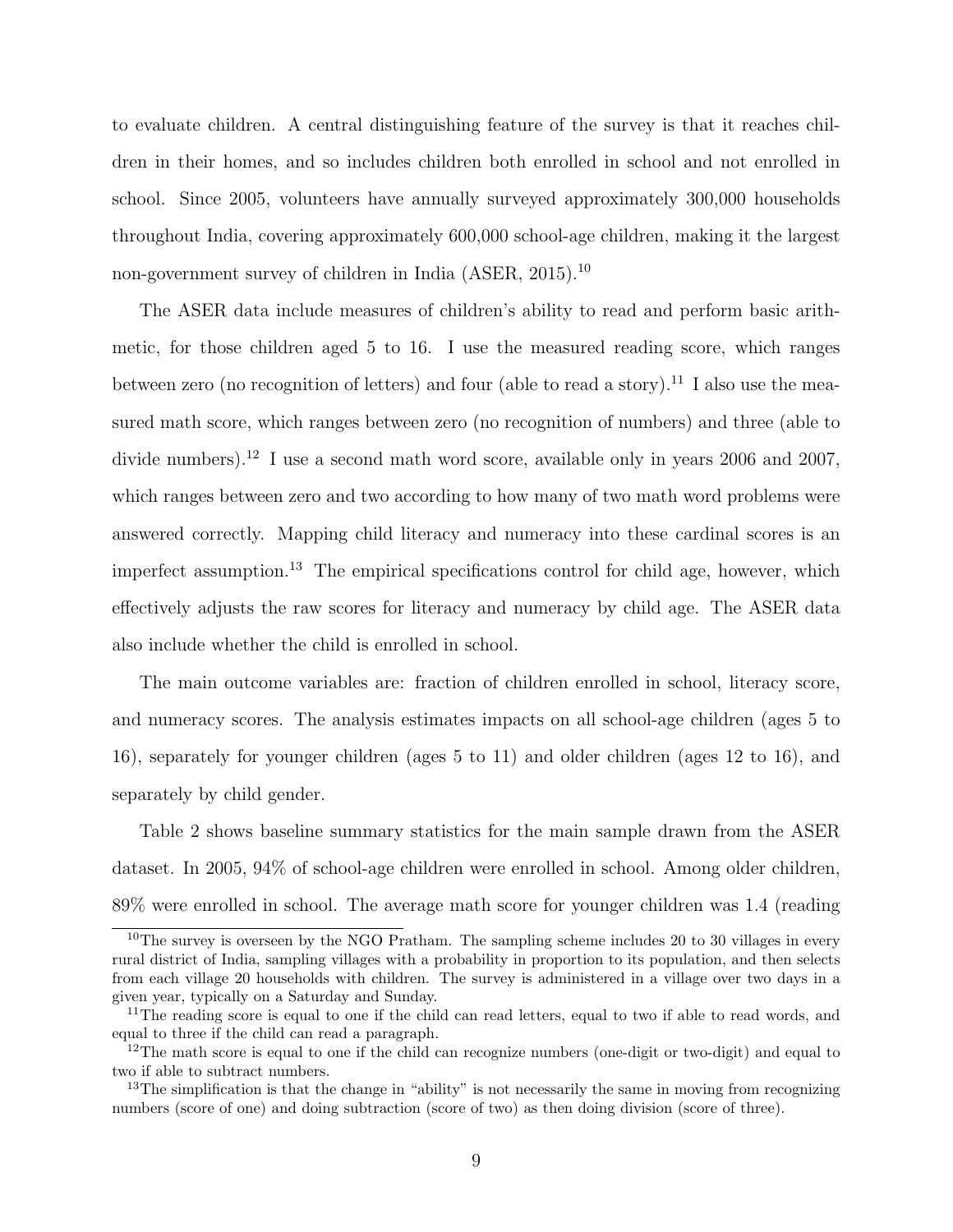score: 2.3) and for older children the average math score was 2.2 (reading score: 3.4).

Because ASER data is collected from families in their homes, there are concerns that households may over-report their children's school participation. Concerns with ASER surveying would only bias the empirical estimates, however, if it differentially affects the measurement of education outcomes in areas that received MGNREGA employment earlier or later and if this misreporting changes over time. The ASER data are also not available to estimate pre-trends in schooling outcomes prior to the introduction of MGNREGA, as ASER data collection began in 2005. The analysis of ASER data is thereby complemented by the analysis of school-level administrative data from DISE.

### III Empirical Methodology

### III.A Rollout of MGNREGA

In September 2005, the central government of India announced the program that would later be named MGNREGA. The program was then introduced to all rural districts over the following three years: 200 districts in February 2006 ("Phase I"), 130 districts in April 2007 ("Phase II"), and the remaining rural districts in April 2008 ("Phase III"). The central government targeted earlier program rollout to poorer districts, based on their degree of economic "backwardness" as determined by three characteristics: district population share of Scheduled Caste groups and Scheduled Tribe groups in 1991, district-level agricultural wages in 1996-97, and output per agricultural worker in 1990-93 (GOI, 2003).

Early rollout of the program was modified, however, by two main political considerations that will have a role in the empirical analysis. First, the central government wanted the early program rollout to be more spread across states, rather than concentrated in states with the most "backward" districts (UNDP, 2010). While poorer districts received the program earlier, every state had treated districts in the early phase. Therefore, MGNREGA was received earlier by relatively poorer districts within a state. The empirical analysis can then estimate impacts on educational outcomes in districts that receive MGNREGA in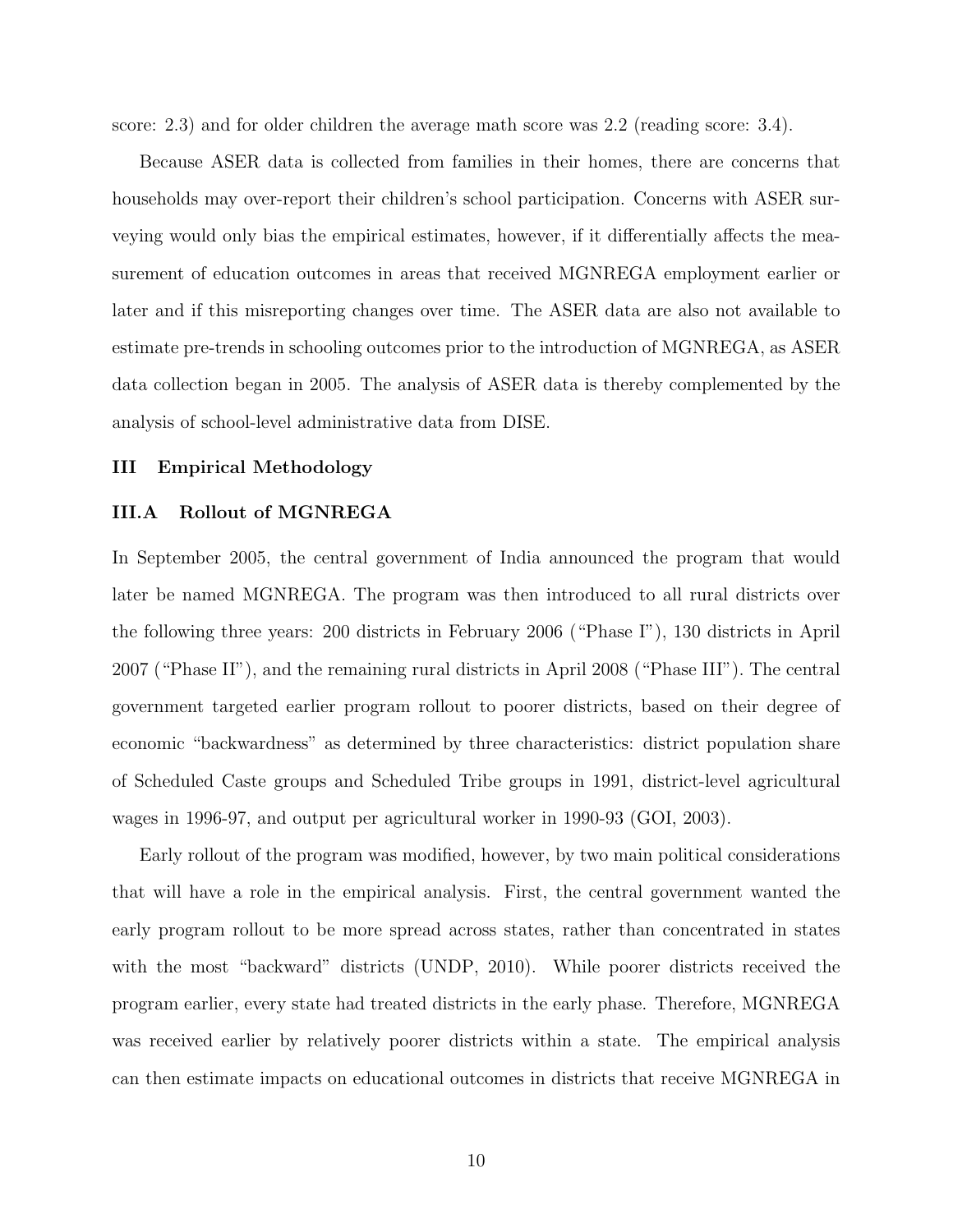a particular year, relative to other districts in the same state, controlling for the absolute level of district "backwardness" that might otherwise be associated with changes in district educational outcomes. For example, poorer districts may have otherwise improved more rapidly or may have been targeted for other policies.

A second political consideration was the national government's goal of directing early rollout of MGNREGA to districts exhibiting "left-wing extremism" (LWE) (Fetzer, 2014). There is a history of fringe support for communist and Maoist groups in India, who sometimes use violent methods and are associated with the plight of extreme rural poverty. The Congress Party gained control of the national government in 2004, taking over from the more right-wing Bharatiya Janata Party, and the political calculus was that directing MGN-REGA toward districts with a history of "left-wing extremism" might help placate that extremism and gain political support for the Congress party. The empirical analysis can use this variation in program rollout due to political considerations, which might not otherwise be associated with changes in district educational outcomes, though robustness checks can also control for a district's association with "left-wing extremism."

### III.B Estimating Equation

I estimate the impact of MGNREGA on education outcome Y for school  $i$  (or child  $i$ ) in district  $d$ , in state  $s$ , and in year  $t$ , using the following estimating equation:

(1) 
$$
Y_{idst} = \beta MGNREGA_{dt} + \alpha_d + \lambda_{st} + \gamma_t^1 B_d^{SCST} + \gamma_t^2 B_d^{AW} + \gamma_t^3 B_d^{AE} + \epsilon_{idst}.
$$

The variable  $MGNREGA_{dt}$  indicates that district d offered MGNREGA in year t. The estimated parameter  $\beta$  is the coefficient of interest. This parameter captures the average effect on school (or child) outcomes from a district offering rural employment guarantees through MGNREGA, using as a "control group" those districts that did not then begin offering employment through MGNREGA. If the estimate of  $\beta$  is negative, then the introduction of MGNREGA is indicated to decrease educational outcome  $Y$ . I sometimes estimate this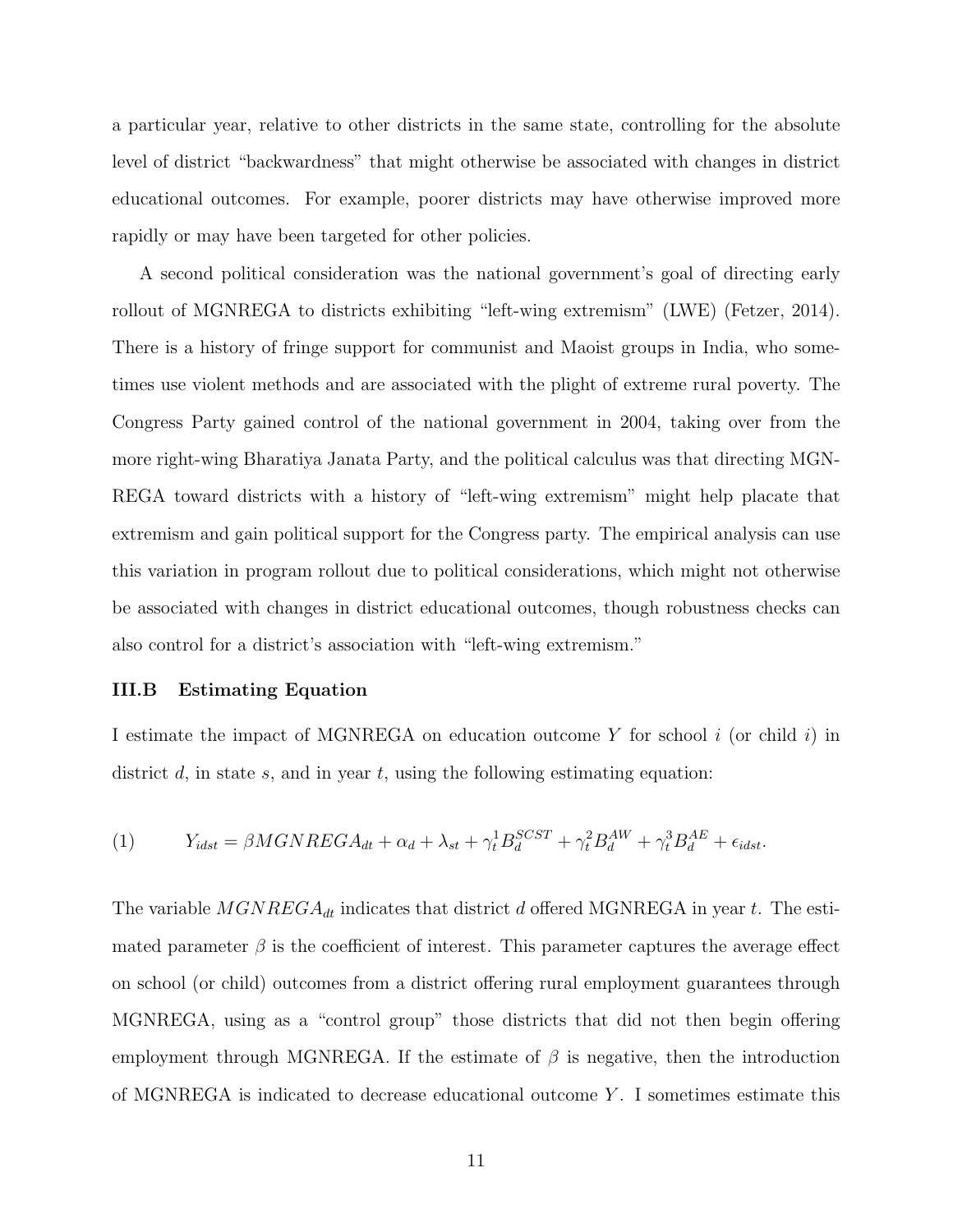equation separately by child gender and/or by child grade (or age), whereby the estimated parameter  $\beta$  then reflects the average effect on educational outcomes for children of that gender and grade (or age).

The estimating equation controls for district fixed effects  $(\alpha_d)$ , which capture any districtlevel time-invariant characteristics. The estimated impact of MGNREGA then reflects changes in districts that start receiving MGNREGA in a particular year relative to changes in districts that do not start receiving MGNREGA in that year. While these controls adjust for fixed differences between districts, the concern remains that initially-poorer districts targeted by MGNREGA for earlier rollout might have otherwise changed differently over time.

The estimating equation also controls for state-by-year fixed effects  $(\lambda_{st})$  and the three targeted measures of district "backwardness"  $(B_d^{SCST}, B_d^{AW}, B_d^{AE})$  interacted with year fixed effects.<sup>14</sup> These controls adjust flexibly for time trends that might vary across states and, in particular, changes over time for initially-poorer districts that might differ from changes over time for initially-richer districts. The specification then compares changes in educational outcomes in districts that receive MGNREGA in a particular year to changes in educational outcomes in other districts from the same state in that year, and adjusting for any differential changes in educational outcomes for similarly "backward" districts.<sup>15</sup>

Using the DISE dataset, which is reported at the school level, I analyze a balanced sample of 743,163 schools that appear in the data in each year (2005 to 2009, which includes one year before and after the rollout of MGNREGA). Combining this sample of schools with the available data on district "backwardness," the regression sample includes 437 rural districts: 173 districts from Phase I (2006), 97 districts from Phase II (2007), and 167 districts from

<sup>&</sup>lt;sup>14</sup>I collected these measures of district "backwardness" from the 2003 report of the Planning Commission, which was used in targeting districts for MGNREGA rollout. The three measures are: district population share of Scheduled Caste groups and Scheduled Tribe groups from the 1991 census (SCST), district-level agricultural wages in 1996-97 (AW), and output per agricultural worker in 1990-93 (AE).

 $15$ The identification assumption is then: that district educational outcomes would have changed similarly if there had been no rollout of MGNREGA, comparing districts that receive MGNREGA in a particular year to other districts in the same state and after adjusting for changes associated with district "backwardness."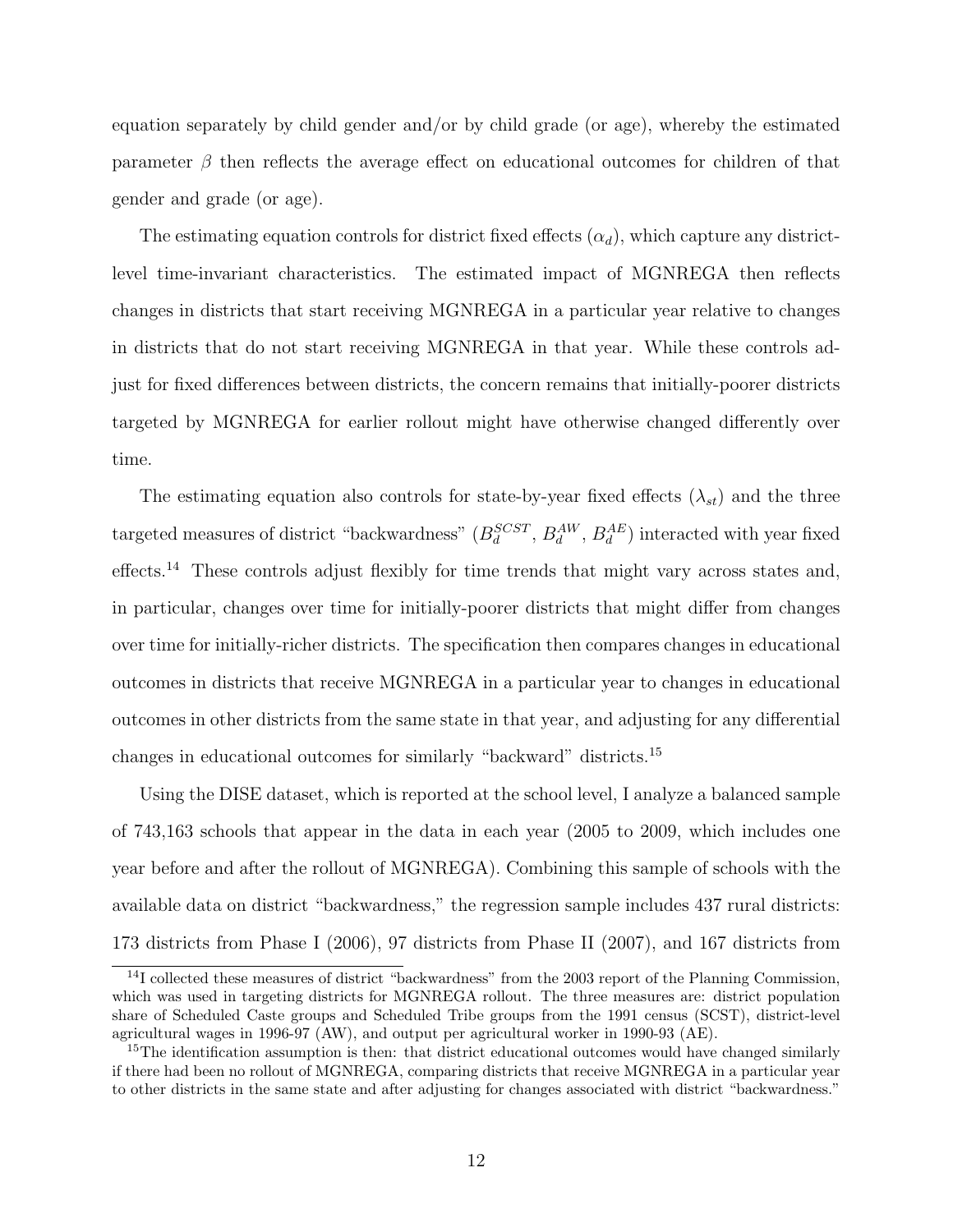Phase III (2008).<sup>16</sup> I cluster the standard errors by district to allow for correlated outcomes across schools and over time within each district.

Figure 1 maps these 437 sample districts. The empirical analysis uses the mapped withinstate variation in when districts received MGNREGA, conditional on changes associated with district "economic backwardness." The non-sample districts are concentrated in 11 non-sample states in the North and Northeast, which were not included in the planning report on "economic backwardness." Within the sample states, the included districts cover 92% of enrolled students in 2005 and 92% of schools in 2005.

Using the ASER dataset, which is reported at the child level, I include all children aged 5 to 16 in each year (2005 to 2009). In specifications using the ASER data, I control for the age of the child. The ASER sample of children varies in each year, but I restrict the regression sample to the 405 rural districts covered by ASER in each year (2005 to 2009) and with available data on district "backwardness." These 405 districts include 160 districts from Phase I (2006), 90 districts from Phase II (2007), and 155 districts from Phase III  $(2008).$ <sup>17</sup> Figure 2 maps these 405 sample districts, which cover 84% of schools in 2005 in the sample states (using DISE data).

In Tables 1 and 2, columns  $2 - 4$ , I report average characteristics for districts that receive MGNREGA in Phase I, Phase II, and Phase III, respectively. These average characteristics are substantively similar across districts in these three phases. The empirical analysis estimates impacts of MGNREGA on these characteristics, controlling for district fixed effects, state-by-year fixed effects, and districts' historical "backwardness."

<sup>&</sup>lt;sup>16</sup>In some specifications using DISE data, omitting controls for historical district "backwardness," I also analyze a larger sample of 570 rural districts (as in Li and Sekhri, 2015).

<sup>&</sup>lt;sup>17</sup>In some specifications using ASER data, omitting controls for historical district "backwardness," I also analyze a larger sample of 468 rural districts (as in Shah and Steinberg, 2015).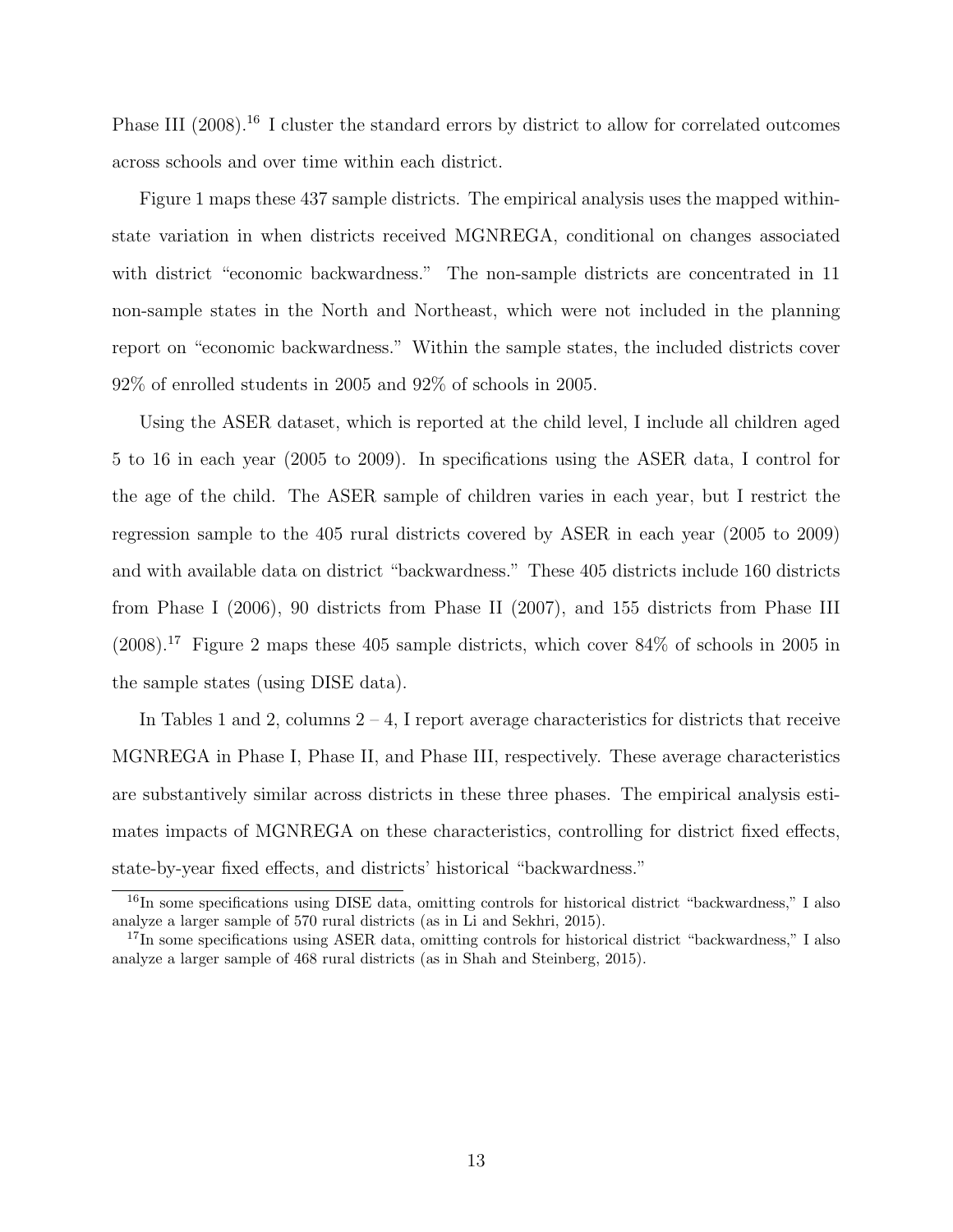### IV Estimated Impacts of MGNREGA

### IV.A Estimated Impacts on Enrollment (DISE data)

In Table 3, I report the estimated impacts of MGNREGA on school enrollment. In column 1, panel A, I report that school enrollment decreased by 1.03 students, on average, with the district-wide introduction of MGNREGA. The estimate is not statistically significant at conventional levels, and can reject with 95% confidence a decline in school enrollment of more than 2.30 students.

The estimated coefficient (-1.03) implies that a one-student decline in enrollment was associated with providing MGNREGA employment to 43 households. The regression sample includes 743,163 schools, and total DISE enrollment across all MGNREGA districts is 1.18 times the DISE enrollment in sample schools, so the estimated coefficient of -1.03 implies an approximate nationwide decline in school enrollment of 905,636 students. In fiscal year 2009-10, MGNREGA paid for the employment of 52.6 million households, with 2.8 billion person-days of work. Dividing by an average 87,643 households employed in a district gives approximately 43 households per one-student decline in enrollment. The lower bound of the estimated 95% confidence interval (-2.30) rejects a one-student decline in enrollment being associated with providing MGNREGA employment to fewer than 19 households.

The estimated coefficient (-1.03) also implies that MGNREGA expenditures of \$6,915 were associated with a one-student decline in enrollment.<sup>18</sup> The estimated 95% confidence interval rejects MGNREGA expenditures of less than \$3,087 being associated with a onestudent decline in enrollment.

By contrast, targeted education interventions in developing countries generally have much greater impact on student enrollment per dollar spent. For example, a one-student increase in enrollment costs approximately \$11 through construction of school latrines in rural India

<sup>18</sup>MGNREGA program expenditures were approximately \$159.86 per household (MSPI, 2009), which is then multiplied by 43.26 households employed for a one-student decline in enrollment. I convert Indian Rupees to U.S. Dollars using the average currency conversation rate in December 2009 of \$46.52 USD per Indian Rupee.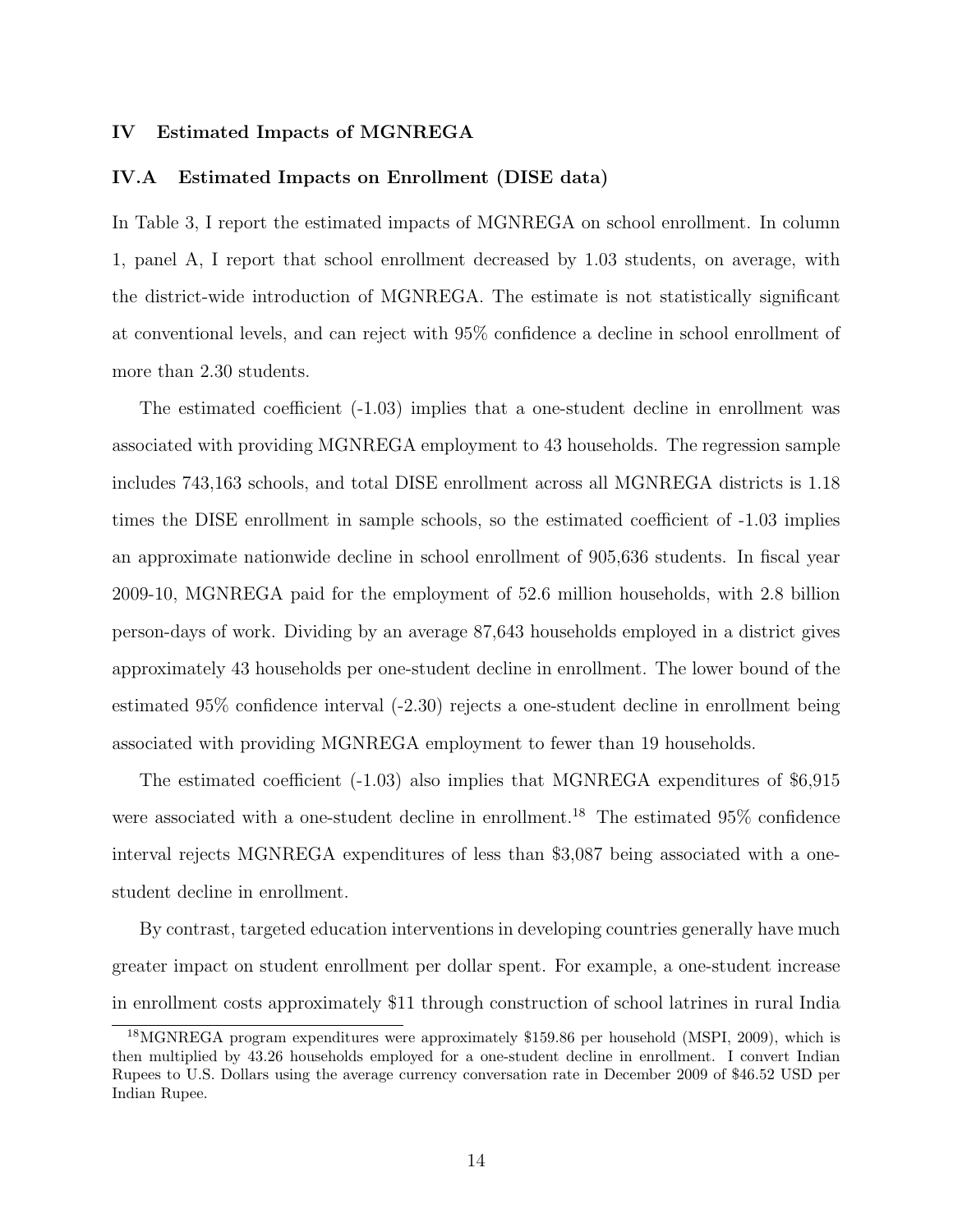(Adukia, 2017). MGNREGA employment is often directed toward infrastructure construction, and so allocating an additional 0.16% of the MGNREGA budget to school latrine construction (or other education initiatives with similar cost effectiveness) would offset the estimated decline in school enrollment associated with providing employment guarantees.<sup>19</sup> At the lower bound of the 95% confidence interval, the negative spillover impact on education could be offset through an additional 0.35% of expenditure. The estimated costs of increasing school enrollment vary across interventions and developing country contexts, with estimates between \$2.81 and \$130.82 per additional student (surveyed in Kazianga et al., 2013), but typical estimates are much smaller than MGNREGA expenditures of \$3,087 per one-student decline in enrollment. Different policy interventions may impact different types of students, but these numbers give an approximate sense of relative magnitudes.

### IV.B Estimated Impacts on Enrollment (ASER data)

I also report, in Table 3, the estimated impact of MGNREGA on whether a child is enrolled in school based on household ASER data (column 4 and panel A). I estimate a 0.53 percentage point decline in the probability of a child being enrolled in school from the district-wide introduction of MGNREGA. This estimate is not statistically significant, and can reject with  $95\%$  confidence a decline in enrollment probability of more than 1.2 percentage points.

The estimated coefficient (-0.0053) implies a district-wide decline in school enrollment of 1,747 children, which is similar to an implied district-wide decline of 2,026 children estimated above in the DISE data.<sup>20</sup> The estimated coefficient  $(-0.0053)$  then implies that a onestudent decline in enrollment was associated with providing MGNREGA employment to 50 households or MGNREGA expenditures of \$8,019, and could potentially be offset by an

<sup>19</sup>This number corresponds to the increased spending on school latrines (\$11), divided by the resulting total expenditure (\$6,915 plus \$11). Note that, as of 2005, there was still no latrine in 40% of government schools and, therefore, substantial remaining scope for intervention along this margin (DISE, 2009).

<sup>&</sup>lt;sup>20</sup>The ASER data include in each district, on average,  $741$  school-age children (aged 5 to 16) and 693 children in school (or 93.5%). It is not known exactly how many school-age children there are in 2005 in these districts, but the DISE data report district-wide enrollment of 308,439 children and so the ASER data on school enrollment implies there may be approximately 329,672 school-age children (or 308,439 divided by 0.935). Multiplying this number of school-age children by 0.53 percentage points gives an estimated decline in district-wide enrollment of 1,747 children.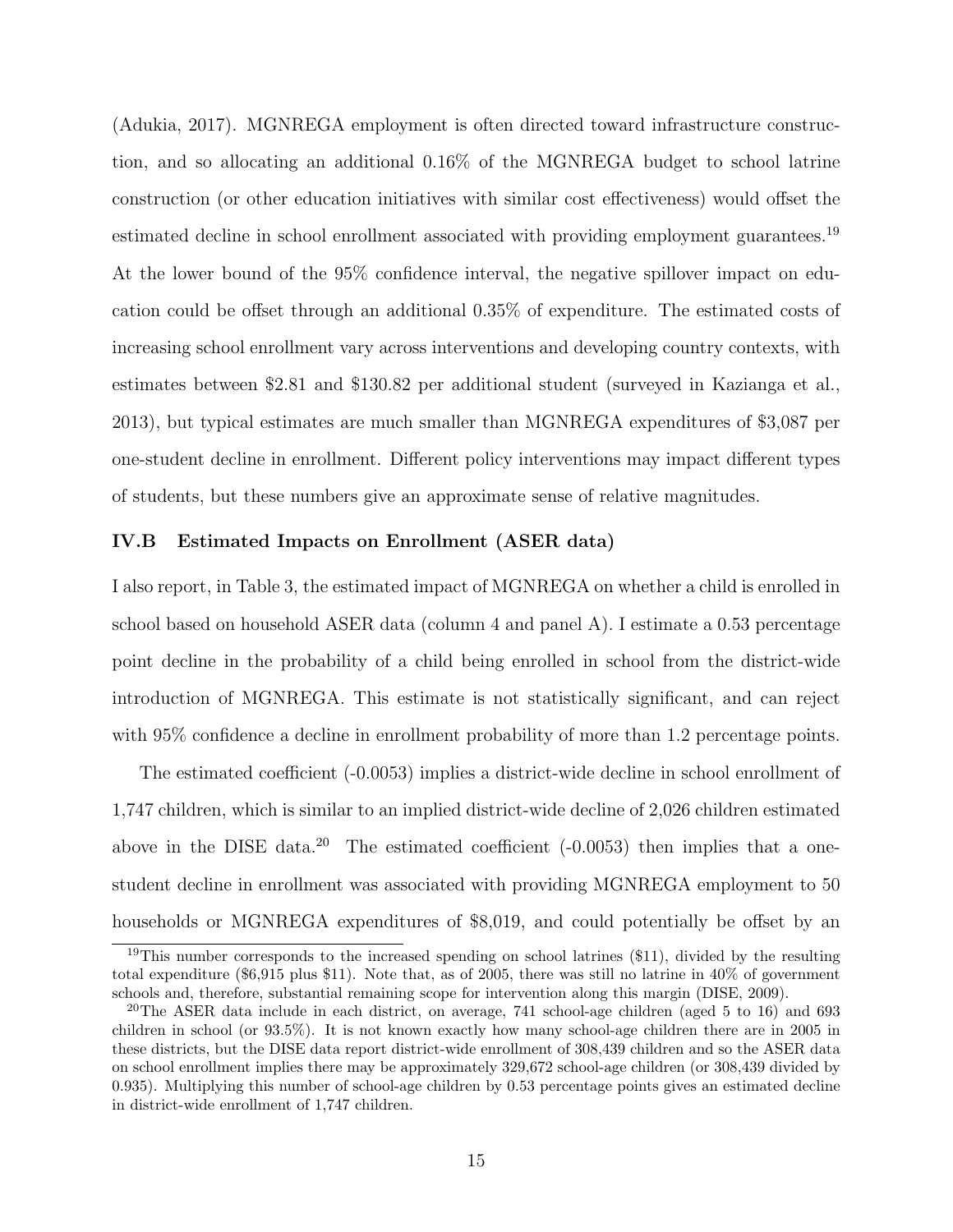additional 0.14% of expenditure.

The estimated magnitude and statistical precision reject small impacts on overall student enrollment, similar to the above estimates using DISE data. The estimated 95% confidence interval also rejects a one-student decline in enrollment being associated with providing MGNREGA employment to fewer than 21 households (or expenditures of less than \$3,495, which could potentially be offset by an additional 0.31\% of expenditure).

# IV.C Estimated Impacts on Enrollment, by Age and Gender

I estimate similar enrollment effects on older children and younger children (Table 3, panels B and C) in the DISE data (column 1) and in the ASER data (column 4). For the DISE data, the subgroup effects approximately add up to the overall effect on the level of enrollment. For the ASER data, the subgroup effects approximately average to the overall effect on the probability of enrollment.

I also estimate similar enrollment effects on females and males (Table 3, panel A) in the DISE data (columns 2 and 3) and the ASER data (columns 5 and  $6$ ).<sup>21</sup> There are some moderate differences in the estimates, broken out separately by child age and gender, though the estimates are not statistically or substantively different from each other.

### IV.D Robustness of Enrollment Effects

Left-Wing Extremism. The main empirical estimates use variation in MGNREGA rollout timing due to political considerations, partly related to the intensity of "left-wing extremism" in the district as determined by the government. One concern is that educational outcomes might otherwise have changed differently in these areas exhibiting "left-wing extremism." In Table 4, I report similar estimates to Table 3 when controlling for a measure of local "left-wing extremism" interacted with year.<sup>22</sup> This measure of "left-wing extremism"

<sup>&</sup>lt;sup>21</sup>The total sample size is slightly decreased for the ASER analysis, as data on gender are missing for  $1\%$ of children.

 $^{22}$ I proxy for local "left-wing extremism" using a 2013 report from India's Ministry of Home Affairs, which includes a list of districts associated with particular concerns of "left-wing extremism" (GOI, 2013). While it would be preferable to have data on "left-wing extremism" from before 2005, this long-standing political movement has persisted in particular areas and so these data may reasonably proxy for a district's general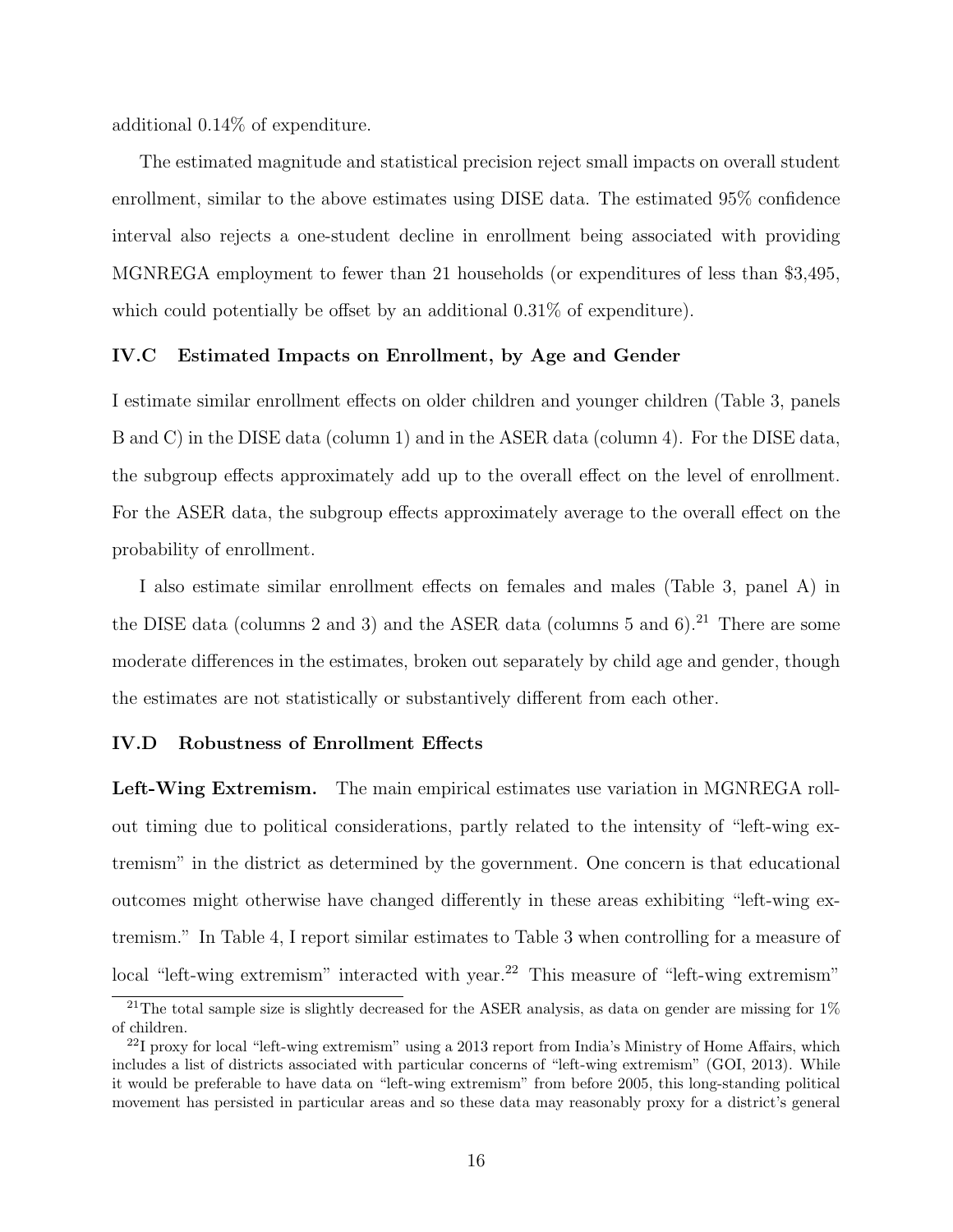is associated with districts receiving MGNREGA earlier, and so the similarity of these estimates implies that local "left-wing extremism" is not associated with differential changes in local educational outcomes.

Functional Form. In Table 5, I report estimated impacts on the natural logarithm of school enrollment, rather than the level of school enrollment as in columns 1 to 3 of Table 3.<sup>23</sup> The estimated magnitudes then reflect approximate percentage changes in school enrollment, and are of a similar magnitude to the estimated percentage changes in whether a child is enrolled in school when using ASER data (Table 3, columns 4 to 6).

Migration. MGNREGA has been estimated to reduce seasonal rural-to-urban migration, such that decreases in school enrollment could be counterbalanced by increased numbers of children in these rural districts. These demographic changes would not directly affect the estimated impacts on enrollment rates using the ASER data, however, which show similar implied effects on district-wide enrollment numbers as in the DISE data. The estimated migration impacts of MGNREGA focus on within-district migration from rural areas to urban areas. By contrast, the estimated impacts on school enrollment would only be affected by cross-district migration, which is less frequent (Topalova, 2010; Ravi, Kapoor and Ahluwalia, 2012; Munshi and Rosenzweig, 2016; Imbert and Papp,  $2017$ .<sup>24</sup>

## IV.E Relative Changes in Enrollment, Prior to MGNREGA (Pre-Trends)

A natural check on the empirical research design is whether enrollment had been changing similarly in districts from different phases of MGNREGA rollout, in years prior to the rollout of MGNREGA. For a subset of schools in the DISE sample, which are observed continuously

intensity of "left-wing extremism."

<sup>&</sup>lt;sup>23</sup>Because some schools have zero enrollment or very low enrollment in some years, especially for particular genders and ages, I report estimated impacts on the natural logarithm of enrollment plus one.

<sup>24</sup>Using the Indian Population Census, rural-to-urban migration rates among young males (aged 15 to 24) were 5.4 percent from 1991 to 2001 (Munshi and Rosenzweig, 2016). Topalova (2010) notes that geographic mobility in India is lowest among the poorest households, and shows that cross-district migration plays little detectable role in Indian labor markets. Using NSS data, from 1987 to 1999, Topalova reports that 3 to 4 percent of rural residents moved across districts or to a different sector (rural-to-urban or urban-to-rural) within the prior 10 years.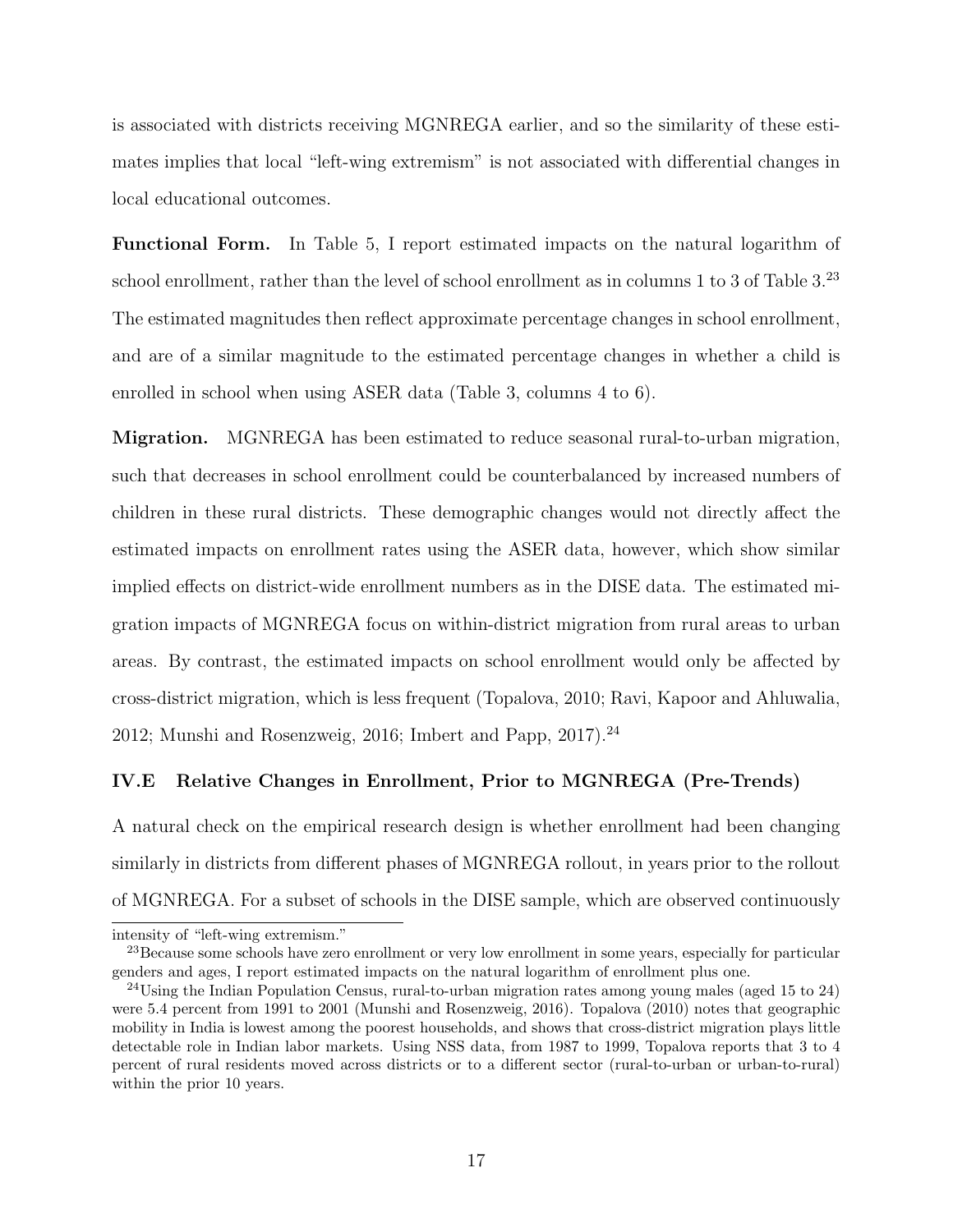back to 2002, it is possible to measure these pre-trends in school enrollment.<sup>25</sup>

In Table 6, I report estimated relative changes in school enrollment prior to the introduction of MGNREGA in: Phase I districts relative to Phase II districts (column 1), Phase I districts relative to Phase III districts (column 2), and Phase II districts relative to Phase III districts (column 3). As in my main empirical specification, these specifications control for district fixed effects, state-by-year fixed effects, and the three targeted measures of district "backwardness" interacted with year. I report estimated changes in levels (panel A) and in logs (panel B). There is no strong pattern of increasing or decreasing school enrollment in districts that would later go on to receive MGNREGA earlier (Phase I relative to Phase II, Phase I relative to Phase III, Phase II relative to Phase III).<sup>26</sup>

# IV.F Estimated Impacts on Academic Achievement

Table 7 reports estimated impacts of MGNREGA on child math and reading ability, using the ASER data. The introduction of MGNREGA, and small declines in school enrollment, is associated with small and statistically insignificant declines in measured math and reading ability conditional on child age. For all children, the point estimates represent a decline of 0.003 standard deviations in math score (in column 1), 0.014 standard deviations in math word score (in column 4), and 0.004 standard deviations in reading score (in column 7). These effects represent small impacts on child learning.

The estimates reject, at the 95% confidence level, a decline of more than 0.036 standard deviations in math score, 0.094 standard deviations in math word score, and 0.037 standard deviations in reading score. MGNREGA spending in these districts was the equivalent of \$61 per student. For similarly impactful spending to change math scores, math word scores, or reading scores by 0.2 standard deviations, the estimated 95% confidence intervals

<sup>25</sup>The ASER data collection began in 2005, and so ASER data are not available in multiple years before the rollout of MGNREGA. For DISE data, prior to 2005, the coverage of schools fluctuates, but I restrict the sample to a balanced panel of schools from my main sample that are also in the data continuously from 2002 through 2005.

<sup>&</sup>lt;sup>26</sup>Note that schools in this pre-trend analysis sample are larger, on average, than schools in the main analysis sample.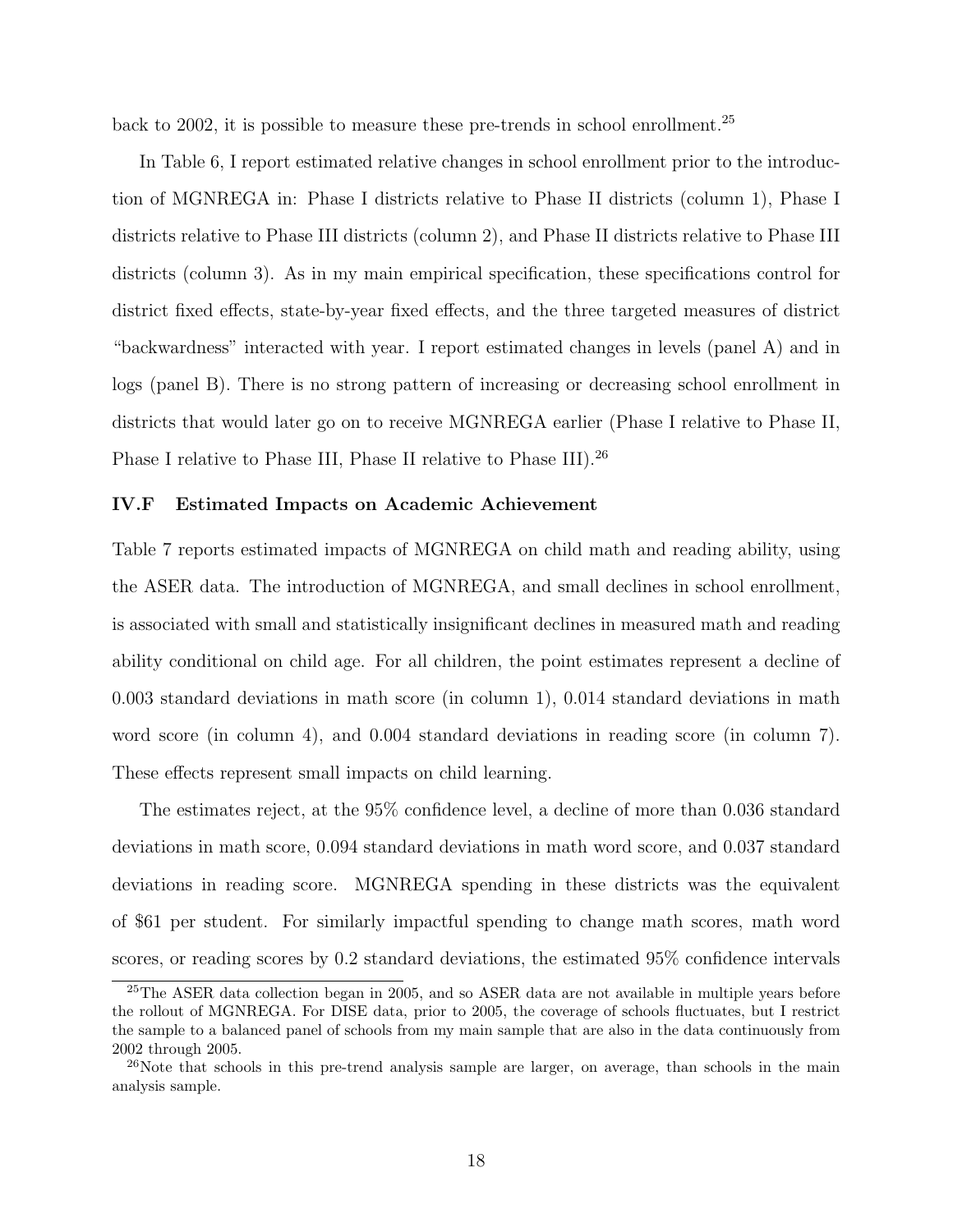imply that spending would need to increase by more than \$339, \$130, or \$330 per student, respectively. By comparison, total public educational spending in India was only \$296 per student (MHRD, 2013).

The estimated effects of MGNREGA are more negative for older children, and marginally statistically significant for reading ability, but the effect magnitudes remain small at between 0.017 and 0.036 standard deviations. For older children, the estimates reject a decline of more than 0.059 standard deviations in math score, 0.099 standard deviations in math word score, and 0.076 standard deviations in reading score.

For younger children, the estimated effects are smaller and reject declines of more than 0.026 to 0.110 standard deviations in child learning. The estimates are similar by child gender.

Table 8 reports estimated impacts on student exam performance, using the DISE data. There are small and statistically insignificant declines in the number of students appearing for primary-school completion exams and upper-primary-school completion exams, which effectively provide a measure of school enrollment at the end of the academic year. The estimated declines are largest for older girls, and marginally statistically significant, though the estimated magnitude remains small (-0.278) and is similar to the estimated decline in school enrollment for older girls (-0.286) reported in Table 3. The estimated declines in the number of children passing each exam, and the number of children scoring high marks on each exam, are similarly small and statistically insignificant. These magnitudes are interpreted similarly to the enrollment effects discussed from Table 3.

### IV.G Estimated Impacts on Teachers and School Infrastructure

Impacts on teachers and school infrastructure do not appear to be substantial mechanisms through which MGNREGA affects children's educational outcomes.

Table 9 reports little estimated impact of MGNREGA on school teachers. There is perhaps a small decline in the number of teachers, corresponding to the small declines in school enrollment, though the estimated magnitudes are not statistically significant. The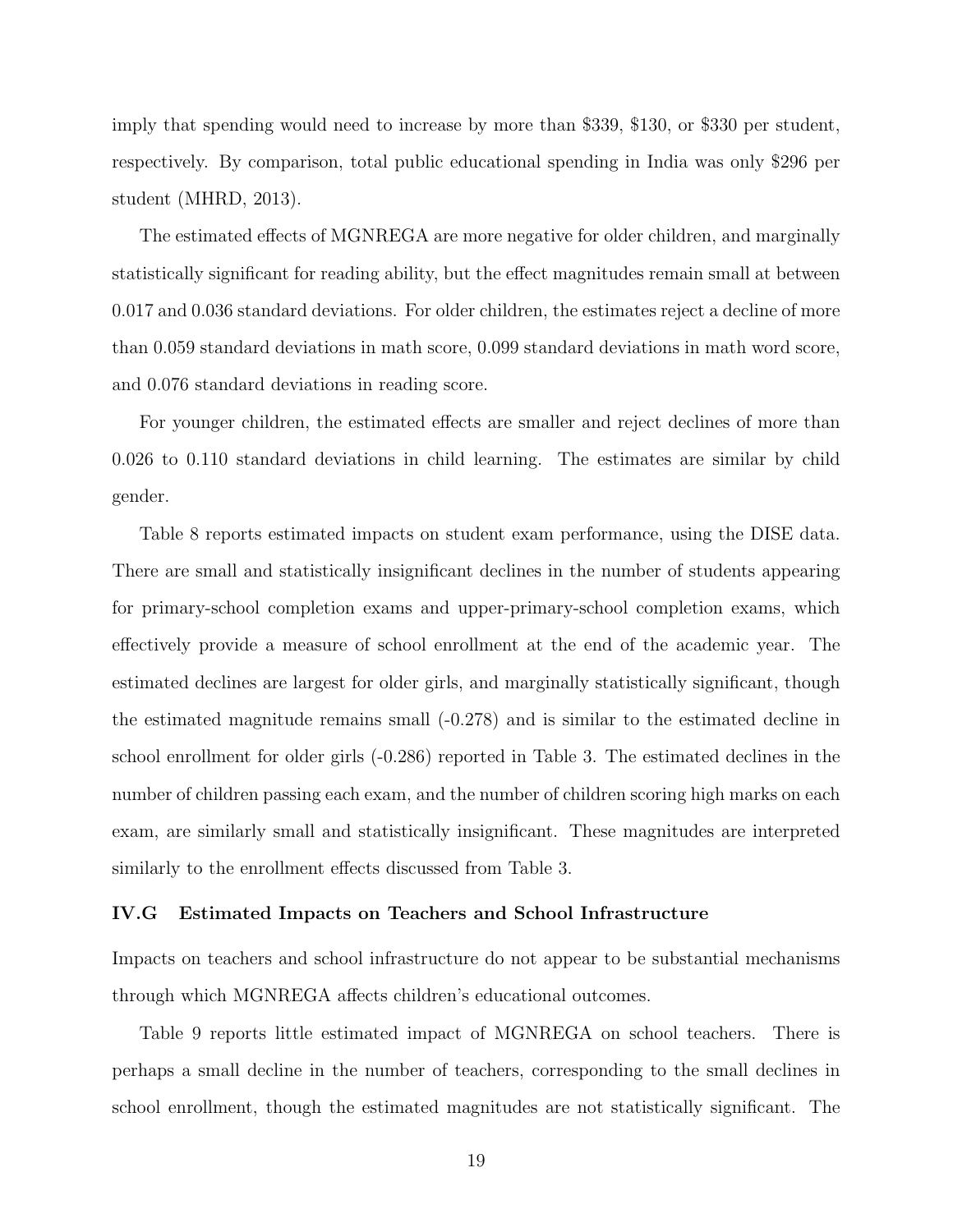estimates are fairly precise, however, as the estimates in column 1 reject with 95% confidence a decrease of 0.07 teachers per school, or 1.7% of the average number of teachers per school. While previous research has found estimated impacts of MGNREGA on lower-skilled labor market outcomes, these impacts do not naturally translate into impacts on the labor market for school teachers.

Table 10 reports little estimated impact of MGNREGA on school infrastructure. The estimated magnitudes are small, relative to the standard deviation in infrastructure across schools, and mostly statistically insignificant. The estimates are sufficiently precise to reject meaningful impacts, relative to the baseline mean and standard deviation of the infrastructure outcomes. MGNREGA does not appear to crowd-out investment in school infrastructure or encourage further investments in school infrastructure.

### V Interpretation and Connection to Other Research

My empirical estimates suggest that the potential education-employment tradeoff is small in magnitude, and relatively inexpensive to counteract through compensatory efforts. In considering this potential tradeoff between educational investment and lower-skill employment guarantees through MGNREGA, I estimate some small statistically significant spillover effects of MGNREGA on education. However, my empirical estimates reject substantive declines in educational outcomes from the introduction of MGNREGA. Given impacts of MGNREGA on other household outcomes, and associated rationales for the program, the spillover impact on education is not a substantively large cost associated with the introduction of lower-skilled employment guarantees to counteract rural poverty.

Estimating the spillover effects of MGNREGA on educational outcomes has been a recent active research area, as MGNREGA represents the world's largest employment guarantee program. The program is directed toward alleviating rural poverty in millions of households, yet an important consideration is whether these short-term efforts at poverty alleviation might worsen long-run income growth for these millions of households. Given the data availability in India, the example of MGNREGA also represents an important test case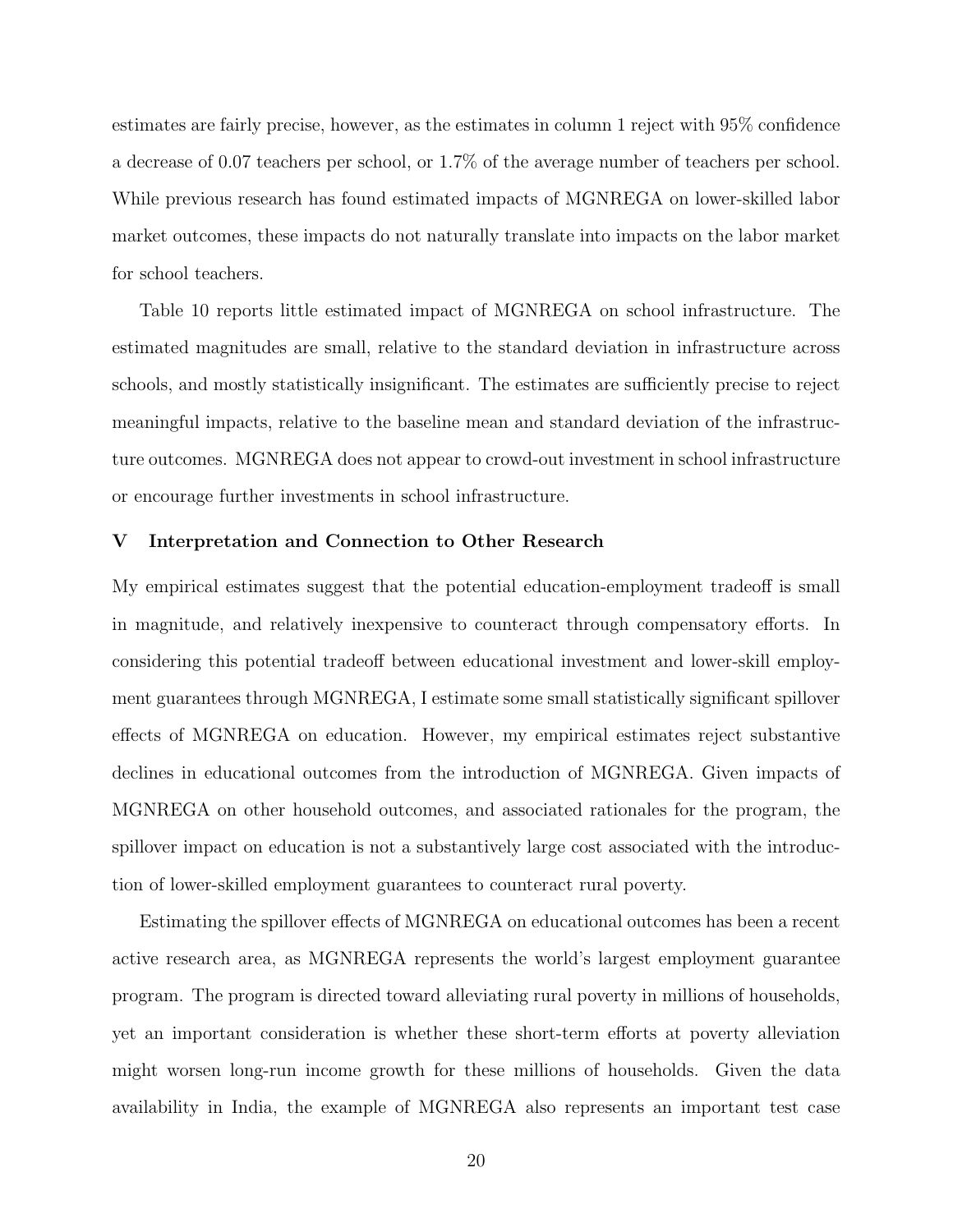globally.

Other ongoing research emphasizes the existence of a negative impact from MGNREGA on educational outcomes, using DISE data (Li and Sekhri, 2015) or ASER data (Shah and Steinberg, 2015). These papers emphasize statistically significant effects and use similar empirical specifications, though they omit some important control variables that reflect the context in which MGNREGA was introduced. MGNREGA was targeted toward historically poorer districts, and these districts might otherwise have experienced different changes in educational outcomes in the absence of MGNREGA's introduction. Below, I show that omitting these control variables increases the estimated effects, though these larger estimates continue to not imply substantive declines in educational outcomes.

Table 11 reports the sensitivity of my estimated impacts on enrollment (in columns 1 and 4) to omitting state-by-year fixed effects (in columns 2 and 5) and then also omitting controls for district "backwardness" (in columns 3 and 6). The specification and data in column 2 are more similar to Li and Sekhri (2015) and the specification and data in column 6 are more similar to Shah and Steinberg (2015). Table 12 reports the sensitivity of my estimated impacts on academic achievement. Appendix Tables 2 and 3 report these estimates, separately by child gender and age.

These tables report larger estimates, which are more often statistically significant, and these estimated magnitudes are similar to those in Li and Sekhri (2015) and Shah and Steinberg (2015). The estimates are generally within one standard error of my previous estimates, with the greatest increase in estimated magnitudes for older children. Appendix Tables 4 and 5 report similar estimates to those in Tables 11 and 12, when expanding the regression sample to 570 districts (DISE data) and 468 districts (ASER data). By including additional districts that do not have data on historical "backwardness," these sample districts from DISE and ASER then correspond to the sample districts used by Li and Sekhri (2015) and Shah and Steinberg (2015), respectively.

I calculate that these larger estimates continue to suggest only small-in-magnitude de-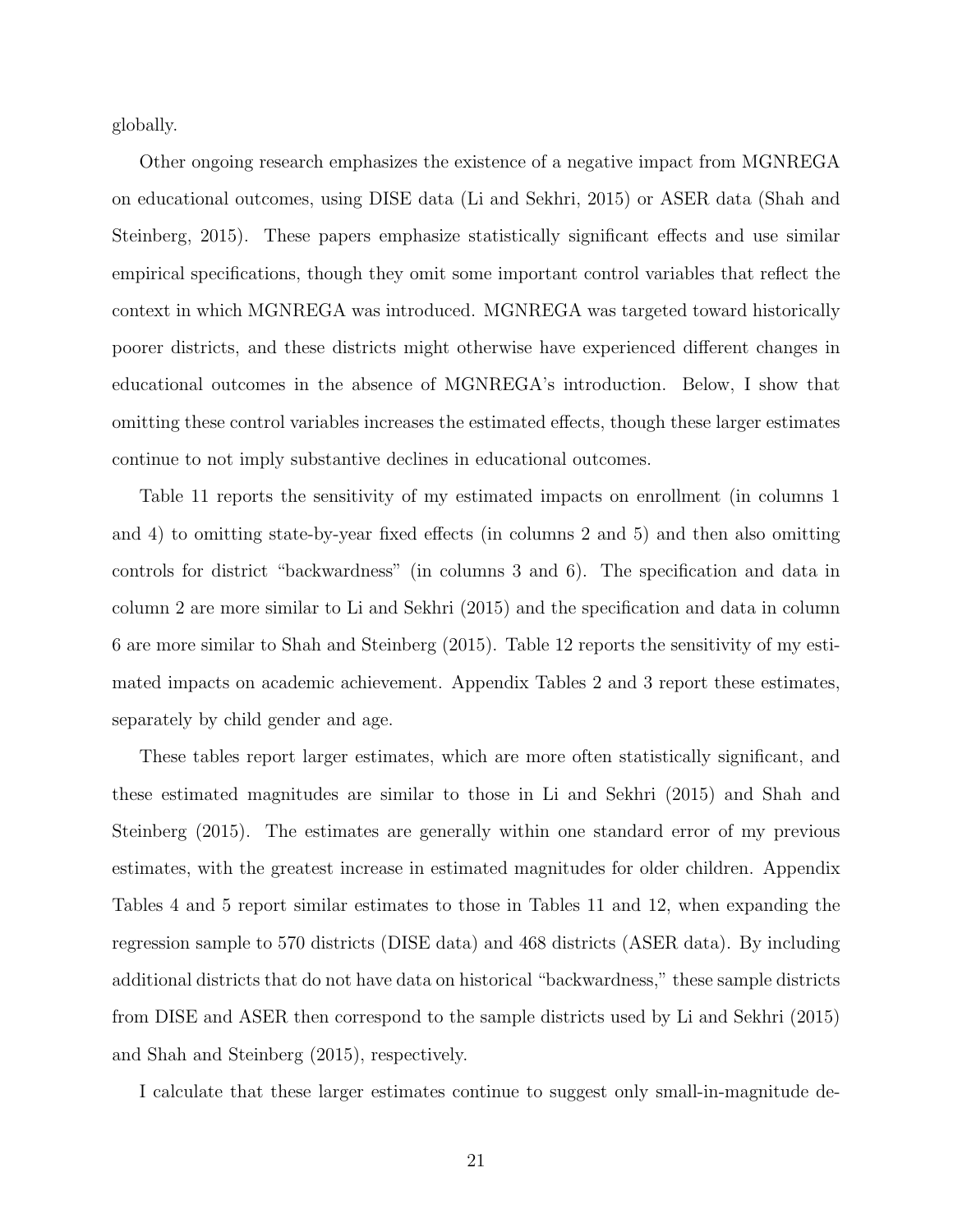clines in school enrollment, however, from providing employment to rural households. The larger estimated impacts on enrollment, in columns 3 and 6 of Table 11, imply that a onestudent decline in enrollment is associated with providing MGNREGA employment to 26 households (using DISE data, in row 1, column 3) or 34 households (using ASER data, in column 6). The estimated magnitudes, and standard errors, reject at the 5% level a onestudent decline in enrollment from providing employment to fewer than 14 households (using DISE data, in column 3) or fewer than 19 households (using ASER data, in column 6). The larger estimated impact rejects a one-student decline in enrollment from MGNREGA spending of \$2,243 (using DISE data, in column 3), which could perhaps be offset by an additional  $0.49\%$  in spending on education infrastructure.<sup>27</sup>

I also calculate that these estimates suggest only small declines in academic achievement from providing employment to rural households. The introduction of MGNREGA is estimated to decrease average test scores by 0.01 standard deviations (math score, in column 3 of Table 12), 0.02 standard deviations (math word score, in column 6 of Table 12), and 0.007 standard deviations (reading score, in column 9 of Table 12).<sup>28</sup> These estimates reject, at the 5% level, declines in average test scores of 0.04 standard deviations in math score, 0.125 standard deviations in math word score, and 0.03 standard deviations in reading score. The estimated impacts are larger for older children, but reject declines in average test scores of 0.07 standard deviations (math score), 0.115 standard deviations (math word score), and 0.07 standard deviations (reading score). For younger children, the estimated effects are smaller and reject declines of 0.02 to 0.16 standard deviations. The estimated effects are similar by child gender.

Other research uses different datasets, estimating mixed impacts of MGNREGA on educational outcomes. Using aggregate district-level data from the District Level Household and

<sup>27</sup>These calculations replicate those in Section IV, under different estimated magnitudes and standard errors.

<sup>28</sup>These estimated impacts on math score and reading score are similar magnitudes to those in Shah and Steinberg (2015). The estimated impact on math word score is larger in Shah and Steinberg (2015), though this math word score is constructed using a different scale.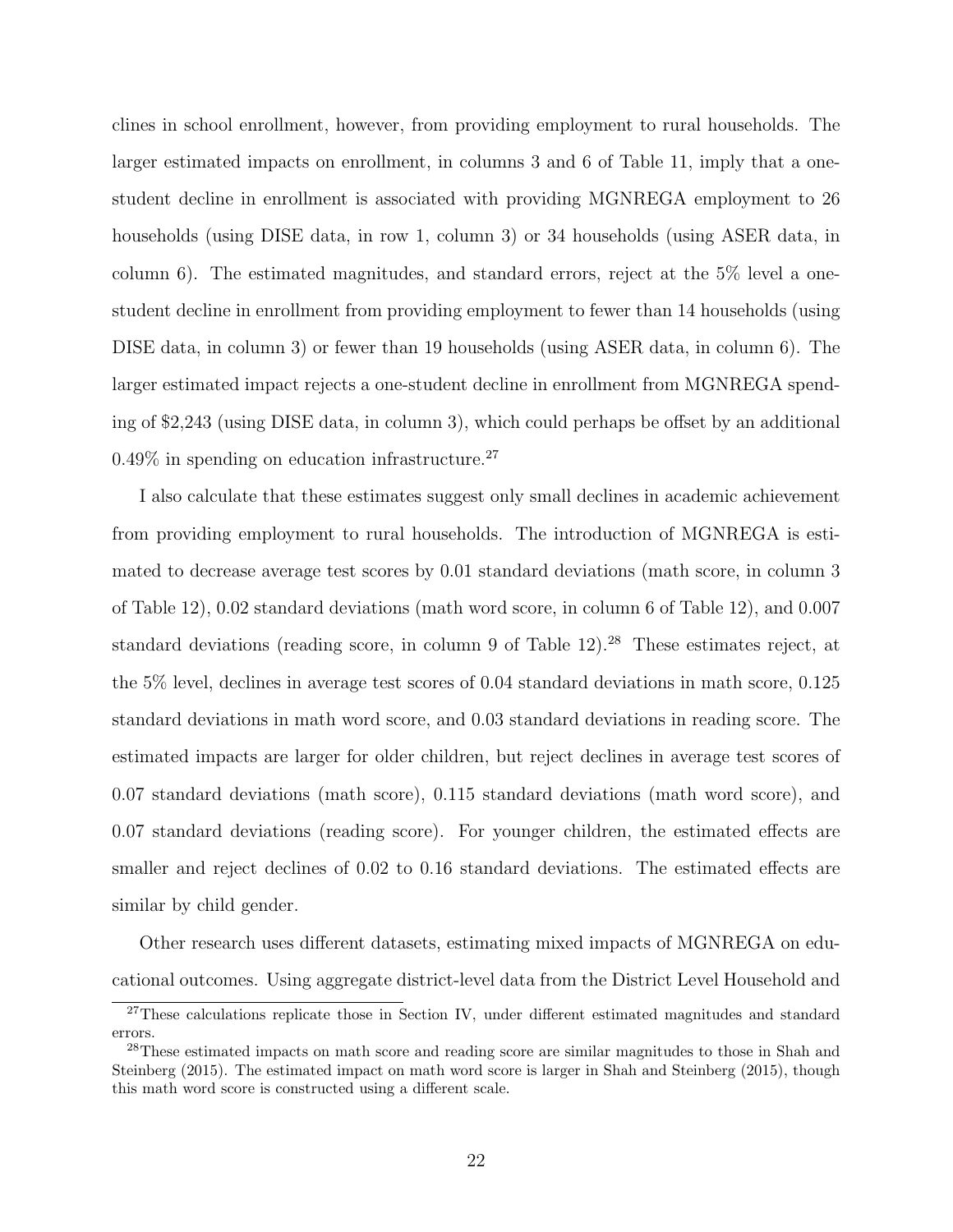Facility Survey (DLHS), Das and Singh (2013) estimate no impact of MGNREGA on children's completed years of education, using a similar estimating equation as in columns 3 and 6 of Table 11 that omits state-by-year fixed effects and controls for districts' historical "backwardness."<sup>29</sup> Using data from the National Sample Survey (NSS), Islam and Sivasankaran (2015) estimate increased time spent on education for younger children and increased time spent working outside the household for older children, using a similar estimating equation as in columns 3 and 6 of Table 11 that also omits state-by-year fixed effects and controls for districts' historical "backwardness."<sup>30</sup> Using data from the Young Lives Survey, from only the Indian state of Andhra Pradesh, Mani et al. (2019) estimate no detectable impact of MGNREGA on school enrollment and positive impacts on test scores. Using these data from Andhra Pradesh, Afridi, Mukhopadhyay and Sahoo (2016) estimate that greater participation in MGNREGA by children's mothers (relative to their fathers) increases their school attendance and grade progression. In the DISE and ASER data, for Andhra Pradesh only, I estimate positive but imprecise effects on school enrollment and learning outcomes.

Using DISE and ASER, the two largest datasets on educational outcomes across India, I find that there are some indications of negative and statistically significant impacts on some educational outcomes for some subsets of children. Even for these groups, however, the estimated magnitudes are small and reject substantive declines in educational outcomes. These small declines in educational outcomes come from providing employment guarantees to large numbers of rural households, which has been estimated to have substantial impacts on poverty alleviation for those households.

# VI Conclusion

A tradeoff can sometimes exist between providing income support to alleviate current poverty and providing an incentive structure that encourages long-run reductions in poverty. MGN-

 $^{29}$ Das (2018) estimates no impact of MGNREGA on schooling in West Bengal, but estimates increases in household expenditures on tutors.

<sup>&</sup>lt;sup>30</sup>Using this NSS data, Shah and Steinberg (2015) estimate increases in adolescent male paid child labor and increases in adolescent female unpaid domestic labor, which is consistent with increases in NSS child labor estimated by Li and Sekhri (2015).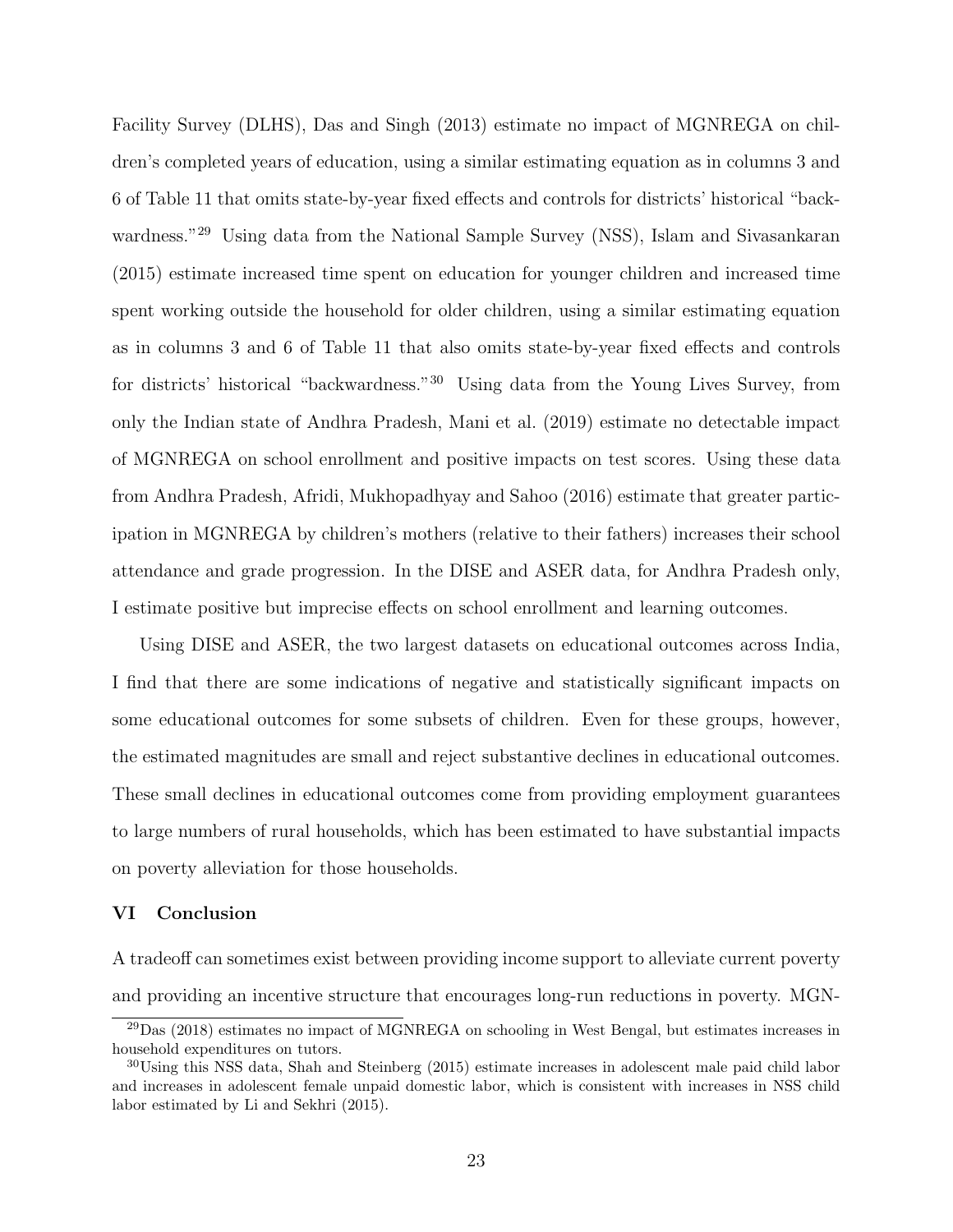REGA is the world's largest employment guarantee program, providing annual employment to 53 million households or 23% of Indian households. The program raises rural wages and household consumption, particularly during critical moments for those households. A potentially important concern, however, is whether providing lower-skill employment might discourage educational attainment and, thereby, long-run income growth. MGNREGA has expanded to take on a central role in rural Indian labor markets, also serving as a large testcase for other developing countries. These workfare programs also follow a long tradition of linking government income support with work requirements, such as the English Poor Laws and American New Deal work programs.

My estimates imply that MGNREGA can provide income support to rural poor households without an associated substantive decline in children's educational attainment. Some estimates indicate small negative spillover effects on education outcomes, which are sometimes statistically significant, but the estimates can reject substantive declines in educational attainment. I reject, at the 5% level, that a one-child decline in educational enrollment is associated with providing MGNREGA employment to 19 households or fewer. These incidental declines in student enrollment could also be counterbalanced by directing less than 0.35% of MGNREGA expenditures toward more-targeted education interventions.

The estimated spillover impacts of MGNREGA on education may reflect a variety of mechanisms, which can inform why children leave school in lower-income settings. Increased lower-skill wages may encourage adolescent males to seek paid employment, while employment of adult females through MGNREGA may increase domestic responsibilities of adolescent females, in particular. I estimate little difference in effects by child gender, suggesting both mechanisms may be operating. Any negative spillover impacts on education may also be mitigated as households gain financial security through MGNREGA and become more able to invest in their children's education. Some of these positive or negative mechanisms might strengthen over time, but such effects should appear within the  $1 - 3$  post-rollout years covered by my period of analysis. I do not estimate that MGNREGA directly changed schools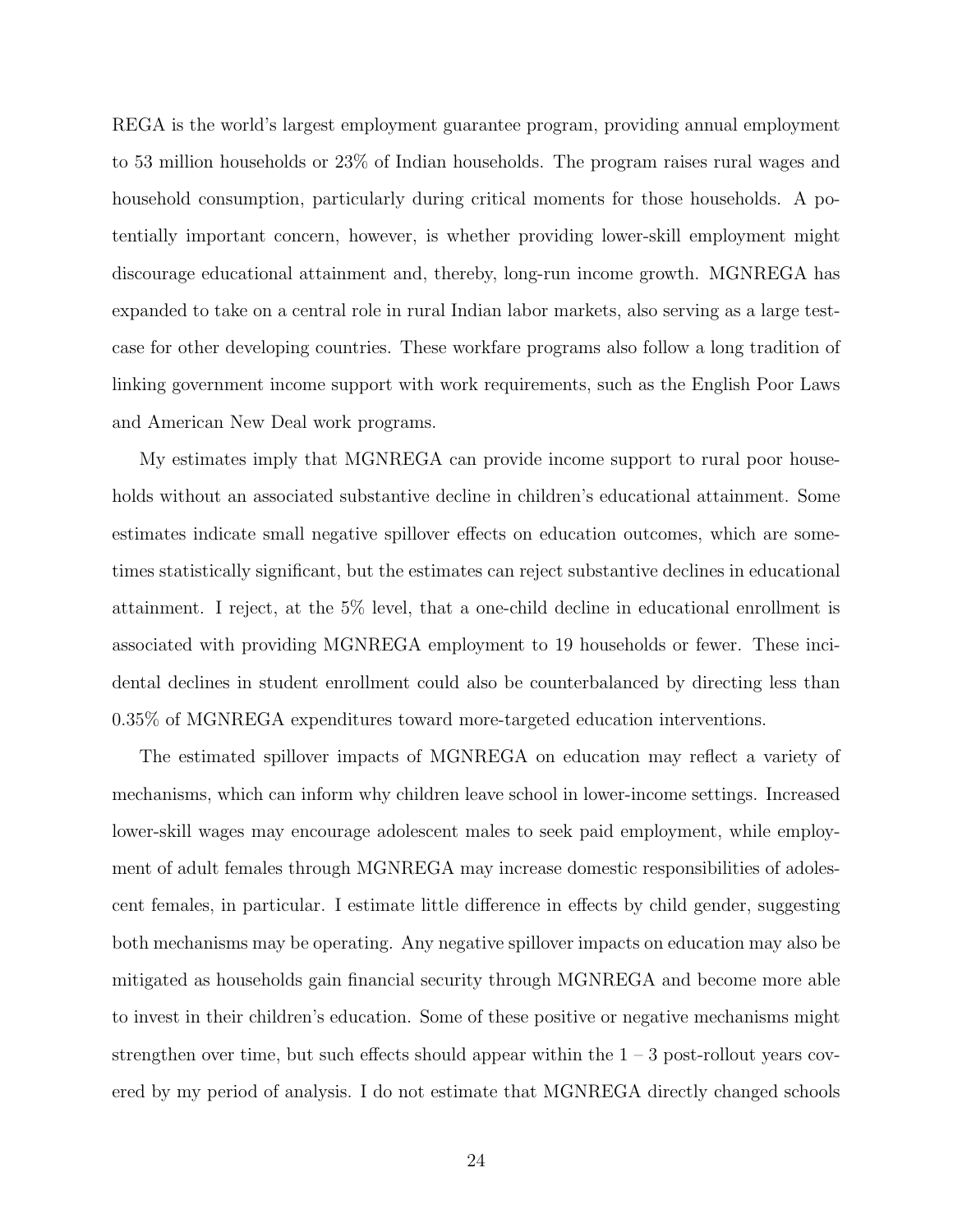over this period, based on measures of school infrastructure and teacher characteristics.

In recent years, political pressure has been building against MGNREGA. Among the concerns about its growing cost and implementation challenges, there could be concerns about whether negative spillover impacts on education might restrict future income prospects for children. Even small estimated spillover effects on education may affect many children, in absolute numbers, but I estimate that few children are affected relative to the larger number of households (and children) receiving income support through MGNREGA employment. Further, these spillover effects could be counteracted by directing a small portion of MGN-REGA's public works budget toward the construction of school infrastructure. Employment guarantees and lower-skill income support for households can address short-run poverty alleviation without substantively reducing long-run sustained income growth through educational attainment.

### References

- Adukia, Anjali. 2017. "Sanitation and education." American Economic Journal: Applied Economics, 9(2): 23–59.
- Adukia, Anjali, Sam Asher, and Paul Novosad. forthcoming. "Educational investment responses to economic opportunity: evidence from Indian road construction." American Economic Journal: Applied Economics.
- Afridi, Farzana, Abhiroop Mukhopadhyay, and Soham Sahoo. 2016. "Female labor force participation and child education in India: evidence from the National Rural Employment Guarantee Scheme." IZA Journal of Labor and Development, 5(1): 1–30.
- ASER. 2015. "Data from Annual Status of Education Report, India, 2005-09." ASER Centre.
- Atkin, David. 2016. "Endogenous skill acquisition and export manufacturing in Mexico." American Economic Review, 106(8): 2046–85.
- Azam, Mehtabul. 2012. "The impact of Indian job guarantee scheme on labor market outcomes: evidence from a natural experiment." Institute of Labor Economics, Discussion Paper No. 6548.
- Berg, Erlend, Sambit Bhattacharyya, Rajasekhar Durgam, and Manjula Ramachandra. 2012. "Can rural public works affect agricultural wages? Evidence from India."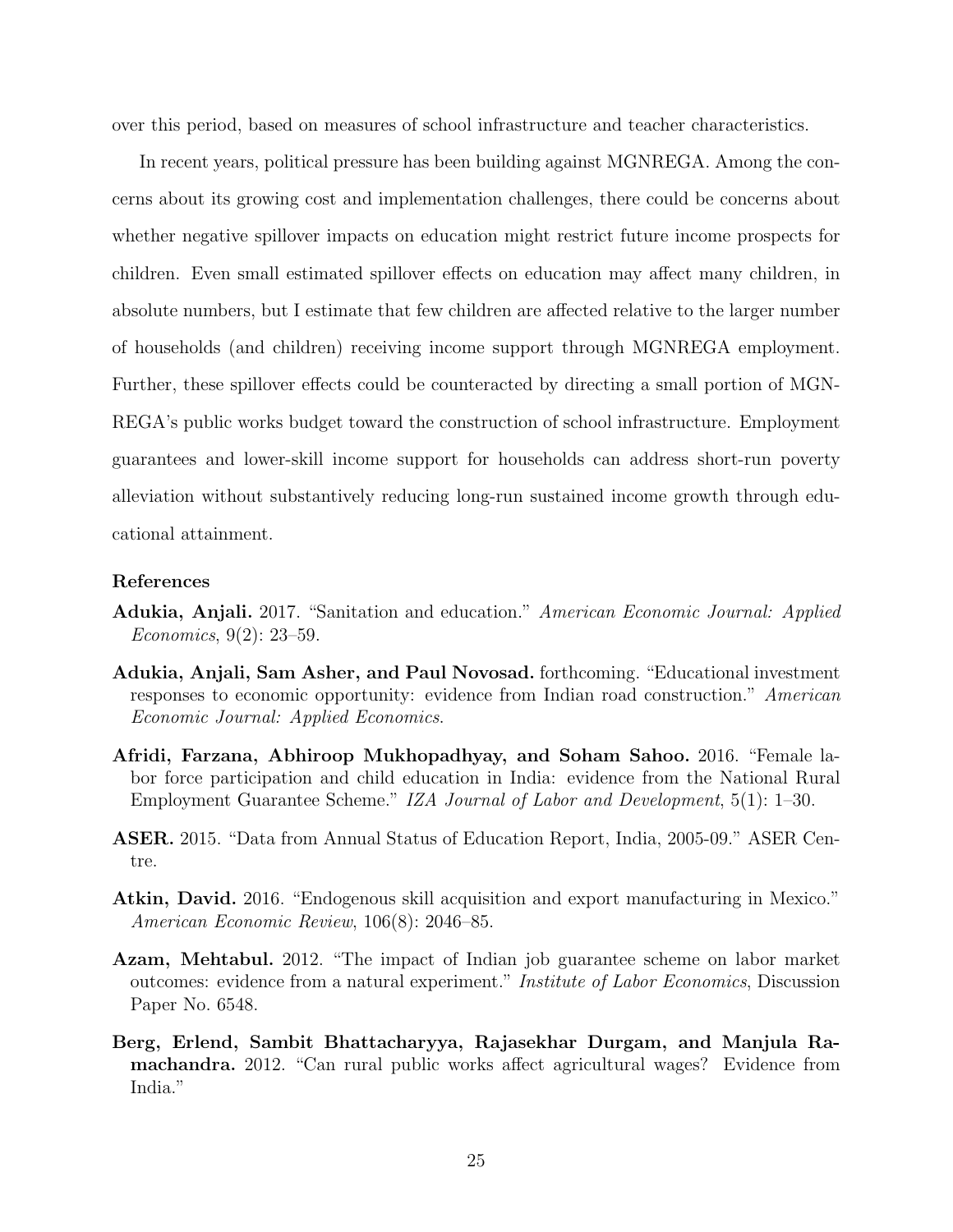- Bhatty, Kiran. 2006. "Employment guarantee and child rights." Economic and Political Weekly, 41(20): 1965–1967.
- Bhupal, Ganita, and Abdoul G. Sam. 2014. "Female income and expenditure on children: impact of the National Rural Employment Guarantee Scheme in India." Applied Econometrics and International Development, 14(2): 175–192.
- Cascio, Elizabeth, and Ayushi Narayan. 2017. "Who needs a fracking education? The educational response to low-skill biased technological change."
- Das, Shreyasee, and Abhilasha Singh. 2013. "The impact of temporary work guarantee programs on children's education: Evidence from the Mahatma Gandhi National Rural Guarantee Act from India."
- Das, Upasak. 2018. "Rural employment guarantee programme in India and its impact on household educational decisions: a focus on private coaching."
- Deininger, Klaus, and Yanyan Liu. 2013. "Welfare and poverty impacts of India's National Rural Employment Scheme: Evidence from Andhra Pradesh." International Food Policy Research Institute.
- DISE. 2009. "Data from District Information System for Education, India, 2002-09."
- Fetzer, Thiemo. 2014. "Social insurance and conflict: evidence from India." EOPP Working Paper No. 53.
- GOI. 2003. "Government of India Planning Commission, Report of the Task Force: Identification of districts for wage and self employment programmes."
- GOI. 2009. "Haryana Development Report." Planning Commission, Government of India.
- GOI. 2013. "Government of India Ministry of Home Affairs, Lok Sabha Unstarred Question No. 1374: Left Wing Extremism."
- Imbert, Clement, and John Papp. 2015. "Labor market effects of social programs: evidence from India's employment guarantee." American Economic Journal: Applied Economics, 7(2): 233–63.
- Imbert, Clement, and John Papp. 2017. "Short-term migration, rural public works and urban labor markets: evidence from India."
- Islam, Mahnaz, and Anitha Sivasankaran. 2015. "How does child labor respond to changes in adult work opportunities? Evidence from NREGA."
- Jensen, Robert. 2012. "Do labor market opportunities affect young women's work and family decisions? Experimental evidence from India." Quarterly Journal of Economics, 127: 753–792.
- Kar, Spandita. 2013. "Empowerment of women through MGNREGS: issues and challenges." Odisha Review, 69(7-8): 76–80.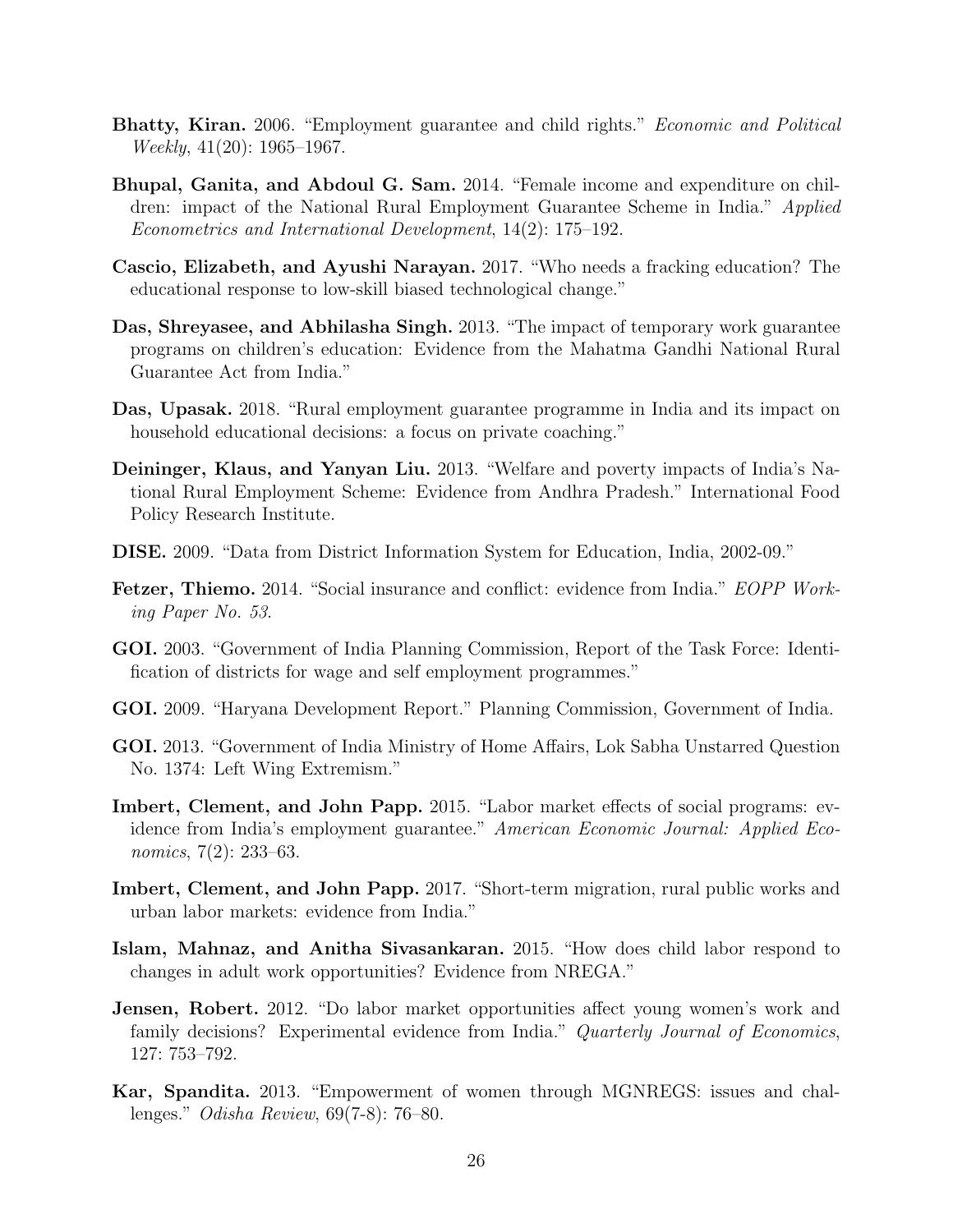- Kazianga, Harounan, Dan Levy, Leigh L Linden, and Matt Sloan. 2013. "The effects of "girl-friendly" schools: evidence from the BRIGHT school construction program in Burkina Faso." American Economic Journal: Applied Economics, 5(3): 41–62.
- Khera, Reetika, and Nandini Nayak. 2009. "Women workers and perceptions of the National Rural Employment Guarantee Act." Economic and Political Weekly, 44(43): 49– 57.
- Klonner, Stefan, and Christian Oldiges. 2014. "Safety net for India's poor or waste of public funds? Poverty and welfare in the wake of the world's largest job guarantee program." University of Heidelberg, Department of Economics Working Papers 0564.
- Li, Tianshu, and Sheetal Sekhri. 2015. "The unintended consequences of employmentbased safety net programs."
- Mani, Subha, Jere Behrman, Shaikh Galab, and Prudhvikar Reddy. 2019. "Impact of the NREGS on children's intellectual human capital." The Journal of Development Studies, 1–17.
- MHRD. 2013. "Government of India Ministry of Human Resource Development, Analysis of budgeted expenditure on education, 2009-10 to 2011-12."
- MSPI. 2009. "Ministry of Statistics and Programme Implementation: Rural and Urban Development - Statistical Year Book India 2015. Implementation report under MGNREGA."
- Munshi, Kaivan, and Mark Rosenzweig. 2016. "Networks and misallocation: insurance, migration, and the rural-urban wage gap." American Economic Review, 106(1): 46–98.
- Muralidharan, Karthik, Paul Niehaus, and Sandip Sukhtankar. 2016. "Building state capacity: evidence from biometric smartcards in India." American Economic Review, 106(10): 2895–2929.
- Muralidharan, Karthik, Paul Niehaus, and Sandip Sukhtankar. 2017. "General equilibrium effects of (improving) public employment programs: Experimental evidence from India." NBER Working Paper No. 23838.
- NCAER. 2009. "National Council of Applied Economic Research estimates on Earnings and Spendings 2009-10."
- Niehaus, Paul, and Sandip Sukhtankar. 2013a. "The marginal rate of corruption in public programs: evidence from India." Journal of Public Economics, 104: 52 – 64.
- Niehaus, Paul, and Sandip Sukhtankar. 2013b. "Corruption dynamics: the golden goose effect." American Economic Journal: Economic Policy, 5(4): 230–69.
- Oster, Emily, and Bryce Steinberg. 2013. "Do IT service centers promote school enrollment? Evidence from India." *Journal of Development Economics*, 104: 123–135.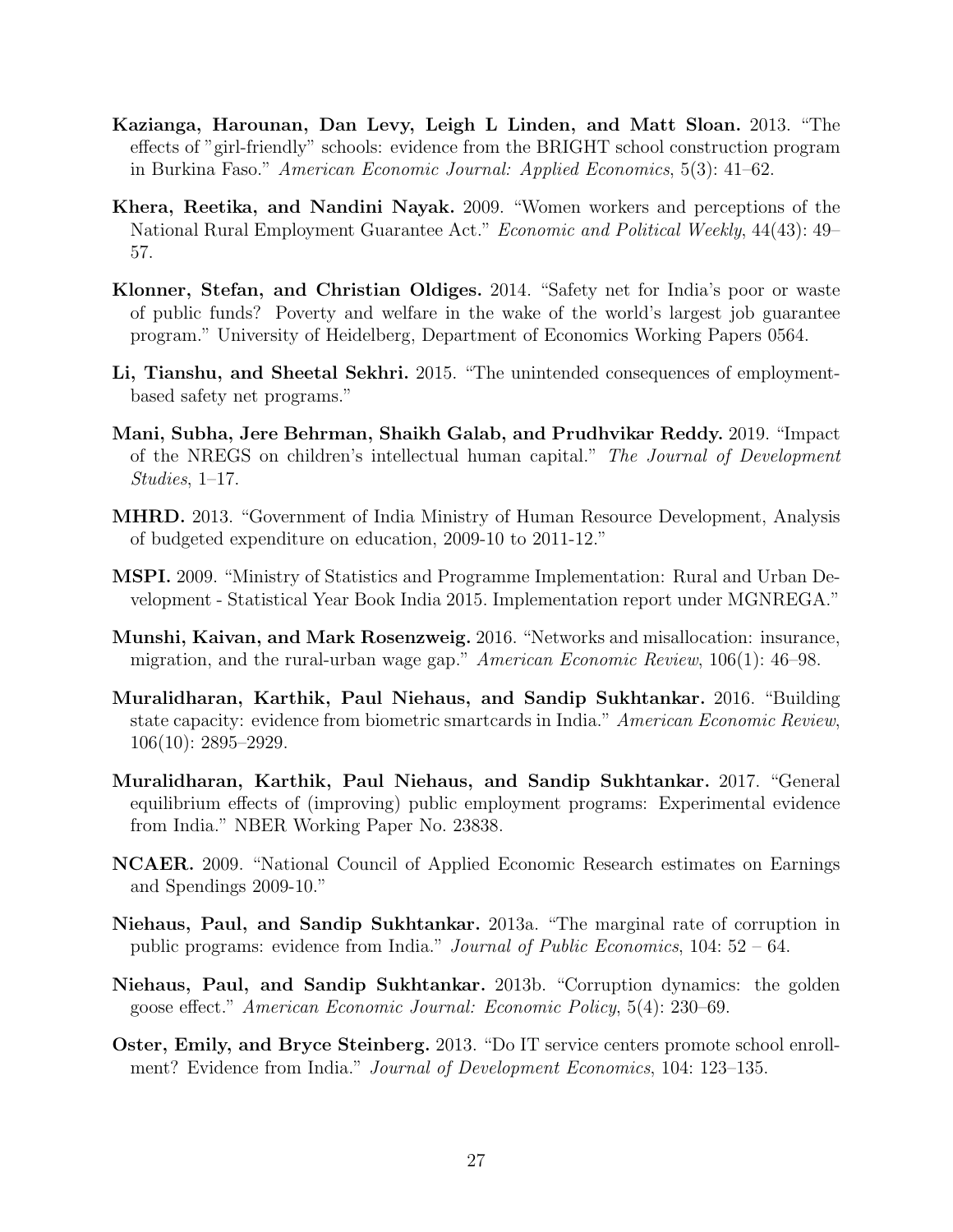- Palriwala, Rajni, and N. Neetha. 2009. "Paid care workers: domestic workers and anganwadi workers." India Research Report 4 for the Political and Social Economy of Care Project, UNRISD, Geneva.
- Pankaj, Ashok, and Rukmini Tankha. 2010. "Empowerment effects of the NREGS on women workers: A study in four states." *Economic and Political Weekly*, 45(30): 45–55.
- Ravi, Shamika, and Monika Engler. 2015. "Workfare as an effective way to fight poverty: the case of India's NREGS." World Development,  $67: 57 - 71$ .
- Ravi, Shamika, Mudit Kapoor, and Rahul Ahluwalia. 2012. "The impact of NREGS on urbanization in India."
- Shah, Manisha, and Bryce Millett Steinberg. 2015. "Workfare and human capital investment: evidence from India." NBER Working Paper 21543.
- Shah, Manisha, and Bryce Millett Steinberg. 2017. "Drought of opportunities: contemporaneous and long term impacts of rainfall shocks on human capital." Journal of Political Economy, 125(2): 527–561.
- Stephens, Melvin, and Dou-Yan Yang. 2014. "Compulsory education and the benefits of schooling." American Economic Review, 104(6): 1777–92.
- Topalova, Petia. 2010. "Factor immobility and regional impacts of trade liberalization: evidence on poverty from India." American Economic Journal: Applied Economics, 2(4): 1– 41.
- UNDP. 2010. "Rights-based legal guarantee as development policy: MGNREGA." 1–105.
- Uppal, Vinayak. 2009. "Is the NREGS a safety net for children? Studying the access to the National Rural Employment Guarantee Scheme for the Young Lives families and its impact on child outcomes in Andhra Pradesh." Master's diss. University of Oxford.
- Zimmerman, Laura. 2012. "Labor market impacts of a large-scale public works program: evidence from the Indian Employment Guarantee Scheme." *Institute of Labor Economics*, Discussion Paper No. 6858.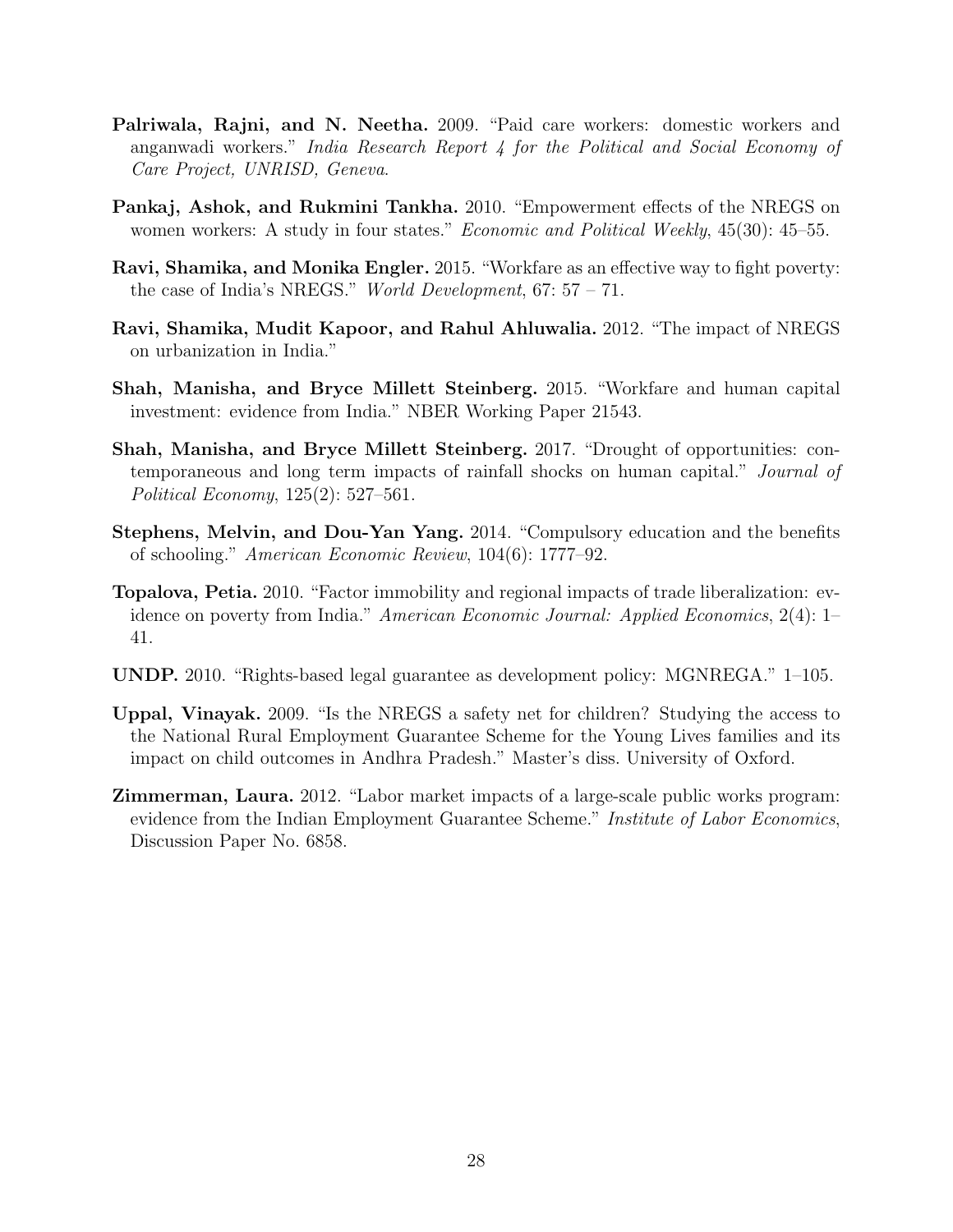**Figure 1. Map of Sample Districts using DISE Data**



Notes: Figure 1 shows the 437 sample districts that are represented in the school-level DISE dataset. The districts that are shaded with the darkest grey received MGNREGA in Phase I. The districts that are shaded with the medium grey received MGNREGA in Phase II. The districts that are shaded with the lightest grey received MGNREGA in Phase III. The districts that are not shaded (white) are excluded from the main analysis sample and are included in the analysis in Appendix Tables 4 and 5.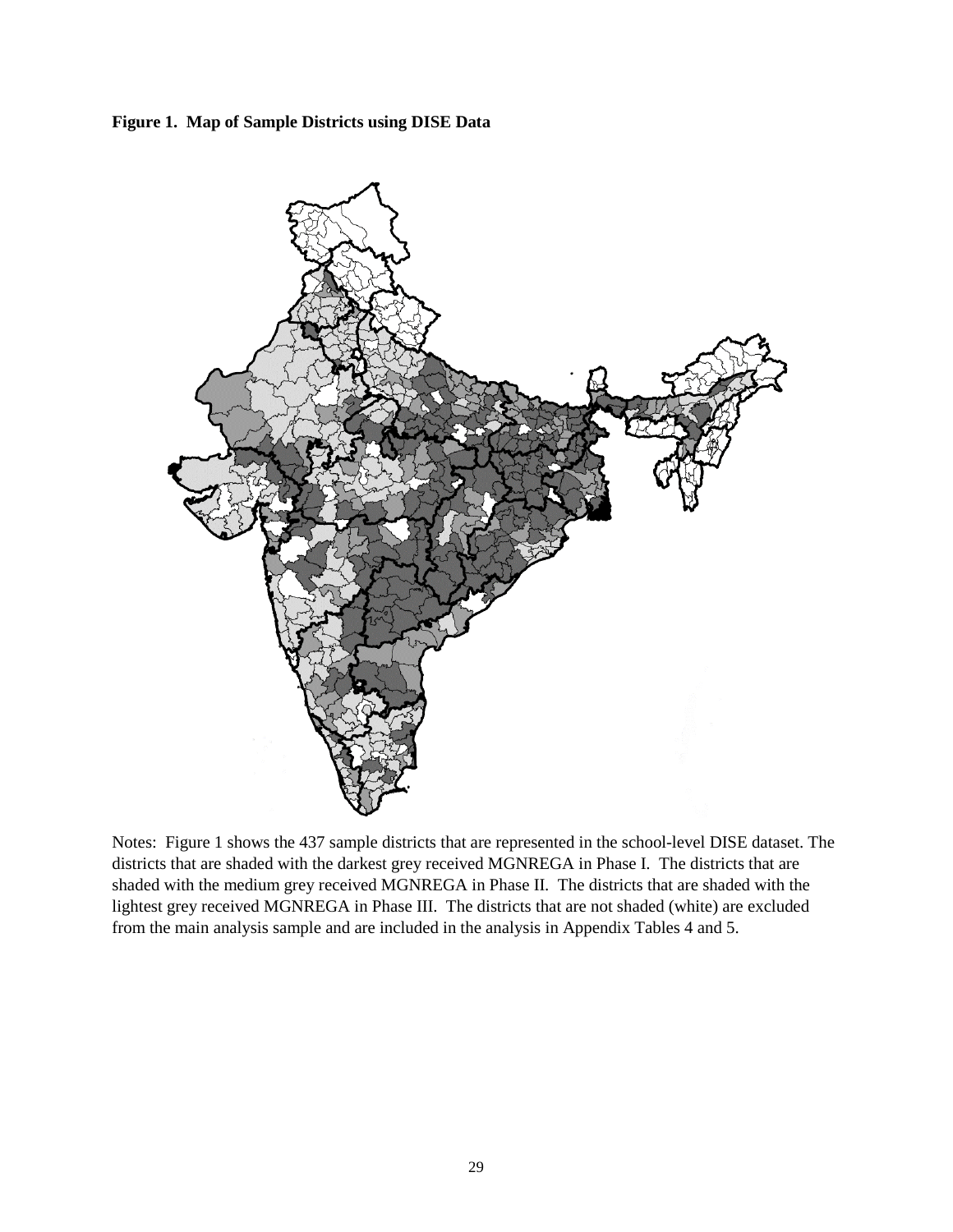**Figure 2. Map of Sample Districts using ASER Data**



Notes: Figure 2 shows the 405 sample districts that are represented in the household-level ASER dataset. The districts that are shaded with the darkest grey received MGNREGA in Phase I. The districts that are shaded with the medium grey received MGNREGA in Phase II. The districts that are shaded with the lightest grey received MGNREGA in Phase III. The districts that are not shaded (white) are excluded from the main analysis sample and are included in the analysis in Appendix Tables 4 and 5.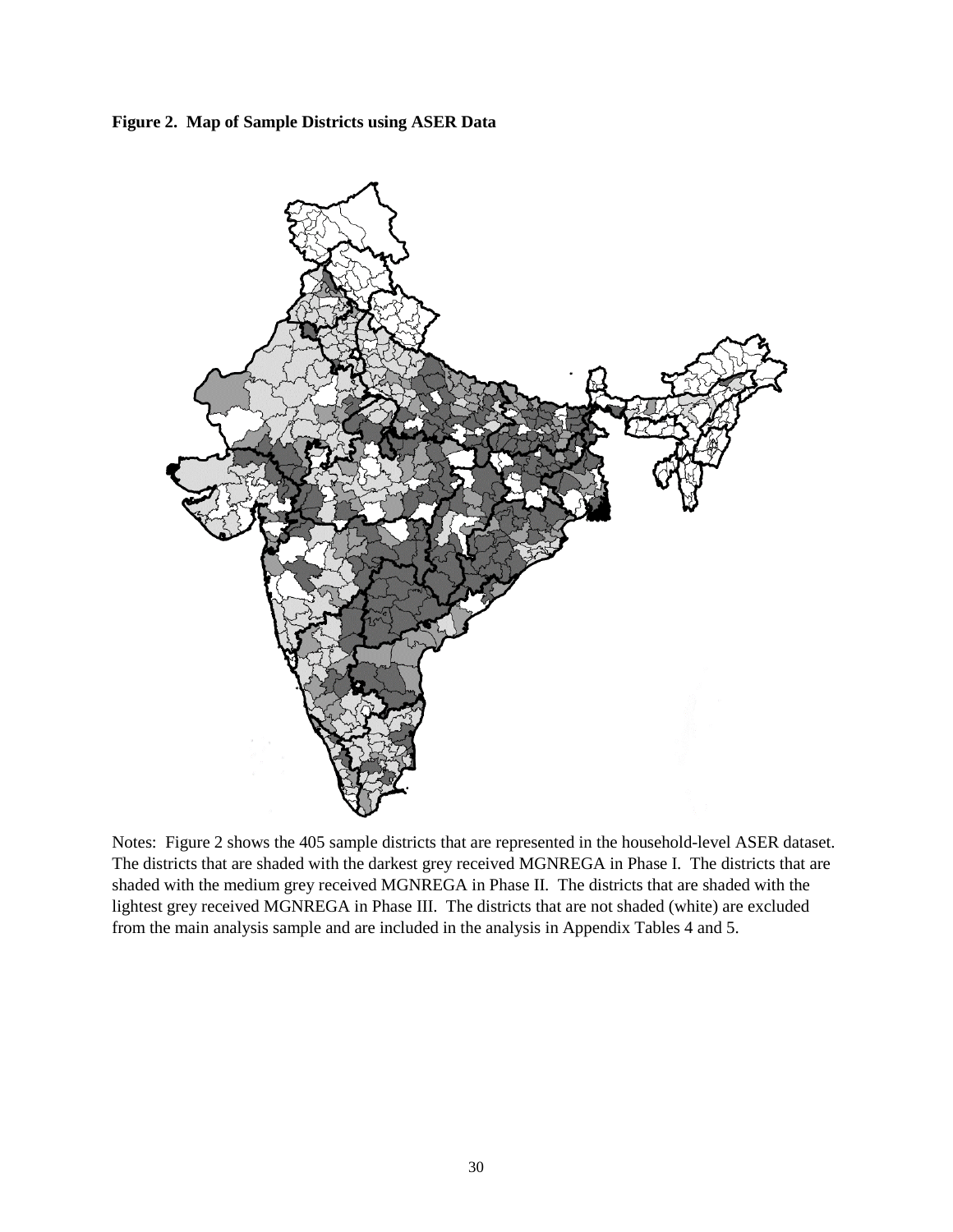|                                                                    | $\overline{All}$ | Phase I   | Phase II  | Phase III |
|--------------------------------------------------------------------|------------------|-----------|-----------|-----------|
|                                                                    | Districts        | Districts | Districts | Districts |
|                                                                    | (1)              | (2)       | (3)       | (4)       |
| <b>Enrollment</b>                                                  |                  |           |           |           |
| Enrollment - All Students                                          | 156.2            | 153.2     | 163.3     | 155.3     |
|                                                                    | (153.2)          | (151.4)   | (159.1)   | (151.3)   |
| All Female Students                                                | 73.6             | 72.2      | 76.9      | 73.3      |
|                                                                    | (78.5)           | (75.7)    | (81.7)    | (79.7)    |
| All Male Students                                                  | 82.5             | 80.9      | 86.4      | 81.9      |
|                                                                    | (90.2)           | (88.9)    | (94.6)    | (88.9)    |
| Primary-School Enrollment                                          | 117.6            | 116.6     | 125.1     | 114.0     |
|                                                                    | (116.5)          | (114.3)   | (119.8)   | (116.7)   |
| Primary-School Females                                             | 56.1             | 55.6      | 59.5      | 54.6      |
|                                                                    | (58.1)           | (56.1)    | (58.9)    | (59.8)    |
| Primary-School Males                                               | 61.5             | 61.0      | 65.6      | 59.4      |
|                                                                    | (65.6)           | (64.1)    | (67.9)    | (65.7)    |
| <b>Upper-Primary-School Enrollment</b>                             | 38.6             | 36.6      | 38.2      | 41.3      |
|                                                                    | (93.0)           | (92.3)    | (96.9)    | (91.2)    |
| <b>Upper-Primary-School Females</b>                                | 17.5             | 16.6      | 17.4      | 18.8      |
|                                                                    | (48.3)           | (46.8)    | (51.1)    | (48.3)    |
| <b>Upper-Primary-School Males</b>                                  | 21.1             | 20.0      | 20.9      | 22.5      |
|                                                                    | (55.4)           | (54.8)    | (58.1)    | (54.4)    |
| <b>Exam Outcomes (Number of Students)</b><br>End of Primary School |                  |           |           |           |
| Enrolled in 5th Grade                                              | 28.6             | 28.2      | 30.6      | 27.6      |
|                                                                    | (46.0)           | (39.1)    | (61.1)    | (40.6)    |
| Appeared for Exam                                                  | 26.7             | 26.0      | 28.3      | 26.3      |
|                                                                    | (41.8)           | (35.3)    | (53.4)    | (39.0)    |
| Passed Exam                                                        | 25.4             | 24.9      | 26.7      | 25.1      |
|                                                                    | (43.3)           | (45.2)    | (48.1)    | (37.4)    |
| Scored High Marks on Exam                                          | 12.4             | 11.7      | 13.2      | 12.8      |
|                                                                    | (24.6)           | (22.4)    | (24.6)    | (26.6)    |
| End of Upper-Primary School                                        |                  |           |           |           |
| Enrolled in 8th Grade                                              | 20.9             | 19.9      | 19.2      | 23.0      |
|                                                                    | (61.5)           | (59.7)    | (77.7)    | (50.0)    |
| Appeared for Exam                                                  | 20.0             | 18.9      | 18.4      | 22.3      |
|                                                                    | (56.6)           | (50.1)    | (74.3)    | (48.5)    |
| Passed Exam                                                        | 17.5             | 16.4      | 15.9      | 19.9      |
|                                                                    | (49.6)           | (43.6)    | (63.8)    | (44.3)    |
| Scored High Marks on Exam                                          | 6.6              | 5.9       | 5.5       | 8.1       |
|                                                                    | (21.1)           | (18.3)    | (23.8)    | (21.9)    |

# **Table 1. Baseline School Characteristics: DISE Dataset**

Notes: This table reports baseline average characterics for schools in the sample that draws from the DISE data. In column 1, I report the average values of children in all districts at baseline (2005). In columns 2, 3, and 4, I report the average values of children in districts treated in Phase I, Phase II, and Phase III, respectively, at baseline (2005). Primary school refers to grades 1 through 5. Upper-primary school refers to grades 6 through 8. Standard deviations are reported in parentheses.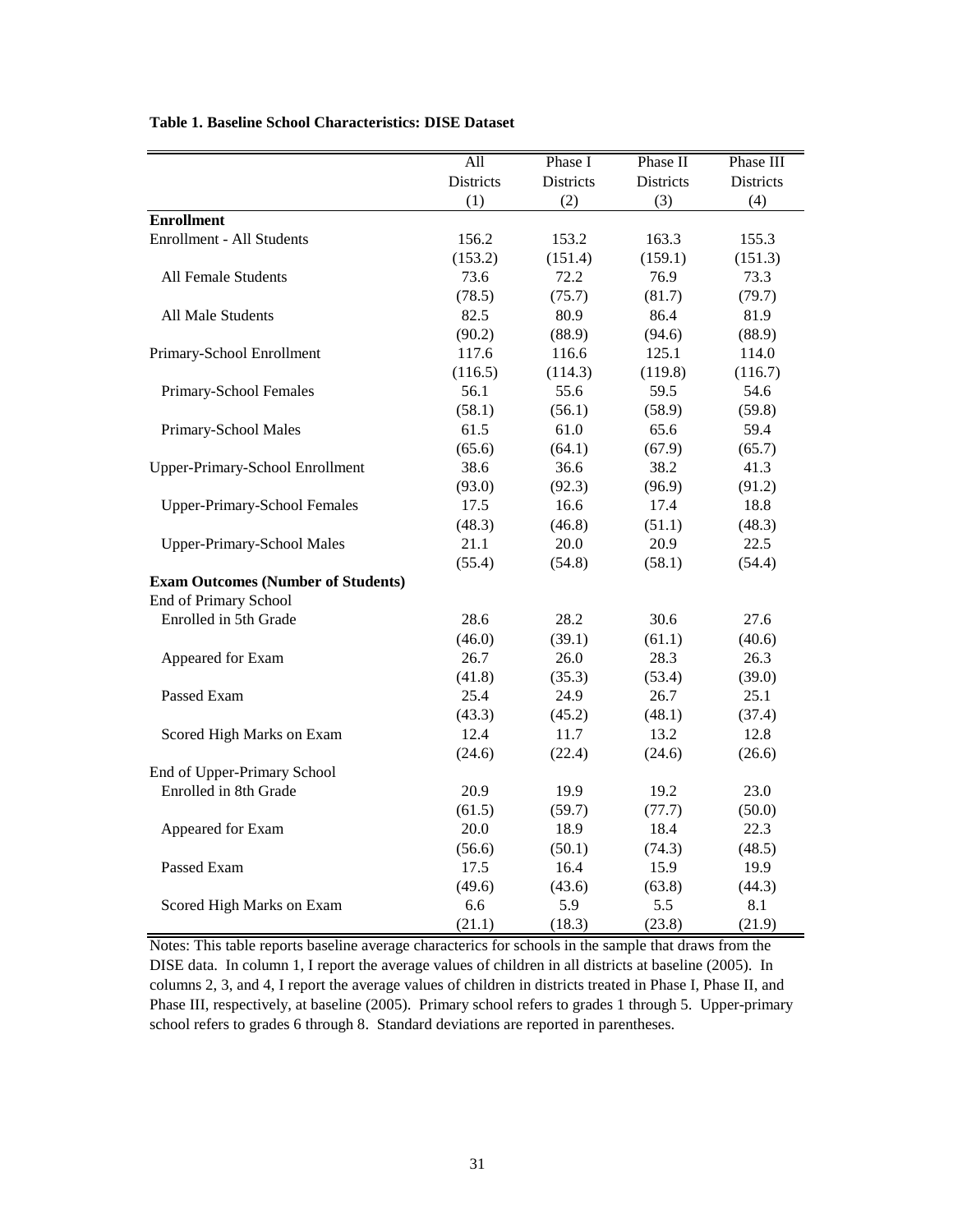|                            | All       | Phase I   | Phase II         | Phase III |
|----------------------------|-----------|-----------|------------------|-----------|
|                            | Districts | Districts | <b>Districts</b> | Districts |
|                            | (1)       | (2)       | (3)              | (4)       |
| <b>Enrollment</b>          |           |           |                  |           |
| School-Age Children        | 0.94      | 0.92      | 0.94             | 0.95      |
|                            | (0.25)    | (0.27)    | (0.24)           | (0.22)    |
| All Females                | 0.93      | 0.91      | 0.93             | 0.94      |
|                            | (0.26)    | (0.28)    | (0.26)           | (0.24)    |
| All Males                  | 0.94      | 0.93      | 0.94             | 0.95      |
|                            | (0.23)    | (0.25)    | (0.23)           | (0.21)    |
| Younger Children           | 0.95      | 0.94      | 0.96             | 0.97      |
|                            | (0.21)    | (0.23)    | (0.21)           | (0.18)    |
| <b>Younger Females</b>     | 0.95      | 0.94      | 0.95             | 0.96      |
|                            | (0.22)    | (0.25)    | (0.22)           | (0.19)    |
| <b>Younger Males</b>       | 0.96      | 0.95      | 0.96             | 0.97      |
|                            | (0.20)    | (0.22)    | (0.19)           | (0.17)    |
| Older Children             | 0.89      | 0.87      | 0.89             | 0.91      |
|                            | (0.31)    | (0.33)    | (0.31)           | (0.29)    |
| <b>Older Females</b>       | 0.87      | 0.86      | 0.88             | 0.89      |
|                            | (0.33)    | (0.35)    | (0.33)           | (0.31)    |
| <b>Older Males</b>         | 0.90      | 0.89      | 0.90             | 0.92      |
|                            | (0.29)    | (0.32)    | (0.30)           | (0.27)    |
| Math Score (0-3)           |           |           |                  |           |
| School-Age Children        | 1.62      | 1.54      | 1.61             | 1.72      |
|                            | (1.13)    | (1.14)    | (1.13)           | (1.12)    |
| Younger Children           | 1.37      | 1.30      | 1.35             | 1.47      |
|                            | (1.08)    | (1.08)    | (1.08)           | (1.08)    |
| Older Children             | 2.23      | 2.14      | 2.24             | 2.31      |
|                            | (1.02)    | (1.06)    | (1.00)           | (0.97)    |
| Math Word Score (0-2)      |           |           |                  |           |
| School-Age Children        | 1.69      | 1.67      | 1.72             | 1.71      |
|                            | (0.64)    | (0.67)    | (0.62)           | (0.63)    |
| Younger Children           | 1.55      | 1.54      | 1.59             | 1.56      |
|                            | (0.75)    | (0.76)    | (0.73)           | (0.75)    |
| Older Children             | 1.76      | 1.73      | 1.79             | 1.77      |
|                            | (0.58)    | (0.61)    | (0.55)           | (0.56)    |
| <b>Reading Score (0-4)</b> |           |           |                  |           |
| School-Age Children        | 2.59      | 2.50      | 2.56             | 2.71      |
|                            | (1.49)    | (1.51)    | (1.49)           | (1.45)    |
| Younger Children           | 2.27      | 2.19      | 2.23             | 2.39      |
|                            | (1.48)    | (1.50)    | (1.48)           | (1.46)    |
| Older Children             | 3.38      | 3.30      | 3.39             | 3.45      |
|                            | (1.17)    | (1.24)    | (1.16)           | (1.11)    |

### **Table 2. Baseline Child Characteristics: ASER Dataset**

Notes: This table reports baseline average characterics for children in the sample that draws from the DISE data. In column 1, I report the average values of children in all districts at baseline. In columns 2, 3, and 4, I report the average values of children in districts treated in Phase I, Phase II, and Phase III, respectively, at baseline. All values are reported for 2005 except for math word score, which is first collected in 2006. Younger children refer to those between the ages of 5 and 11 years old. Older children refer to those between the ages of 12 and 16 years old. Standard deviations are reported in parentheses.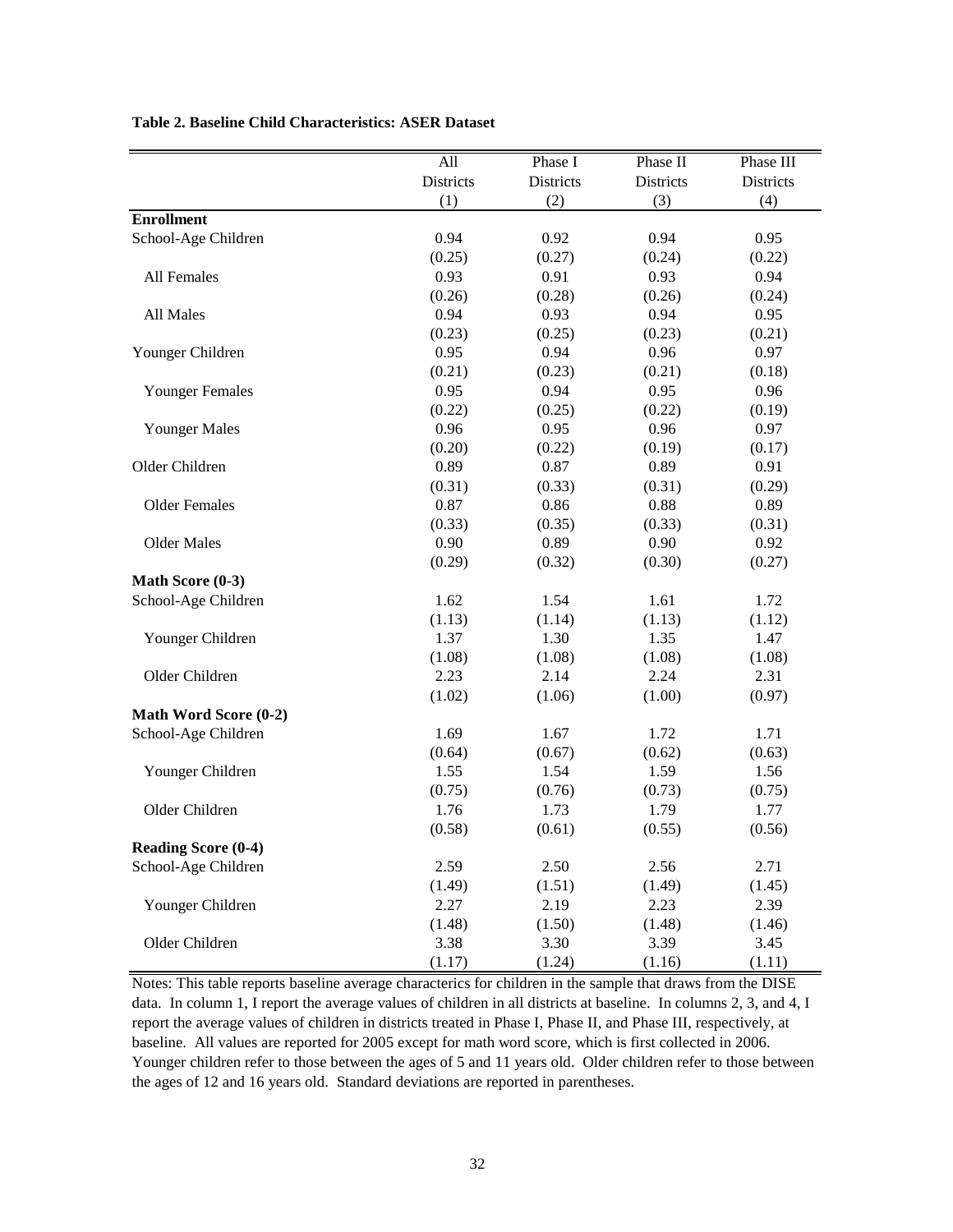|                           |           | <b>Enrollment Impacts by School</b> |           |           | Enrollment Impacts by Child |           |  |  |
|---------------------------|-----------|-------------------------------------|-----------|-----------|-----------------------------|-----------|--|--|
|                           |           | (DISE Data)                         |           |           | (ASER Data)                 |           |  |  |
|                           | All       | Females                             | Males     | All       | Females                     | Males     |  |  |
|                           | (1)       | (2)                                 | (3)       | (4)       | (5)                         | (6)       |  |  |
| Panel A: All Children     |           |                                     |           |           |                             |           |  |  |
| <b>MGNREGA</b>            | $-1.026$  | $-0.535$                            | $-0.491$  | $-0.0053$ | $-0.0053$                   | $-0.0051$ |  |  |
|                           | (0.649)   | (0.333)                             | (0.345)   | (0.0035)  | (0.0038)                    | (0.0036)  |  |  |
| <b>Observations</b>       | 3,715,815 | 3,715,815                           | 3,715,815 | 2,164,445 | 966,000                     | 1,177,308 |  |  |
| R-squared                 | 0.156     | 0.133                               | 0.134     | 0.074     | 0.087                       | 0.069     |  |  |
| Panel B: Older Children   |           |                                     |           |           |                             |           |  |  |
| <b>MGNREGA</b>            | $-0.420$  | $-0.286$                            | $-0.135$  | $-0.0079$ | $-0.0043$                   | $-0.0098$ |  |  |
|                           | (0.234)   | (0.122)                             | (0.123)   | (0.0053)  | (0.0061)                    | (0.0055)  |  |  |
| <b>Observations</b>       | 3,715,815 | 3,715,815                           | 3,715,815 | 805,998   | 355,509                     | 442,341   |  |  |
| R-squared                 | 0.035     | 0.031                               | 0.028     | 0.075     | 0.090                       | 0.071     |  |  |
| Panel C: Younger Children |           |                                     |           |           |                             |           |  |  |
| <b>MGNREGA</b>            | $-0.606$  | $-0.250$                            | $-0.356$  | $-0.0038$ | $-0.0055$                   | $-0.0025$ |  |  |
|                           | (0.567)   | (0.293)                             | (0.296)   | (0.0031)  | (0.0034)                    | (0.0032)  |  |  |
| <b>Observations</b>       | 3,715,815 | 3,715,815                           | 3,715,815 | 1,358,447 | 610,491                     | 734,967   |  |  |
| R-squared                 | 0.189     | 0.167                               | 0.175     | 0.047     | 0.056                       | 0.044     |  |  |

**Table 3. Effect of MGNREGA on School Enrollment, by Child Gender and Age/Grade**

Notes: The dependent variable is enrollment. The specifications use balanced DISE data and ASER data from years 2005 through 2009. Older children refer to children in upper-primary school (DISE Data) or aged 12 to above 16 (ASER Data). Younger children refer to children in primary school (DISE Data) or aged below 5 to 11 (ASER Data). All regressions control for district fixed effects, state-by-year fixed effects, and the three district "backwardness" characteristics interacted with year. Columns 4 through 6 also include child age fixed effects (ASER Data). Robust standard errors clustered at district level in parentheses.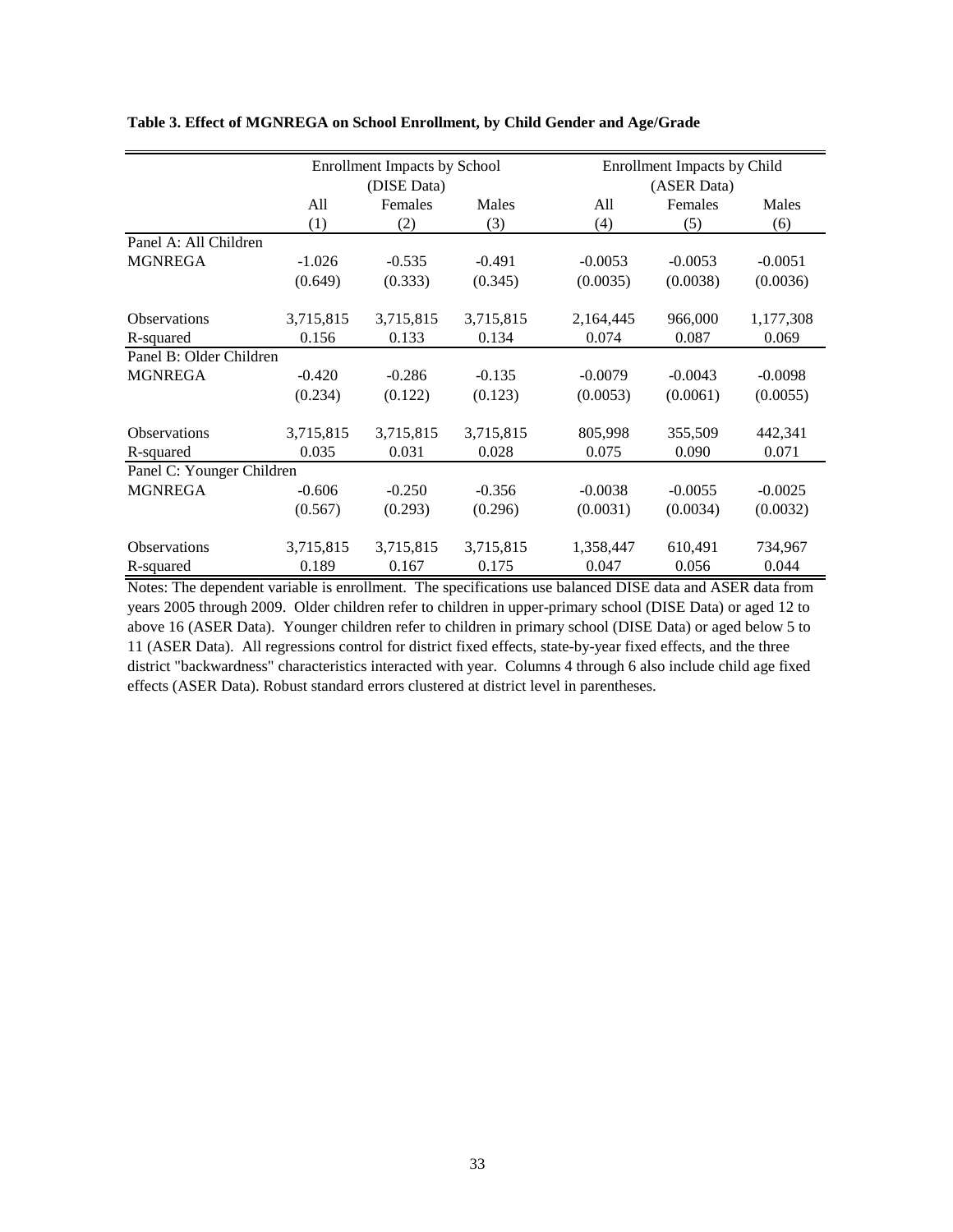|                           |           | <b>Enrollment Impacts by School</b> |           |           | <b>Enrollment Impacts by Child</b> |           |  |  |
|---------------------------|-----------|-------------------------------------|-----------|-----------|------------------------------------|-----------|--|--|
|                           |           | (DISE Data)                         |           |           | (ASER Data)                        |           |  |  |
|                           | All       | Females                             | Males     | All       | Females                            | Males     |  |  |
|                           | (1)       | (2)                                 | (3)       | (4)       | (5)                                | (6)       |  |  |
| Panel A: All Children     |           |                                     |           |           |                                    |           |  |  |
| <b>MGNREGA</b>            | $-1.012$  | $-0.531$                            | $-0.481$  | $-0.0055$ | $-0.0054$                          | $-0.0053$ |  |  |
|                           | (0.679)   | (0.360)                             | (0.352)   | (0.0035)  | (0.0038)                           | (0.0036)  |  |  |
| <b>Observations</b>       | 3,715,815 | 3,715,815                           | 3,715,815 | 2,164,445 | 966,000                            | 1,177,308 |  |  |
| R-squared                 | 0.156     | 0.133                               | 0.134     | 0.074     | 0.087                              | 0.069     |  |  |
| Panel B: Older Children   |           |                                     |           |           |                                    |           |  |  |
| <b>MGNREGA</b>            | $-0.479$  | $-0.316$                            | $-0.163$  | $-0.0081$ | $-0.0046$                          | $-0.0100$ |  |  |
|                           | (0.240)   | (0.124)                             | (0.126)   | (0.0053)  | (0.0061)                           | (0.0055)  |  |  |
| <b>Observations</b>       | 3,715,815 | 3,715,815                           | 3,715,815 | 805,998   | 355,509                            | 442,341   |  |  |
| R-squared                 | 0.035     | 0.031                               | 0.028     | 0.075     | 0.090                              | 0.071     |  |  |
| Panel C: Younger Children |           |                                     |           |           |                                    |           |  |  |
| <b>MGNREGA</b>            | $-0.533$  | $-0.215$                            | $-0.318$  | $-0.0039$ | $-0.0054$                          | $-0.0027$ |  |  |
|                           | (0.598)   | (0.319)                             | (0.303)   | (0.0031)  | (0.0035)                           | (0.0032)  |  |  |
| <b>Observations</b>       | 3,715,815 | 3,715,815                           | 3,715,815 | 1,358,447 | 610,491                            | 734,967   |  |  |
| R-squared                 | 0.189     | 0.167                               | 0.175     | 0.048     | 0.056                              | 0.044     |  |  |

**Table 4. Effect of MGNREGA on School Enrollment, Controlling for "Left-Wing Extremism"**

Notes: The dependent variable is enrollment. The specifications use balanced DISE data and ASER data from years 2005 through 2009. Older children refer to children in upper-primary school (DISE Data) or aged 12 to above 16 (ASER Data). Younger children refer to children in primary school (DISE Data) or aged below 5 to 11 (ASER Data). All regressions control for district fixed effects, state-by-year fixed effects, the three district "backwardness" characteristics interacted with year, and an indicator variable denoting whether the district is classified by the government as being having concerns related to "left-wing extremism" interacted with year. Columns 4 through 6 also include child age fixed effects (ASER Data). Robust standard errors clustered at district level in parentheses.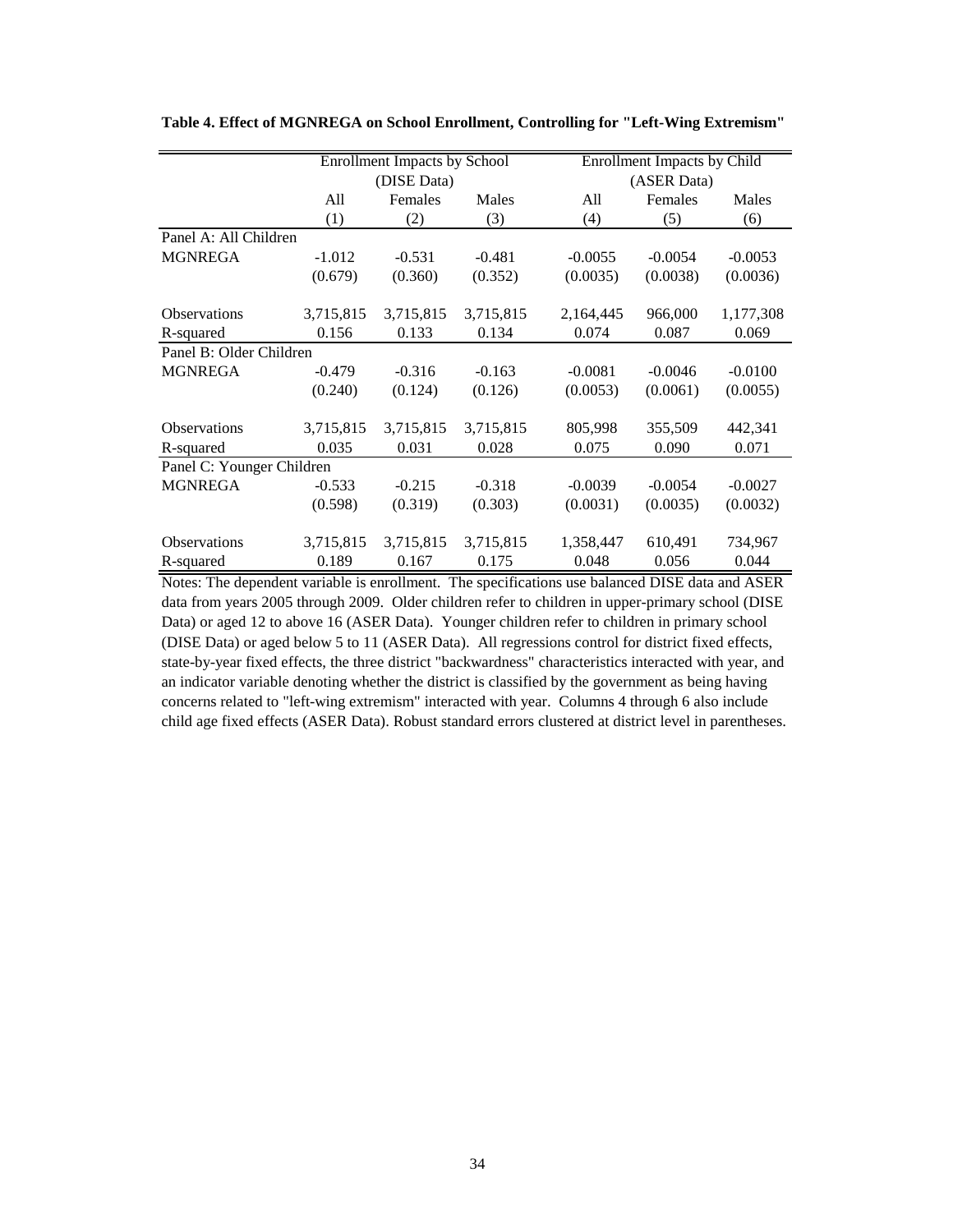|                           | All       | Females   | Males     |
|---------------------------|-----------|-----------|-----------|
|                           | (1)       | (2)       | (3)       |
| Panel A: All Children     |           |           |           |
| <b>MGNREGA</b>            | $-0.0064$ | $-0.0074$ | $-0.0068$ |
|                           | (0.0039)  | (0.0041)  | (0.0040)  |
| <b>Observations</b>       | 3,715,815 | 3,715,815 | 3,715,815 |
| R-squared                 | 0.215     | 0.157     | 0.146     |
| Panel B: Older Children   |           |           |           |
| <b>MGNREGA</b>            | $-0.0157$ | $-0.0139$ | $-0.0118$ |
|                           | (0.0073)  | (0.0060)  | (0.0059)  |
| <b>Observations</b>       | 3,715,815 | 3,715,815 | 3,715,815 |
| R-squared                 | 0.061     | 0.054     | 0.055     |
| Panel C: Younger Children |           |           |           |
| <b>MGNREGA</b>            | $-0.0103$ | $-0.0083$ | $-0.0108$ |
|                           | (0.0046)  | (0.0042)  | (0.0044)  |
| <b>Observations</b>       | 3,715,815 | 3,715,815 | 3,715,815 |
| R-squared                 | 0.113     | 0.111     | 0.117     |

**Table 5. Effect of MGNREGA on Log School Enrollment, by Child Gender and Age/Grade**

Notes: The dependent variable is the natural logarithm of enrollment plus one. The specifications use balanced DISE data from years 2005 through 2009. Older children refer to children in upper-primary school. Younger children refer to children in primary school. All regressions control for district fixed effects, state-by-year fixed effects, and the three district "backwardness" characteristics interacted with year. Robust standard errors clustered at district level in parentheses.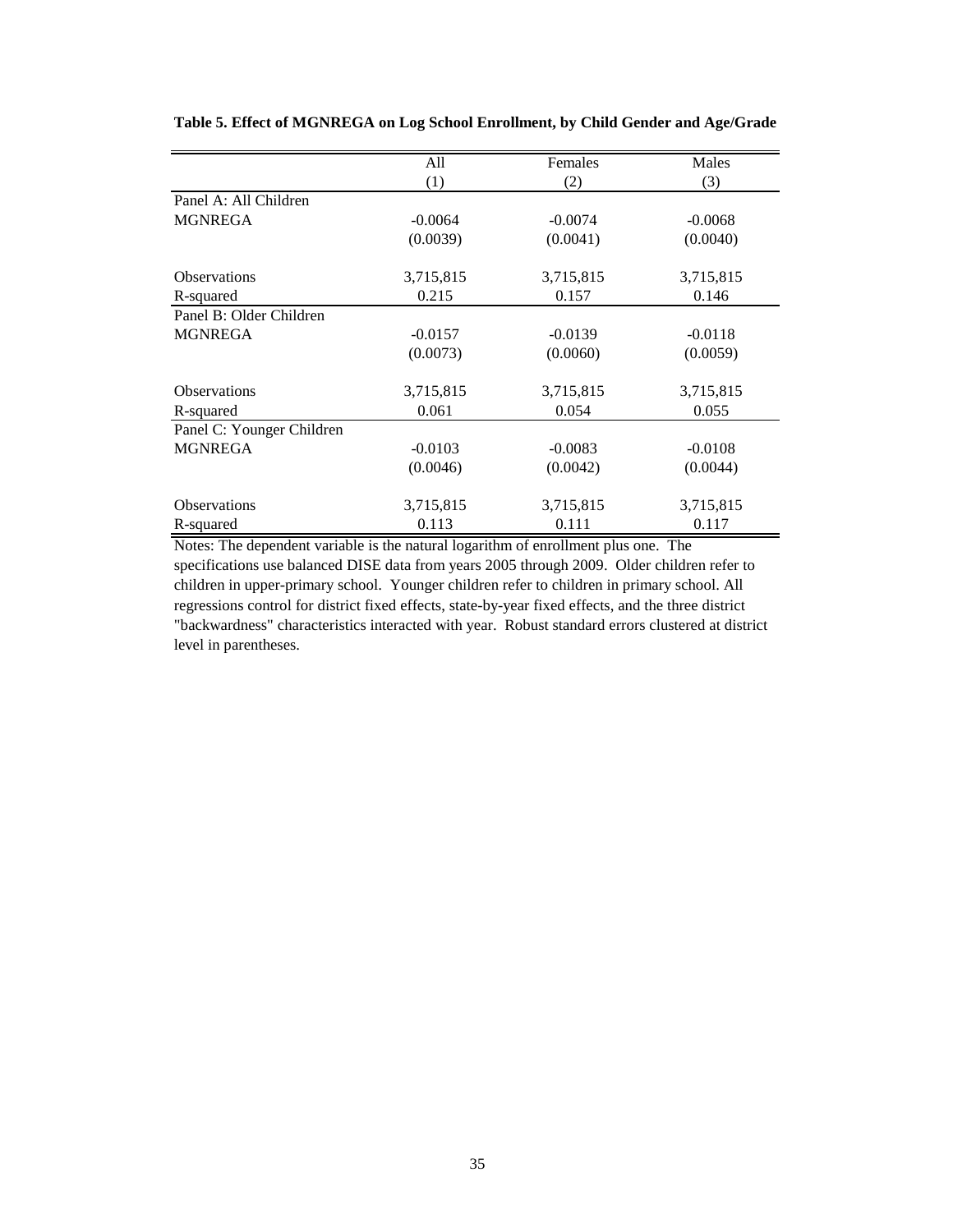|                           | Phase I relative to | Phase I relative to | Phase II relative to |
|---------------------------|---------------------|---------------------|----------------------|
|                           | Phase II            | Phase III           | Phase III            |
| Change from:              | (1)                 | (2)                 | (3)                  |
| Panel A: Level Enrollment |                     |                     |                      |
| 2002 to 2003              | 1.287               | 3.053               | 1.766                |
|                           | (1.945)             | (1.977)             | (1.603)              |
| 2003 to 2004              | 0.400               | 0.925               | 0.525                |
|                           | (1.462)             | (1.516)             | (1.276)              |
| 2004 to 2005              | 1.197               | 0.849               | $-0.348$             |
|                           | (1.342)             | (1.201)             | (1.329)              |
| 2005 to 2006              |                     |                     | $-0.752$             |
|                           |                     |                     | (1.440)              |
| <b>Observations</b>       | 1,796,168           | 1,796,168           | 2,245,210            |
| R-squared                 | 0.155               | 0.155               | 0.161                |
| Panel B: Log Enrollment   |                     |                     |                      |
| 2002 to 2003              | 0.002               | 0.015               | 0.013                |
|                           | (0.008)             | (0.009)             | (0.009)              |
| 2003 to 2004              | 0.007               | 0.013               | 0.006                |
|                           | (0.006)             | (0.008)             | (0.008)              |
| 2004 to 2005              | 0.005               | 0.0075              | 0.002                |
|                           | (0.007)             | (0.0077)            | (0.009)              |
| 2005 to 2006              |                     |                     | 0.0014               |
|                           |                     |                     | (0.0081)             |
| <b>Observations</b>       | 1,796,168           | 1,796,168           | 2,245,210            |
| R-squared                 | 0.237               | 0.237               | 0.245                |

**Table 6. Relative Changes in School Enrollment, Prior to MGNREGA (Pre-Trends)**

Notes: The dependent variable in panel A is level enrollment. The dependent variable in panel B is the natural logarithm of enrollment plus one. The specifications use DISE data. All regressions control for district fixed effects, state-by-year fixed effects, and the three district "backwardness" characteristics interacted with year. Robust standard errors clustered at district level in parentheses.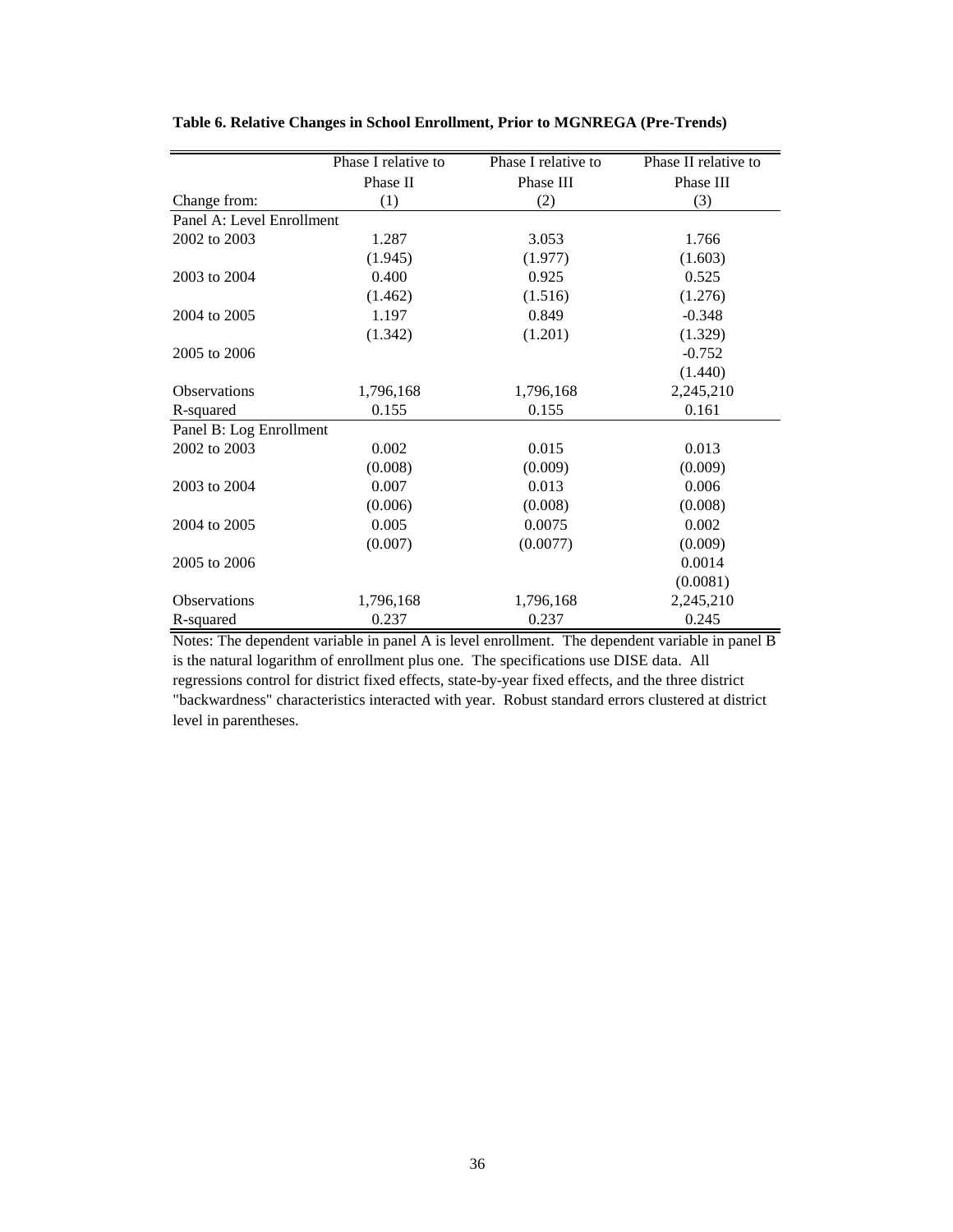|                              |           | Math Score (0-3) |           |           | Math Word Score (0-2) |           |           | Reading Score (0-4) |           |  |
|------------------------------|-----------|------------------|-----------|-----------|-----------------------|-----------|-----------|---------------------|-----------|--|
|                              | All       | Females          | Males     | All       | Females               | Males     | All       | Females             | Males     |  |
|                              | (1)       | (2)              | (3)       | (4)       | (5)                   | (6)       | (7)       | (8)                 | (9)       |  |
| Panel A: School-Age Children |           |                  |           |           |                       |           |           |                     |           |  |
| <b>MGNREGA</b>               | $-0.0033$ | $-0.0042$        | $-0.0004$ | $-0.0088$ | $-0.0133$             | $-0.0042$ | $-0.0065$ | $-0.0066$           | $-0.0043$ |  |
|                              | (0.0190)  | (0.0201)         | (0.0188)  | (0.0265)  | (0.0284)              | (0.0263)  | (0.0244)  | (0.0259)            | (0.0240)  |  |
| <b>Observations</b>          | 2,028,423 | 905,277          | 1,103,523 | 630,341   | 280,141               | 350,200   | 2,038,513 | 909,813             | 1,108,839 |  |
| R-squared                    | 0.409     | 0.399            | 0.420     | 0.376     | 0.372                 | 0.382     | 0.436     | 0.430               | 0.443     |  |
| Panel B: Older Children      |           |                  |           |           |                       |           |           |                     |           |  |
| <b>MGNREGA</b>               | $-0.0183$ | $-0.0209$        | $-0.0127$ | $-0.0099$ | $-0.0168$             | $-0.0054$ | $-0.0426$ | $-0.0433$           | $-0.0394$ |  |
|                              | (0.0213)  | (0.0239)         | (0.0206)  | (0.0240)  | (0.0270)              | (0.0234)  | (0.0238)  | (0.0263)            | (0.0233)  |  |
| <b>Observations</b>          | 764,599   | 337,471          | 419,518   | 293,666   | 128,605               | 165,061   | 766,790   | 338,506             | 420,612   |  |
| R-squared                    | 0.116     | 0.135            | 0.109     | 0.084     | 0.094                 | 0.080     | 0.082     | 0.102               | 0.074     |  |
| Panel C: Younger Children    |           |                  |           |           |                       |           |           |                     |           |  |
| <b>MGNREGA</b>               | 0.0071    | 0.0079           | 0.0079    | $-0.0078$ | $-0.0081$             | $-0.0057$ | 0.0162    | 0.0163              | 0.0180    |  |
|                              | (0.0198)  | (0.0205)         | (0.0199)  | (0.0380)  | (0.0400)              | (0.0382)  | (0.0279)  | (0.0290)            | (0.0281)  |  |
| <b>Observations</b>          | 1,263,824 | 567,806          | 684,005   | 336,675   | 151,536               | 185,139   | 1,271,723 | 571,307             | 688,227   |  |
| R-squared                    | 0.335     | 0.334            | 0.338     | 0.325     | 0.325                 | 0.328     | 0.379     | 0.381               | 0.379     |  |

**Table 7. Effect of MGNREGA on Math and Reading Ability, by Child Gender and Age**

Notes: The dependent variable is score on math or reading test. The specifications use ASER data from years 2005 through 2009. Older children refer to children aged 12 to above 16. Younger children refer to children aged below 5 to 11. All regressions control for district fixed effects, state-by-year fixed effects, the three district "backwardness" characteristics interacted with year, and child age fixed effects. Robust standard errors clustered at district level in parentheses.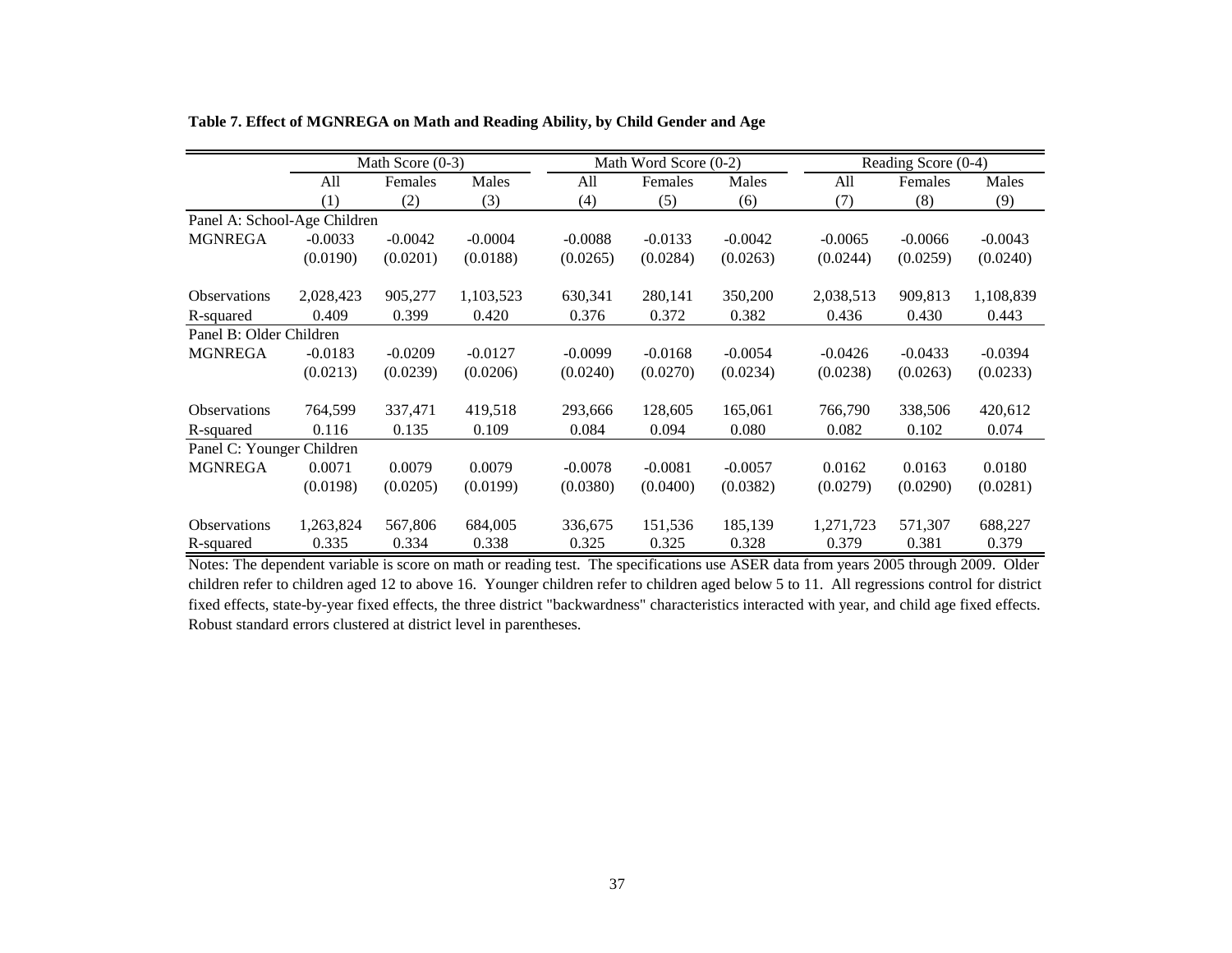|                            |           | Primary-School       |           | Upper-Primary-School |                      |           |  |  |
|----------------------------|-----------|----------------------|-----------|----------------------|----------------------|-----------|--|--|
|                            |           | Completion (Grade 5) |           |                      | Completion (Grade 8) |           |  |  |
|                            | All       | Females              | Males     | All                  | Females              | Males     |  |  |
|                            | (1)       | (2)                  | (3)       | (4)                  | (5)                  | (6)       |  |  |
| Panel A: Appeared for Exam |           |                      |           |                      |                      |           |  |  |
| <b>MGNREGA</b>             | $-0.143$  | $-0.062$             | $-0.092$  | $-0.253$             | $-0.278$             | 0.019     |  |  |
|                            | (0.501)   | (0.220)              | (0.287)   | (0.333)              | (0.154)              | (0.188)   |  |  |
| <b>Observations</b>        | 1,246,145 | 1,245,815            | 1,245,815 | 1,246,145            | 1,245,814            | 1,245,814 |  |  |
| R-squared                  | 0.125     | 0.110                | 0.108     | 0.058                | 0.047                | 0.046     |  |  |
| Panel B: Passed Exam       |           |                      |           |                      |                      |           |  |  |
| <b>MGNREGA</b>             | $-0.243$  | $-0.115$             | $-0.128$  | $-0.239$             | $-0.202$             | $-0.036$  |  |  |
|                            | (0.467)   | (0.204)              | (0.269)   | (0.278)              | (0.124)              | (0.160)   |  |  |
| <b>Observations</b>        | 1,246,145 | 1,246,145            | 1,246,145 | 1,246,145            | 1,246,145            | 1,246,145 |  |  |
| R-squared                  | 0.122     | 0.092                | 0.114     | 0.066                | 0.056                | 0.052     |  |  |
| Panel C: Scored High Marks |           |                      |           |                      |                      |           |  |  |
| <b>MGNREGA</b>             | $-0.352$  | $-0.174$             | $-0.179$  | $-0.092$             | $-0.076$             | $-0.016$  |  |  |
|                            | (0.251)   | (0.112)              | (0.142)   | (0.156)              | (0.075)              | (0.085)   |  |  |
| <b>Observations</b>        | 1,246,145 | 1,246,145            | 1,246,145 | 1,246,145            | 1,246,145            | 1,246,145 |  |  |
| R-squared                  | 0.121     | 0.105                | 0.102     | 0.090                | 0.073                | 0.072     |  |  |

**Table 8. Effect of MGNREGA on Completion Exams, by Child Gender and Grade**

Notes: The dependent variable is the exam outcome as described in each panel header: the number of students who appeared for the completion exam (panel A), the number of students who passed the completion exam (panel B), and the number of students who scored high marks on the completion exam (panel C). The specifications use balanced DISE data from years 2005 through 2009. All regressions control for district fixed effects, state-by-year fixed effects, and the three district "backwardness" characteristics interacted with year. Robust standard errors clustered at district level in parentheses.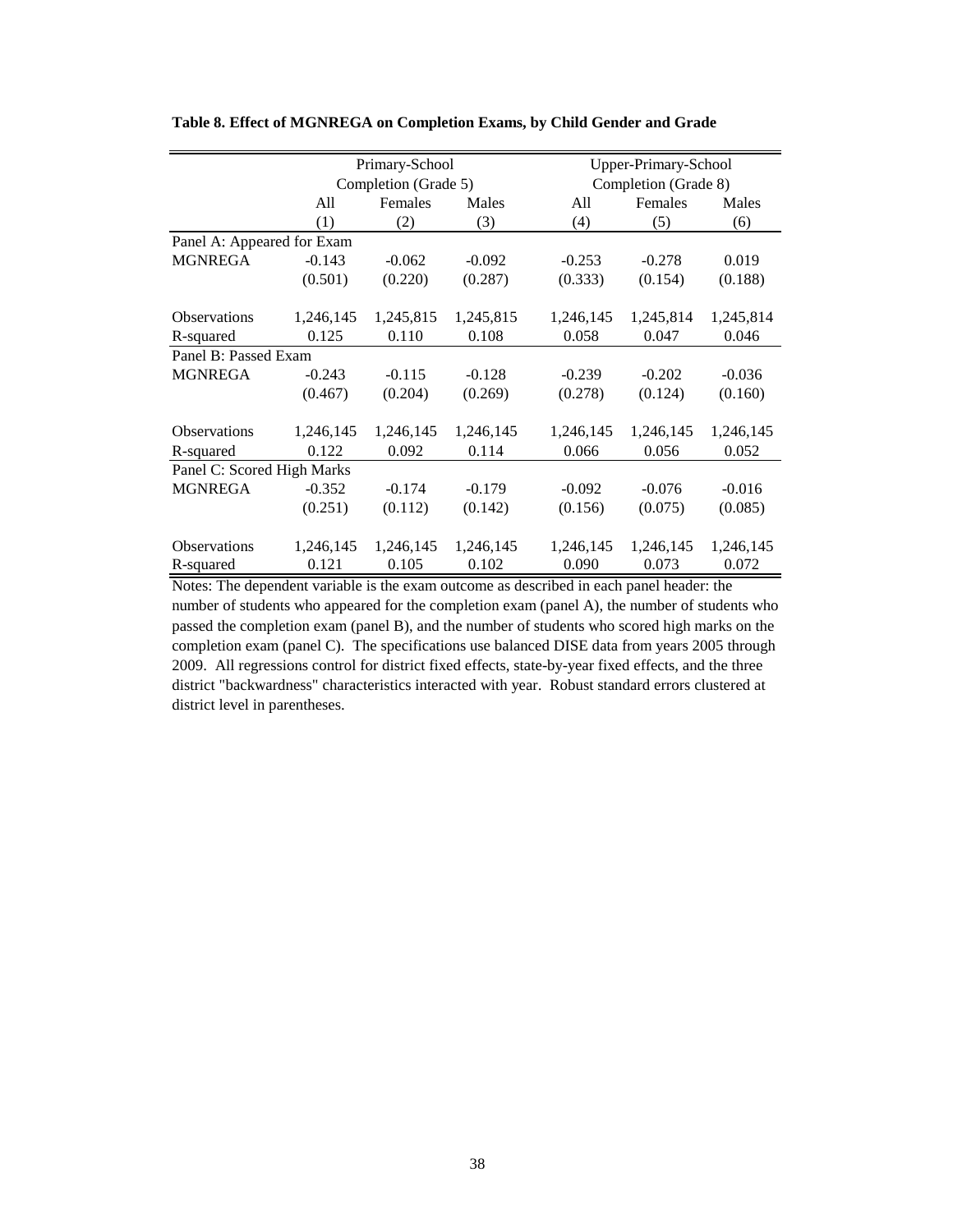**Table 9. Effect of MGNREGA on Teachers**

|                     | <b>Total Number</b> | Female          | Male      | Qualified | <b>New</b> | Experienced | Teacher   |
|---------------------|---------------------|-----------------|-----------|-----------|------------|-------------|-----------|
|                     | of Teachers         | <b>Teachers</b> | Teachers  | Teachers  | Teachers   | Teachers    | Turnover  |
|                     | (1)                 | (2)             | (3)       | (4)       | (5)        | (6)         | (7)       |
| <b>MGNREGA</b>      | $-0.0189$           | $-0.0054$       | $-0.0135$ | 0.0133    | $-0.0017$  | 0.0063      | $-0.0053$ |
|                     | (0.0261)            | (0.0135)        | (0.0157)  | (0.0273)  | (0.0297)   | (0.0217)    | (0.0090)  |
| <b>Observations</b> | 3,700,422           | 3,700,422       | 3,700,422 | 3,700,422 | 3,700,422  | 3,700,422   | 3,630,095 |
| R-squared           | 0.135               | 0.181           | 0.093     | 0.209     | 0.194      | 0.137       | 0.187     |

Notes: The dependent variables are teacher outcomes as noted by column headers. The specifications use balanced DISE data from years 2005 through 2009. All regressions control for district fixed effects, state-by-year fixed effects, and the three district "backwardness" characteristics interacted with year. Columns 1 through 6 refer to the number of teachers. Robust standard errors clustered at district level in parentheses.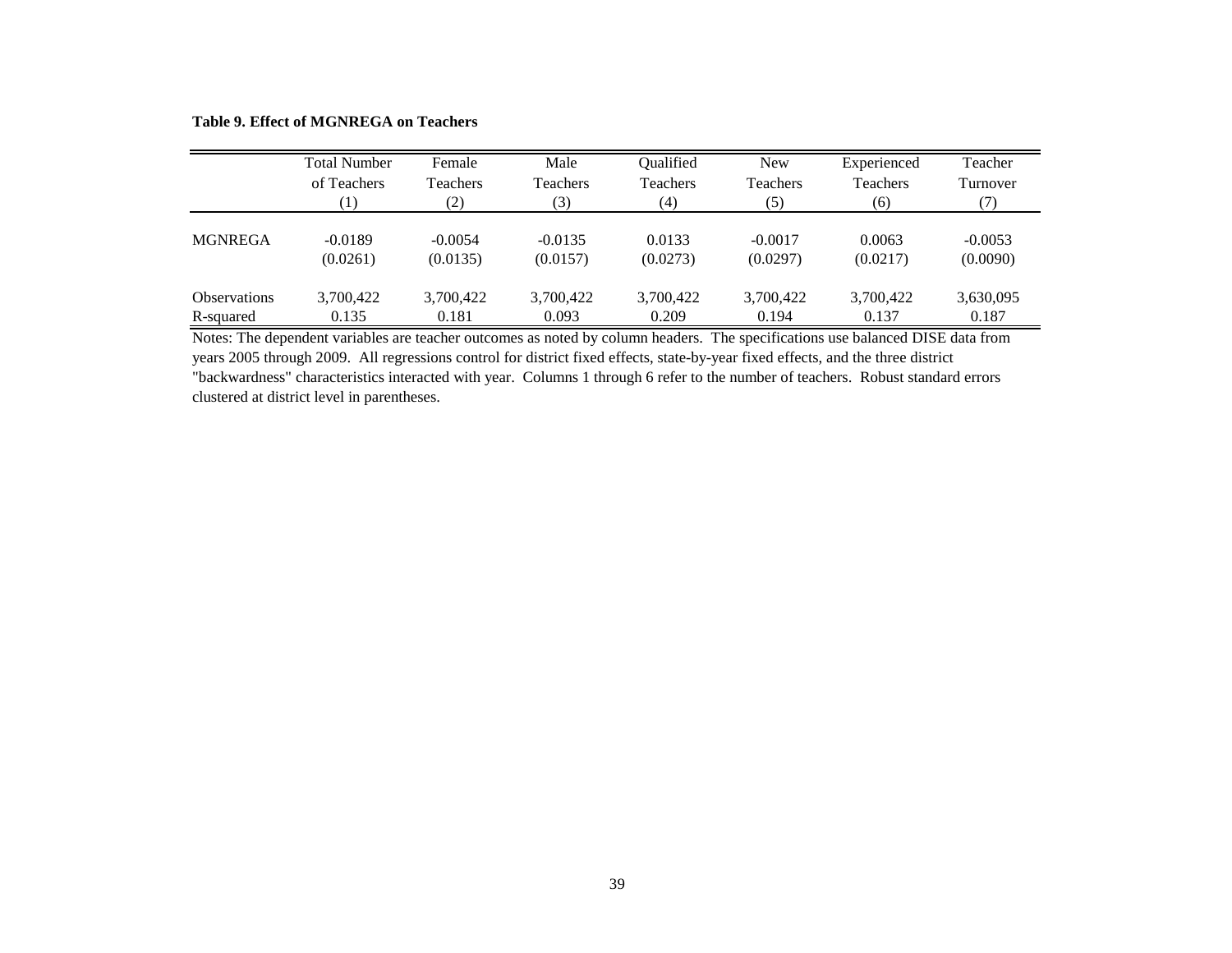**Table 10. Effect of MGNREGA on School Infrastructure**

|                     | Electricity           | <b>Boundary Wall</b>  | Library            | Latrine               | Playground            | <b>Water Source</b>   | Computers             |
|---------------------|-----------------------|-----------------------|--------------------|-----------------------|-----------------------|-----------------------|-----------------------|
|                     |                       | (2)                   | (3)                | (4)                   | (5)                   | (6)                   | 71                    |
| <b>MGNREGA</b>      | $-0.0005$<br>(0.0036) | $-0.0031$<br>(0.0036) | 0.0111<br>(0.0062) | $-0.0001$<br>(0.0087) | $-0.0029$<br>(0.0023) | $-0.0003$<br>(0.0034) | $-0.0037$<br>(0.0035) |
| <b>Observations</b> | 3,710,241             | 3,686,005             | 3,704,564          | 3,711,581             | 2,972,052             | 3,710,484             | 3,714,926             |
| R-squared           | 0.356                 | 0.118                 | 0.190              | 0.200                 | 0.120                 | 0.102                 | 0.151                 |

Notes: The dependent variables are infrastructure outcomes as noted by column headers. The specifications use balanced DISE data from years 2005 through 2009. All regressions control for district fixed effects, state-by-year fixed effects, and the three district "backwardness" characteristics interacted with year. Robust standard errors clustered at district level in parentheses.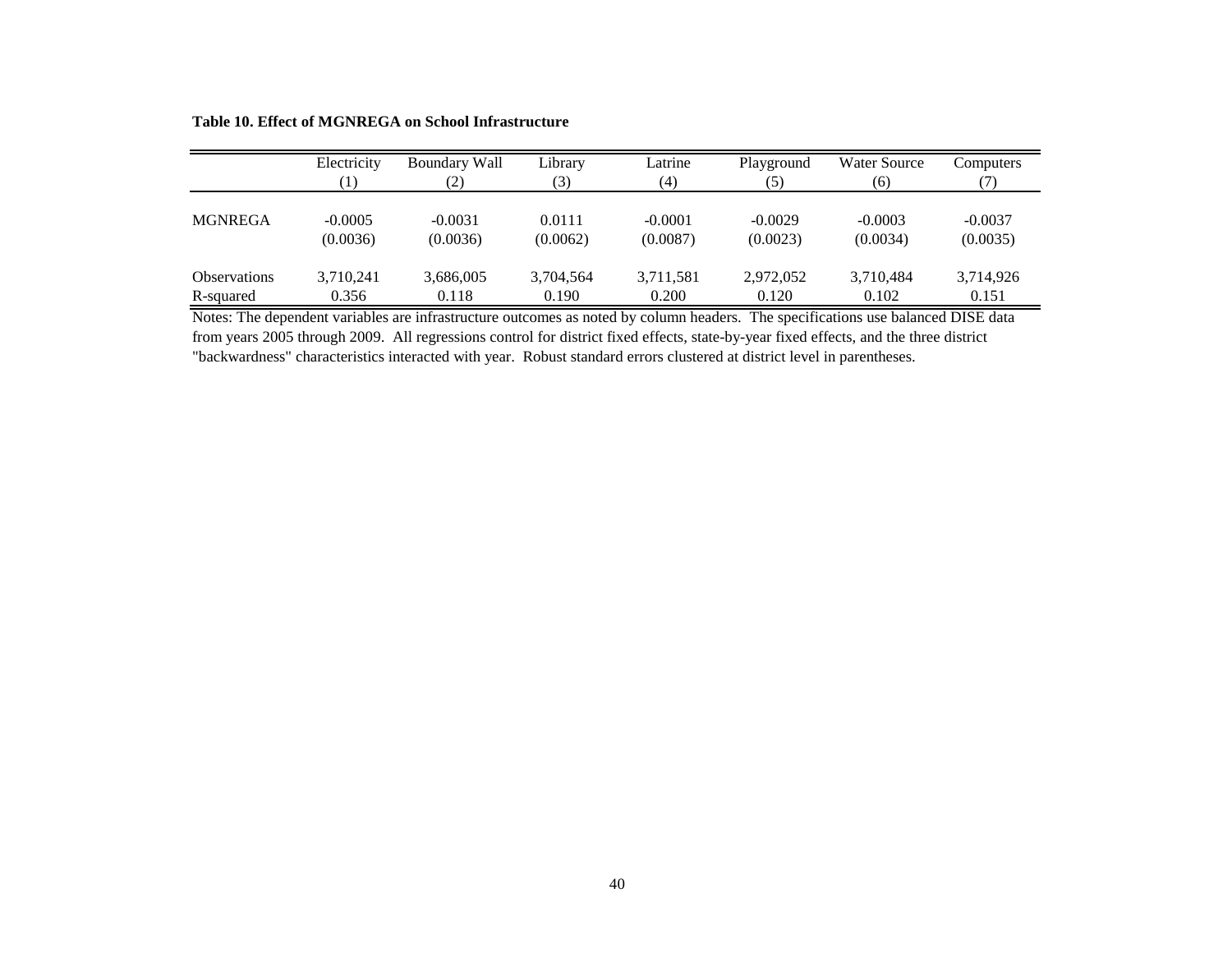|                           |           | Enrollment Impacts by School (DISE Data) |           |             | Enrollment Impacts by Child (ASER Data) |              |
|---------------------------|-----------|------------------------------------------|-----------|-------------|-----------------------------------------|--------------|
|                           | (1)       | (2)                                      | (3)       | (4)         | (5)                                     | (6)          |
| Panel A: All Children     |           |                                          |           |             |                                         |              |
| <b>MGNREGA</b>            | $-1.026$  | $-1.053$                                 | $-1.706$  | $-0.0053$   | $-0.0058$                               | $-0.0079$    |
|                           | (0.649)   | (0.902)                                  | (0.743)   | (0.0035)    | (0.0032)                                | (0.0031)     |
| <b>Observations</b>       | 3,715,815 | 3,715,815                                | 3,715,815 | 2,164,445   | 2,164,445                               | 2,164,445    |
| R-squared                 | 0.156     | 0.154                                    | 0.154     | 0.074       | 0.074                                   | 0.072        |
| Panel B: Older Children   |           |                                          |           |             |                                         |              |
| <b>MGNREGA</b>            | $-0.420$  | $-0.870$                                 | $-0.934$  | $-0.0079$   | $-0.0080$                               | $-0.0105$    |
|                           | (0.234)   | (0.394)                                  | (0.313)   | (0.0053)    | (0.0049)                                | (0.0046)     |
| <b>Observations</b>       | 3,715,815 | 3,715,815                                | 3,715,815 | 805,998     | 805,998                                 | 805,998      |
| R-squared                 | 0.035     | 0.034                                    | 0.034     | 0.075       | 0.075                                   | 0.072        |
| Panel C: Younger Children |           |                                          |           |             |                                         |              |
| <b>MGNREGA</b>            | $-0.606$  | $-0.183$                                 | $-0.772$  | $-0.0038$   | $-0.0043$                               | $-0.0059$    |
|                           | (0.567)   | (0.723)                                  | (0.601)   | (0.0031)    | (0.0027)                                | (0.0029)     |
| Observations              | 3,715,815 | 3,715,815                                | 3,715,815 | 1,358,447   | 1,358,447                               | 1,358,447    |
| R-squared                 | 0.189     | 0.187                                    | 0.187     | 0.047       | 0.047                                   | 0.044        |
| District FE               | X         | $\mathbf{X}$                             | X         | X           | $\mathbf{X}$                            | $\mathbf{X}$ |
| Year FE                   | X         | $\mathbf{x}$                             | X         | X           | $\mathbf X$                             | $\mathbf{X}$ |
| State * Year              | X         | X                                        |           | X           | $\mathbf X$                             |              |
| Backwardness * Year       | X         |                                          |           | $\mathbf X$ |                                         |              |

**Table 11. Effect of MGNREGA on School Enrollment, Alternative Specifications**

Notes: The dependent variable is enrollment. The specifications use balanced DISE data and ASER data from years 2005 through 2009. Older children refer to children in upper-primary school (DISE Data) or aged 12 to above 16 (ASER Data). Younger children refer to children in primary school (DISE Data) or aged below 5 to 11 (ASER Data). The regressions in columns 1 and 4 control for district fixed effects, state-by-year fixed effects, and the three district "backwardness" characteristics interacted with year. Columns 2 and 5 omit the controls for the the "backwardness" characteristics interacted with year. Columns 3 and 6 further omit state-by-year fixed effects and include year fixed effects instead. Columns 4 through 6 also include child age fixed effects (ASER Data). Robust standard errors clustered at district level in parentheses.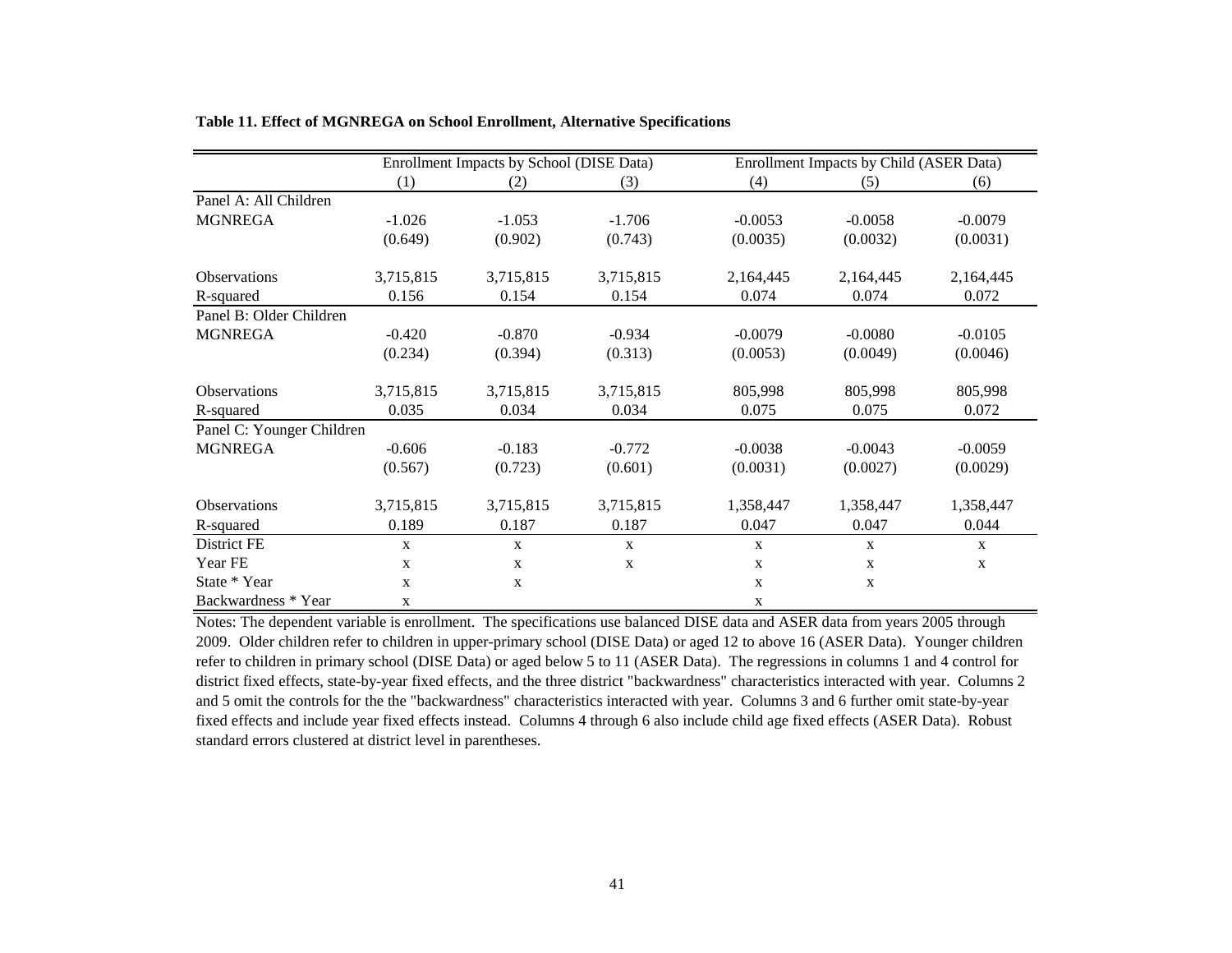|                              |              | Math Score $(0-3)$ |           |              | Math Word Score (0-2) |              |           | Reading Score (0-4) |              |  |
|------------------------------|--------------|--------------------|-----------|--------------|-----------------------|--------------|-----------|---------------------|--------------|--|
|                              | (1)          | (2)                | (3)       | (4)          | (5)                   | (6)          | (7)       | (8)                 | (9)          |  |
| Panel A: School-Age Children |              |                    |           |              |                       |              |           |                     |              |  |
| <b>MGNREGA</b>               | $-0.0033$    | $-0.0000$          | $-0.0143$ | $-0.0088$    | $-0.0086$             | $-0.0141$    | $-0.0065$ | $-0.0014$           | $-0.0103$    |  |
|                              | (0.0190)     | (0.0169)           | (0.0171)  | (0.0265)     | (0.0268)              | (0.0340)     | (0.0244)  | (0.0211)            | (0.0207)     |  |
| Observations                 | 2,028,423    | 2,028,423          | 2,028,423 | 630,341      | 630,341               | 630,341      | 2,038,513 | 2,038,513           | 2,038,513    |  |
| R-squared                    | 0.409        | 0.409              | 0.404     | 0.376        | 0.376                 | 0.369        | 0.436     | 0.435               | 0.432        |  |
| Panel B: Older Children      |              |                    |           |              |                       |              |           |                     |              |  |
| <b>MGNREGA</b>               | $-0.0183$    | $-0.0073$          | $-0.0330$ | $-0.0099$    | $-0.0092$             | $-0.0118$    | $-0.0426$ | $-0.0315$           | $-0.0430$    |  |
|                              | (0.0213)     | (0.0192)           | (0.0195)  | (0.0240)     | (0.0243)              | (0.0278)     | (0.0238)  | (0.0206)            | (0.0202)     |  |
| Observations                 | 764,599      | 764,599            | 764,599   | 293,666      | 293,666               | 293,666      | 766,790   | 766,790             | 766,790      |  |
| R-squared                    | 0.116        | 0.116              | 0.108     | 0.084        | 0.083                 | 0.075        | 0.082     | 0.082               | 0.077        |  |
| Panel C: Younger Children    |              |                    |           |              |                       |              |           |                     |              |  |
| <b>MGNREGA</b>               | 0.0071       | 0.0065             | $-0.0012$ | $-0.0078$    | $-0.0070$             | $-0.0188$    | 0.0162    | 0.0181              | 0.0098       |  |
|                              | (0.0198)     | (0.0175)           | (0.0176)  | (0.0380)     | (0.0382)              | (0.0526)     | (0.0279)  | (0.0242)            | (0.0235)     |  |
| <b>Observations</b>          | 1,263,824    | 1,263,824          | 1,263,824 | 336,675      | 336,675               | 336,675      | 1,271,723 | 1,271,723           | 1,271,723    |  |
| R-squared                    | 0.335        | 0.335              | 0.327     | 0.325        | 0.325                 | 0.314        | 0.379     | 0.379               | 0.374        |  |
| District FE                  | $\mathbf{X}$ | $\mathbf{X}$       | X         | $\mathbf{X}$ | $\mathbf{X}$          | $\mathbf{X}$ | X         | X                   | $\mathbf{X}$ |  |
| Year FE                      | X            | X                  | X         | X            | X                     | X            | X         | X                   | X            |  |
| State * Year                 | X            | X                  |           | X            | X                     |              | X         | X                   |              |  |
| Backwardness * Year          | $\mathbf X$  |                    |           | X            |                       |              | X         |                     |              |  |

**Table 12. Effect of MGNREGA on Math and Reading Ability, Alternative Specifications**

Notes: The dependent variable is score on math or reading test. The specifications use ASER data from years 2005 through 2009. Older children refer to children aged 12 to above 16. Younger children refer to children aged below 5 to 11. The regressions in columns 1, 4, and 7 control for district fixed effects, state-by-year fixed effects, and the three district "backwardness" characteristics interacted with year. Columns 2, 5, and 8 omit the controls for the the "backwardness" characteristics interacted with year. Columns 3, 6, and 9 further omit state-by-year fixed effects and include year fixed effects instead. All specifications include child age fixed effects. Robust standard errors clustered at district level in parentheses.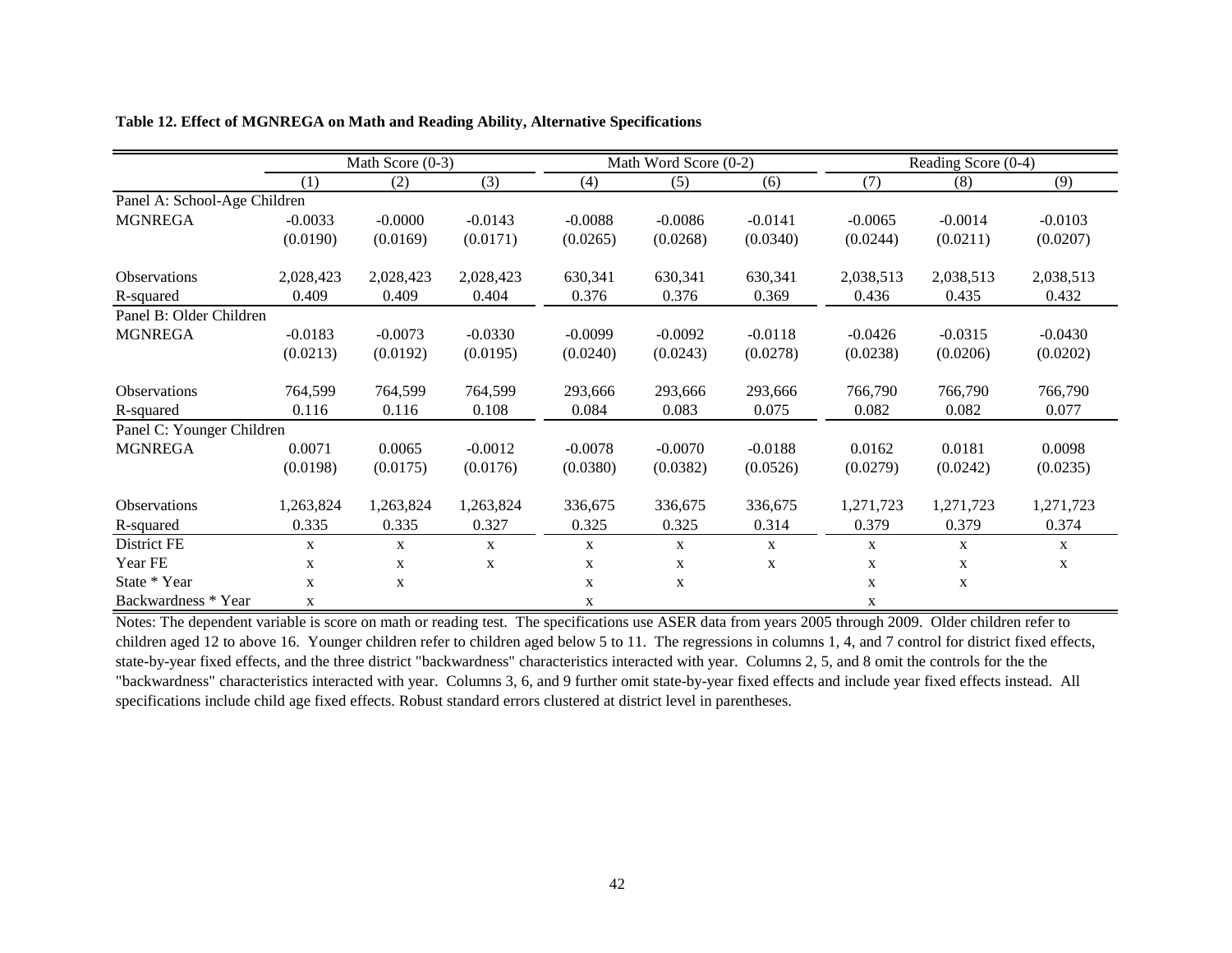|                         | All       | Phase I   | Phase II  | Phase III |
|-------------------------|-----------|-----------|-----------|-----------|
|                         | Districts | Districts | Districts | Districts |
|                         | (1)       | (2)       | (3)       | (4)       |
| <b>Teachers</b>         |           |           |           |           |
| Number of Teachers      | 4.02      | 3.79      | 3.90      | 4.37      |
|                         | (3.63)    | (3.26)    | (3.40)    | (4.14)    |
| Females                 | 1.49      | 1.27      | 1.37      | 1.84      |
|                         | (2.57)    | (2.17)    | (2.33)    | (3.08)    |
| Males                   | 2.52      | 2.52      | 2.53      | 2.53      |
|                         | (2.32)    | (2.21)    | (2.33)    | (2.45)    |
| Qualified               | 3.20      | 2.88      | 3.01      | 3.72      |
|                         | (3.45)    | (3.09)    | (3.15)    | (3.95)    |
| Experienced             | 2.76      | 2.52      | 2.69      | 3.10      |
|                         | (3.04)    | (2.67)    | (2.80)    | (3.54)    |
| <b>New</b>              | 0.07      | 0.11      | 0.08      | 0.02      |
|                         | (0.50)    | (0.60)    | (0.53)    | (0.31)    |
| <b>Teacher Turnover</b> | 0.02      | 0.02      | 0.02      | 0.00      |
|                         | (0.11)    | (0.14)    | (0.11)    | (0.05)    |
| Infrastructure          |           |           |           |           |
| Blackboard              | 0.95      | 0.94      | 0.96      | 0.96      |
|                         | (0.22)    | (0.23)    | (0.20)    | (0.21)    |
| <b>Boundary Wall</b>    | 0.38      | 0.34      | 0.33      | 0.46      |
|                         | (0.48)    | (0.47)    | (0.47)    | (0.50)    |
| Computer                | 0.09      | 0.08      | 0.09      | 0.11      |
|                         | (0.29)    | (0.27)    | (0.29)    | (0.31)    |
| Electricity             | 0.29      | 0.22      | 0.24      | 0.40      |
|                         | (0.45)    | (0.41)    | (0.43)    | (0.49)    |
| Latrine: Any            | 0.61      | 0.53      | 0.61      | 0.70      |
|                         | (0.49)    | (0.50)    | (0.49)    | (0.46)    |
| Latrine: Female-Only    | 0.38      | 0.32      | 0.36      | 0.48      |
|                         | (0.49)    | (0.47)    | (0.48)    | (0.50)    |
| Latrine: Unisex         | 0.54      | 0.48      | 0.55      | 0.62      |
|                         | (0.50)    | (0.50)    | (0.50)    | (0.49)    |
| Library                 | 0.51      | 0.52      | 0.47      | 0.52      |
|                         | (0.50)    | (0.50)    | (0.50)    | (0.50)    |
| Medical Checkups        | 0.57      | 0.55      | 0.50      | 0.64      |
|                         | (0.50)    | (0.50)    | (0.50)    | (0.48)    |
| Ramps                   | 0.19      | 0.19      | 0.16      | 0.22      |
|                         | (0.39)    | (0.39)    | (0.37)    | (0.42)    |
| Water Source: Any       | 0.85      | 0.84      | 0.84      | 0.87      |
|                         | (0.36)    | (0.36)    | (0.36)    | (0.34)    |
| Water Source: Pump      | 0.55      | 0.60      | 0.59      | 0.46      |
|                         | (0.50)    | (0.49)    | (0.49)    | (0.50)    |
| Water Source: Tap       | 0.20      | 0.15      | 0.17      | 0.28      |
|                         | (0.40)    | (0.36)    | (0.37)    | (0.45)    |
| Water Source: Well      | 0.05      | 0.05      | 0.05      | 0.05      |
|                         | (0.22)    | (0.22)    | (0.21)    | (0.23)    |

# **Appendix Table 1. Baseline School Characteristics: DISE, Teachers and School Infrastructure**

Notes: In column 1, I report the average values of schools in all DISE districts at baseline (2005). In columns 2, 3, and 4, I report the average values of children in districts treated in Phase I, Phase II, and Phase

III, respectively, at baseline (2005). There is no information on playground in 2005.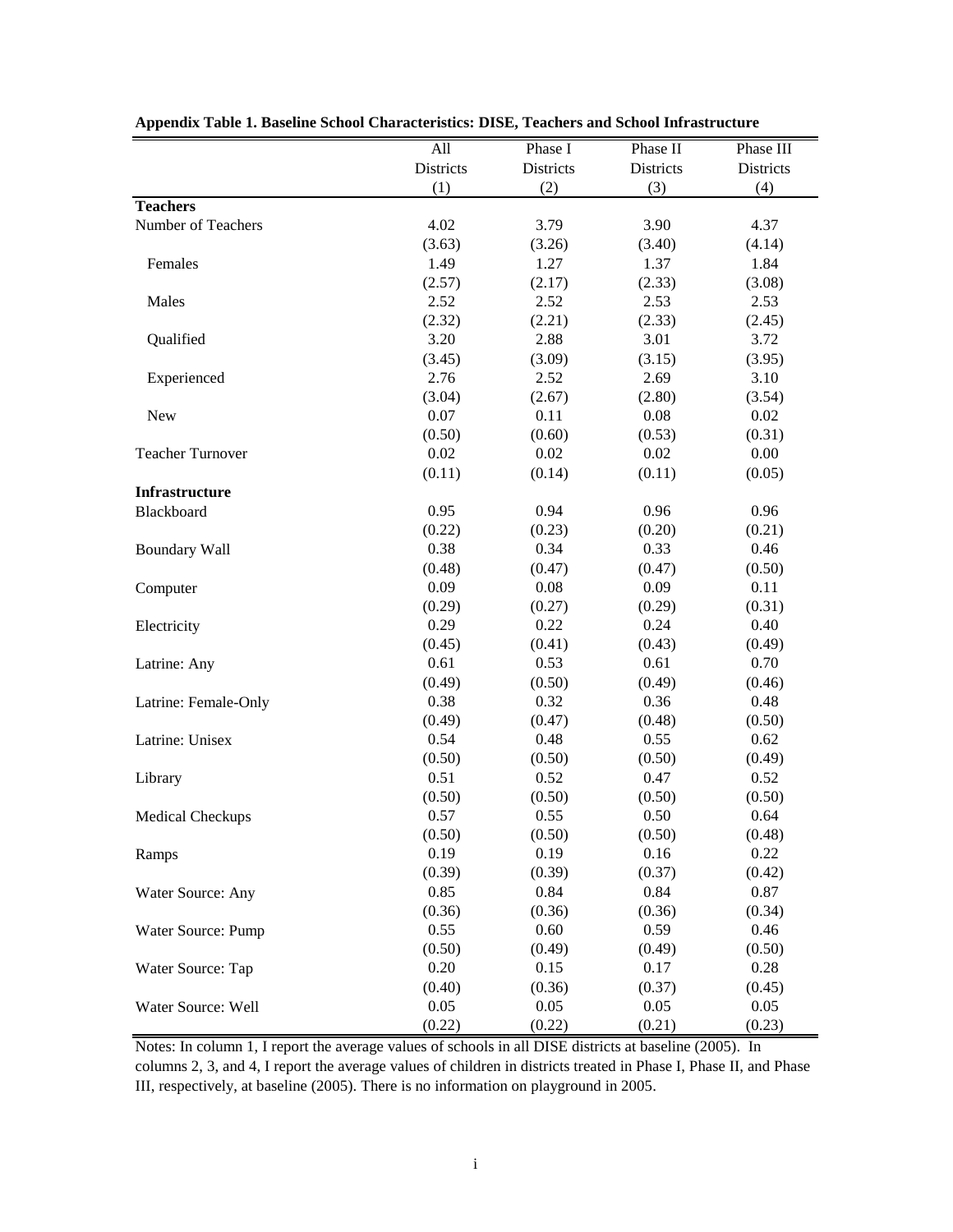|                                  |             | Enrollment Impacts by School (DISE Data) |             |             | Enrollment Impacts by Child (ASER Data) |             |  |  |
|----------------------------------|-------------|------------------------------------------|-------------|-------------|-----------------------------------------|-------------|--|--|
|                                  | (1)         | (2)                                      | (3)         | (4)         | (5)                                     | (6)         |  |  |
| Panel A: All Females             |             |                                          |             |             |                                         |             |  |  |
| <b>MGNREGA</b>                   | $-0.535$    | $-0.488$                                 | $-0.929$    | $-0.0053$   | $-0.0055$                               | $-0.0082$   |  |  |
|                                  | (0.333)     | (0.285)                                  | (0.388)     | (0.0038)    | (0.0035)                                | (0.0035)    |  |  |
| Observations                     | 3,715,815   | 3,715,815                                | 3,715,815   | 966,000     | 966,000                                 | 966,000     |  |  |
| R-squared                        | 0.133       | 0.133                                    | 0.130       | 0.087       | 0.086                                   | 0.084       |  |  |
| Panel B: Older Female Children   |             |                                          |             |             |                                         |             |  |  |
| <b>MGNREGA</b>                   | $-0.286$    | $-0.121$                                 | $-0.505$    | $-0.0043$   | $-0.0045$                               | $-0.0085$   |  |  |
|                                  | (0.122)     | (0.100)                                  | (0.162)     | (0.0061)    | (0.0056)                                | (0.0052)    |  |  |
| Observations                     | 3,715,815   | 3,715,815                                | 3,715,815   | 355,509     | 355,509                                 | 355,509     |  |  |
| R-squared                        | 0.031       | 0.031                                    | 0.030       | 0.090       | 0.090                                   | 0.087       |  |  |
| Panel C: Younger Female Children |             |                                          |             |             |                                         |             |  |  |
| <b>MGNREGA</b>                   | $-0.249$    | $-0.368$                                 | $-0.424$    | $-0.0055$   | $-0.0055$                               | $-0.0072$   |  |  |
|                                  | (0.293)     | (0.250)                                  | (0.314)     | (0.0034)    | (0.0031)                                | (0.0032)    |  |  |
| Observations                     | 3,715,815   | 3,715,815                                | 3,715,815   | 610,491     | 610,491                                 | 610,491     |  |  |
| R-squared                        | 0.167       | 0.167                                    | 0.165       | 0.056       | 0.055                                   | 0.052       |  |  |
| Panel D: All Male Children       |             |                                          |             |             |                                         |             |  |  |
| <b>MGNREGA</b>                   | $-0.491$    | $-0.479$                                 | $-0.777$    | $-0.0051$   | $-0.0057$                               | $-0.0073$   |  |  |
|                                  | (0.345)     | (0.307)                                  | (0.377)     | (0.0036)    | (0.0031)                                | (0.0031)    |  |  |
| Observations                     | 3,715,815   | 3,715,815                                | 3,715,815   | 1,177,308   | 1,177,308                               | 1,177,308   |  |  |
| R-squared                        | 0.134       | 0.134                                    | 0.132       | 0.069       | 0.069                                   | 0.066       |  |  |
| Panel E: Older Male Children     |             |                                          |             |             |                                         |             |  |  |
| <b>MGNREGA</b>                   | $-0.135$    | $-0.066$                                 | $-0.428$    | $-0.0098$   | $-0.0097$                               | $-0.0111$   |  |  |
|                                  | (0.123)     | (0.105)                                  | (0.158)     | (0.0055)    | (0.0050)                                | (0.0046)    |  |  |
| Observations                     | 3,715,815   | 3,715,815                                | 3,715,815   | 442,341     | 442,341                                 | 442,341     |  |  |
| R-squared                        | 0.028       | 0.028                                    | 0.027       | 0.071       | 0.071                                   | 0.069       |  |  |
| Panel F: Younger Male Children   |             |                                          |             |             |                                         |             |  |  |
| <b>MGNREGA</b>                   | $-0.356$    | $-0.412$                                 | $-0.348$    | $-0.0025$   | $-0.0032$                               | $-0.0047$   |  |  |
|                                  | (0.296)     | (0.255)                                  | (0.304)     | (0.0032)    | (0.0027)                                | (0.0028)    |  |  |
| Observations                     | 3,715,815   | 3,715,815                                | 3,715,815   | 734,967     | 734,967                                 | 734,967     |  |  |
| R-squared                        | 0.175       | 0.175                                    | 0.174       | 0.044       | 0.044                                   | 0.041       |  |  |
| District FE                      | $\mathbf X$ | $\mathbf X$                              | $\mathbf X$ | $\mathbf X$ | $\mathbf X$                             | $\mathbf X$ |  |  |
| Year FE                          | $\mathbf X$ | $\mathbf X$                              | $\mathbf X$ | $\mathbf X$ | $\mathbf X$                             | $\mathbf X$ |  |  |
| State * Year                     | $\mathbf X$ | $\mathbf X$                              |             | $\mathbf X$ | $\mathbf X$                             |             |  |  |
| Backwardness * Year              | $\mathbf X$ |                                          |             | $\mathbf X$ |                                         |             |  |  |

**Appendix Table 2. Effect of MGNREGA on School Enrollment, by Child Gender and Age/Grade, Alternative Specifications**

Notes: The specifications use balanced DISE data and ASER data from years 2005 through 2009. Older children refer to children in upperprimary school (DISE) or aged 12 to above 16 (ASER). Younger children refer to children in primary school (DISE) or aged below 5 to 11 (ASER). Columns 4 through 6 also include child age fixed effects (ASER). Robust standard errors clustered at district level in parentheses.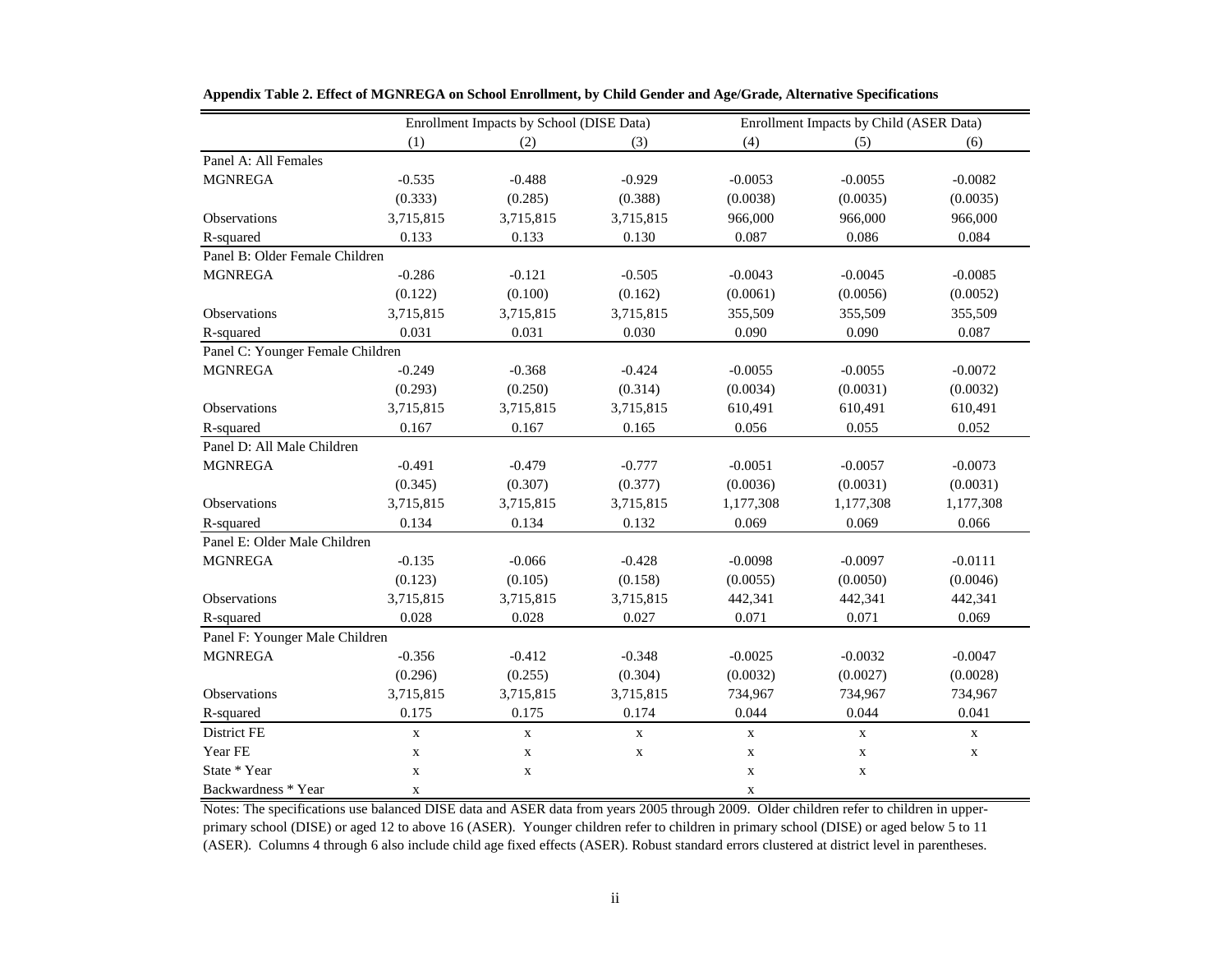|                                                        |             | Math Score (0-3) |             |             | Math Word Score (0-2) |             | Reading Score (0-4) |             |             |
|--------------------------------------------------------|-------------|------------------|-------------|-------------|-----------------------|-------------|---------------------|-------------|-------------|
|                                                        | (1)         | (2)              | (3)         | (4)         | (5)                   | (6)         | (7)                 | (8)         | (9)         |
| Panel A: School-Age Females (Ages below 5 to above 16) |             |                  |             |             |                       |             |                     |             |             |
| <b>MGNREGA</b>                                         | $-0.0042$   | 0.0004           | $-0.0108$   | $-0.0133$   | $-0.0112$             | $-0.0154$   | $-0.0066$           | $-0.0028$   | $-0.0044$   |
|                                                        | (0.0201)    | (0.0181)         | (0.0181)    | (0.0284)    | (0.0286)              | (0.0362)    | (0.0259)            | (0.0224)    | (0.0218)    |
| Observations                                           | 905,277     | 905,277          | 905,277     | 280,141     | 280,141               | 280,141     | 909,813             | 909,813     | 909,813     |
| R-squared                                              | 0.399       | 0.399            | 0.393       | 0.372       | 0.372                 | 0.364       | 0.430               | 0.430       | 0.426       |
| Panel B: Older Females (Ages 12 to above 16)           |             |                  |             |             |                       |             |                     |             |             |
| <b>MGNREGA</b>                                         | $-0.0209$   | $-0.0111$        | $-0.0330$   | $-0.0168$   | $-0.0148$             | $-0.0159$   | $-0.0433$           | $-0.0371$   | $-0.0420$   |
|                                                        | (0.0239)    | (0.0219)         | (0.0220)    | (0.0270)    | (0.0272)              | (0.0310)    | (0.0263)            | (0.0232)    | (0.0226)    |
| Observations                                           | 337,471     | 337,471          | 337,471     | 128,605     | 128,605               | 128,605     | 338,506             | 338,506     | 338,506     |
| R-squared                                              | 0.135       | 0.135            | 0.125       | 0.094       | 0.093                 | 0.084       | 0.102               | 0.102       | 0.096       |
| Panel C: Younger Females (Ages below 5 to 11)          |             |                  |             |             |                       |             |                     |             |             |
| <b>MGNREGA</b>                                         | 0.0079      | 0.0102           | 0.0045      | $-0.0081$   | $-0.0048$             | $-0.0107$   | 0.0163              | 0.0195      | 0.0179      |
|                                                        | (0.0205)    | (0.0181)         | (0.0179)    | (0.0400)    | (0.0402)              | (0.0545)    | (0.0290)            | (0.0250)    | (0.0242)    |
| Observations                                           | 567,806     | 567,806          | 567,806     | 151,536     | 151,536               | 151,536     | 571,307             | 571,307     | 571,307     |
| R-squared                                              | 0.334       | 0.334            | 0.326       | 0.325       | 0.325                 | 0.314       | 0.381               | 0.381       | 0.376       |
| Panel D: School-Age Males (Ages below 5 to above 16)   |             |                  |             |             |                       |             |                     |             |             |
| <b>MGNREGA</b>                                         | $-0.0004$   | 0.0015           | $-0.0157$   | $-0.0042$   | $-0.0055$             | $-0.0107$   | $-0.0043$           | 0.0020      | $-0.0127$   |
|                                                        | (0.0188)    | (0.0165)         | (0.0169)    | (0.0263)    | (0.0266)              | (0.0331)    | (0.0240)            | (0.0207)    | (0.0204)    |
| Observations                                           | 1,103,523   | 1,103,523        | 1,103,523   | 350,200     | 350,200               | 350,200     | 1,108,839           | 1,108,839   | 1,108,839   |
| R-squared                                              | 0.420       | 0.420            | 0.415       | 0.382       | 0.381                 | 0.375       | 0.443               | 0.443       | 0.439       |
| Panel E: Older Males (Ages 12 to above 16)             |             |                  |             |             |                       |             |                     |             |             |
| <b>MGNREGA</b>                                         | $-0.0127$   | $-0.0005$        | $-0.0301$   | $-0.0054$   | $-0.0054$             | $-0.0083$   | $-0.0394$           | $-0.0239$   | $-0.0405$   |
|                                                        | (0.0206)    | (0.0182)         | (0.0186)    | (0.0234)    | (0.0237)              | (0.0267)    | (0.0233)            | (0.0197)    | (0.0195)    |
| Observations                                           | 419,518     | 419,518          | 419,518     | 165,061     | 165,061               | 165,061     | 420,612             | 420,612     | 420,612     |
| R-squared                                              | 0.109       | 0.108            | 0.101       | 0.080       | 0.080                 | 0.072       | 0.074               | 0.073       | 0.069       |
| Panel F: Younger Males (Ages below 5 to 11)            |             |                  |             |             |                       |             |                     |             |             |
| <b>MGNREGA</b>                                         | 0.0079      | 0.0044           | $-0.0054$   | $-0.0057$   | $-0.0072$             | $-0.0216$   | 0.0180              | 0.0186      | 0.0046      |
|                                                        | (0.0199)    | (0.0178)         | (0.0180)    | (0.0382)    | (0.0385)              | (0.0520)    | (0.0281)            | (0.0245)    | (0.0239)    |
| Observations                                           | 684,005     | 684,005          | 684,005     | 185,139     | 185,139               | 185,139     | 688,227             | 688,227     | 688,227     |
| R-squared                                              | 0.338       | 0.338            | 0.331       | 0.328       | 0.327                 | 0.317       | 0.379               | 0.379       | 0.374       |
| District FE                                            | $\mathbf X$ | $\mathbf X$      | $\mathbf X$ | $\mathbf X$ | $\mathbf X$           | $\mathbf X$ | $\mathbf X$         | $\mathbf X$ | $\mathbf X$ |
| Year FE                                                | $\mathbf X$ | $\mathbf X$      | $\mathbf X$ | $\mathbf X$ | $\mathbf X$           | $\mathbf X$ | $\mathbf X$         | $\mathbf X$ | $\mathbf X$ |
| State * Year                                           | $\mathbf X$ | $\mathbf X$      |             | $\mathbf X$ | $\mathbf X$           |             | $\mathbf X$         | $\mathbf X$ |             |
| Backwardness * Year                                    | X           |                  |             | X           |                       |             | X                   |             |             |

**Appendix Table 3. Effect of MGNREGA on Math and Learning Ability, by Child Gender and Age, Alternative Specifications**

Notes: The dependent variable is score on math or reading test using ASER data from years 2005-2009. Older children refer to children aged 12 to above 16. Younger children refer to children aged below 5 to 11. The specifications include child age fixed effects. Robust standard errors clustered at district level in parentheses.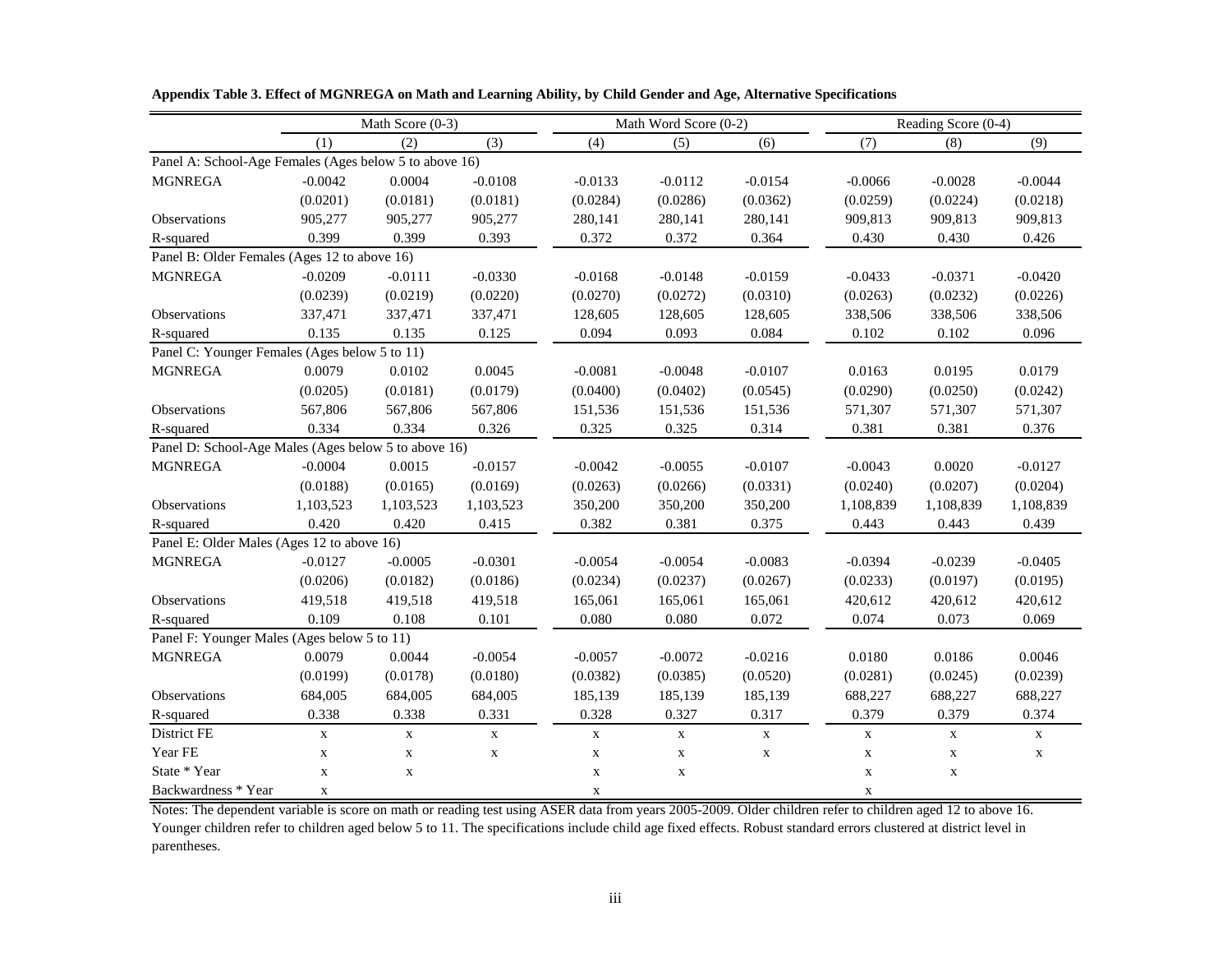|                           |           | <b>Enrollment Impacts by School</b> | <b>Enrollment Impacts by Child</b> |             |  |  |
|---------------------------|-----------|-------------------------------------|------------------------------------|-------------|--|--|
|                           |           | (DISE Data)                         | (ASER Data)                        |             |  |  |
|                           | (1)       | (2)                                 | (3)                                | (4)         |  |  |
| Panel A: All Children     |           |                                     |                                    |             |  |  |
| <b>MGNREGA</b>            | $-0.797$  | $-1.319$                            | $-0.0058$                          | $-0.0080$   |  |  |
|                           | (0.514)   | (0.6733)                            | (0.0030)                           | (0.0029)    |  |  |
| <b>Observations</b>       | 4,382,550 | 4,382,550                           | 2,485,644                          | 2,485,644   |  |  |
| R-squared                 | 0.159     | 0.1574                              | 0.0729                             | 0.0705      |  |  |
| Panel B: Older Children   |           |                                     |                                    |             |  |  |
| <b>MGNREGA</b>            | $-0.104$  | $-0.748$                            | $-0.0087$                          | $-0.0114$   |  |  |
|                           | (0.256)   | (0.3323)                            | (0.0045)                           | (0.0042)    |  |  |
| <b>Observations</b>       | 4,382,550 | 4,382,550                           | 928,786                            | 928,786     |  |  |
| R-squared                 | 0.041     | 0.0397                              | 0.0750                             | 0.0724      |  |  |
| Panel C: Younger Children |           |                                     |                                    |             |  |  |
| <b>MGNREGA</b>            | $-0.693$  | $-0.570$                            | $-0.0038$                          | $-0.0055$   |  |  |
|                           | (0.455)   | (0.5585)                            | (0.0026)                           | (0.0027)    |  |  |
| <b>Observations</b>       | 4,382,550 | 4,382,550                           | 1,556,858                          | 1,556,858   |  |  |
| R-squared                 | 0.186     | 0.1848                              | 0.0473                             | 0.0442      |  |  |
| District FE               | X         | X                                   | $\mathbf{X}$                       | X           |  |  |
| Year FE                   | X         | $\mathbf X$                         | X                                  | $\mathbf X$ |  |  |
| State * Year              | X         |                                     | X                                  |             |  |  |

### **Appendix Table 4. Effect of MGNREGA on School Enrollment, All Districts**

Notes: The dependent variable is enrollment. The specifications use balanced DISE data and ASER data from years 2005 through 2009 and include all districts available in the data (570 in DISE, 468 in ASER), including those with and without baseline "backwardness" data. Older children refer to children in upper-primary school (DISE Data) or aged 12 to above 16 (ASER Data). Younger children refer to children in primary school (DISE Data) or aged below 5 to 11 (ASER Data). The regressions in columns 1 and 3 control for district fixed effects and state-byyear fixed effects. Columns 2 and 4 omit state-by-year fixed effects and include year fixed effects instead. Columns 3 and 4 also include child age fixed effects (ASER Data). Robust standard errors clustered at district level in parentheses.